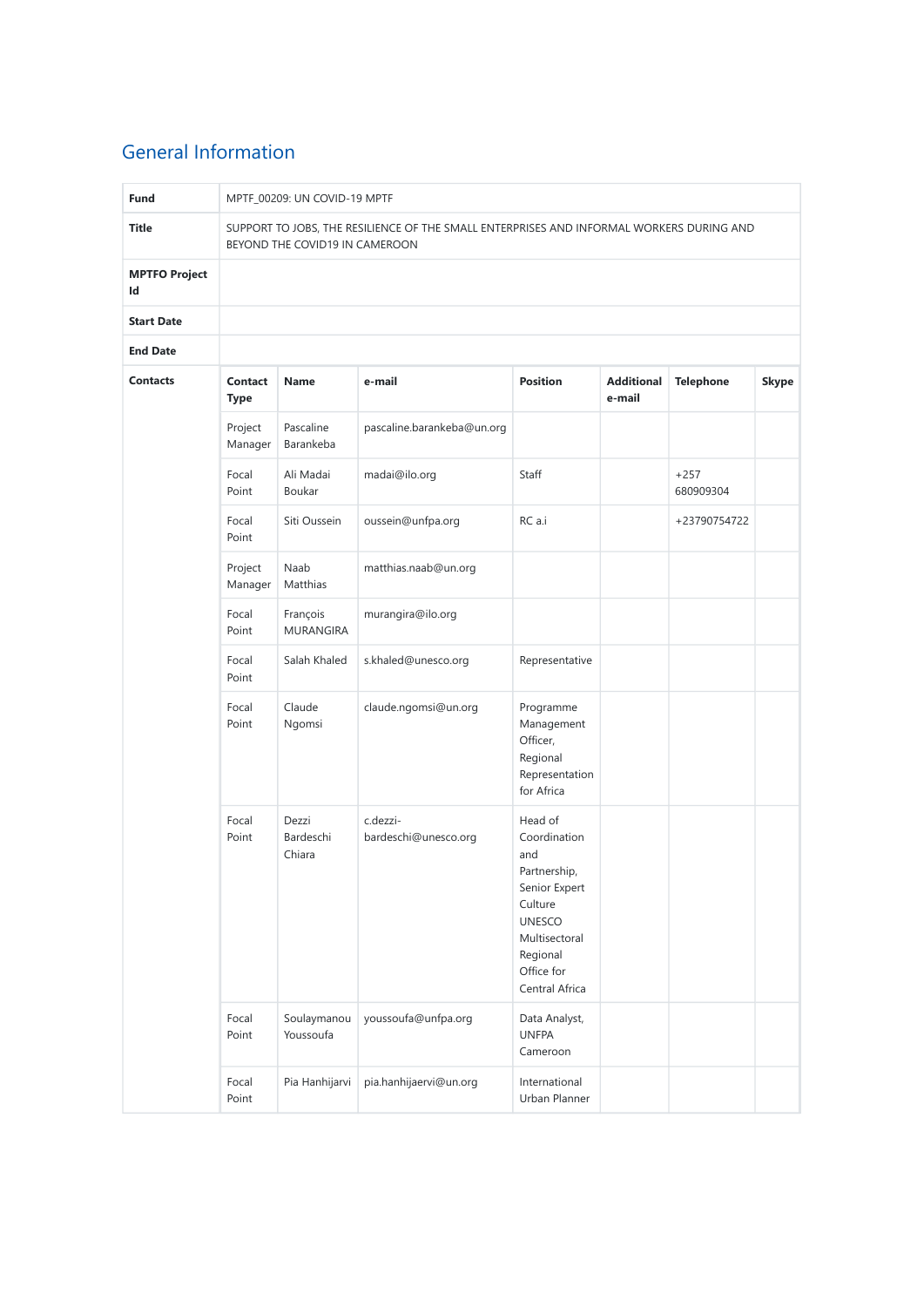| <b>Universal</b><br><b>Gender Equality Marker</b><br><b>OECD-DAC</b><br><b>Risk</b><br><b>Markers</b><br>• GEM2 - GEWE is a<br>• Medium Risk<br>significant objective<br>of the Key Activity's<br>overall intent<br><b>Fund Specific</b><br><b>Fund Windows</b><br><b>Fund Windows</b><br><b>Markers</b><br>• Window 2: Reduce Social Impact and Promote Economic Response<br><b>Human Rights Based</b><br><b>HRBA</b> integrated<br><b>Approach to COVID19</b><br>• Yes<br>Response<br><b>Pillars</b><br><b>Primary Socio-Economic</b><br><b>Pillars</b><br>• Pillar 3: Economic Response and Recovery<br><b>Concept Note Type</b><br><b>Type</b><br>• Funding<br>Geographical<br><b>Geographical Scope</b><br><b>Name of the Region</b><br><b>Region(s)</b><br><b>Scope</b><br>• Sub-national<br>• CAMEROON'S MUNICIPALITIES<br>• Africa<br><b>Participating</b><br><b>NGOs</b><br><b>Implementing Partners</b><br>Participating<br><b>New</b><br><b>Organizations</b><br><b>Organizations</b><br><b>Entities</b><br>and their<br>Other<br>The Ministry of<br>$\cdot$ ILO<br>Implementing<br>Employment and Vocational Training (MINEFOP)<br>• UNESCO<br><b>Partners</b><br>• UNFPA<br>Ministry of SMEs<br>• UNHABITAT<br>(MINPMEESA)<br>The Ministry of Women and Family<br>Promotion(MINPROFF)<br>Ministry of Housing and Urban Development (MINHDU)<br>The Ministry<br>of Public Health (MoH) The Ministry of Youth and Civic<br>Education<br>(MINJEC)<br>The Ministry of Scientific Research (MINRESI)<br><b>The</b><br>Ministry of Environment, Nature Protection and Sustainable<br>Development (MINEPDDED)<br>The Ministry of Arts and<br>Culture (MINAC)<br>Ministry of Communication (MINCOM)<br>Territorial<br>Administration (MINAT)<br>The municipalities<br>Employers'<br>organizations<br>Workers' organizations<br>organizations<br>(CSOs), Women Associations (National Chapter of the<br>Organization for<br>Women in Science for the Developing World), youth<br>associations and<br>networks (PAYNCoP, LOYOC, Youth National Council, Youth<br>Connekt<br>Cameroon, StrawAcademy, Accord Parfait, AfricAvenir-G54,<br>DMJ)<br>Media, community radios<br>Programme<br><b>Budget</b><br><b>Agency</b><br>Amount<br><b>Comments</b><br>and Project<br><b>Budget Requested</b><br>\$849,999<br>Cost |  | also enabling them to combat the spread of the pandemic. | occupy them on a daily basis. The aim is to help them reinforce their socio-economic resilience, boost life skills and<br>competencies and to access and seize decent job viable opportunities in sectors that provide them with income by | Cameroon. Women and youth are most at risk of corona virus infection due to the types of economic activities that |
|-----------------------------------------------------------------------------------------------------------------------------------------------------------------------------------------------------------------------------------------------------------------------------------------------------------------------------------------------------------------------------------------------------------------------------------------------------------------------------------------------------------------------------------------------------------------------------------------------------------------------------------------------------------------------------------------------------------------------------------------------------------------------------------------------------------------------------------------------------------------------------------------------------------------------------------------------------------------------------------------------------------------------------------------------------------------------------------------------------------------------------------------------------------------------------------------------------------------------------------------------------------------------------------------------------------------------------------------------------------------------------------------------------------------------------------------------------------------------------------------------------------------------------------------------------------------------------------------------------------------------------------------------------------------------------------------------------------------------------------------------------------------------------------------------------------------------------------------------------------------------------------------------------------------------------------------------------------------------------------------------------------------------------------------------------------------------------------------------------------------------------------------------------------------------------------------------------------------------------------------------------------------------------------------------------------------------|--|----------------------------------------------------------|--------------------------------------------------------------------------------------------------------------------------------------------------------------------------------------------------------------------------------------------|-------------------------------------------------------------------------------------------------------------------|
|                                                                                                                                                                                                                                                                                                                                                                                                                                                                                                                                                                                                                                                                                                                                                                                                                                                                                                                                                                                                                                                                                                                                                                                                                                                                                                                                                                                                                                                                                                                                                                                                                                                                                                                                                                                                                                                                                                                                                                                                                                                                                                                                                                                                                                                                                                                       |  |                                                          |                                                                                                                                                                                                                                            |                                                                                                                   |
|                                                                                                                                                                                                                                                                                                                                                                                                                                                                                                                                                                                                                                                                                                                                                                                                                                                                                                                                                                                                                                                                                                                                                                                                                                                                                                                                                                                                                                                                                                                                                                                                                                                                                                                                                                                                                                                                                                                                                                                                                                                                                                                                                                                                                                                                                                                       |  |                                                          |                                                                                                                                                                                                                                            |                                                                                                                   |
|                                                                                                                                                                                                                                                                                                                                                                                                                                                                                                                                                                                                                                                                                                                                                                                                                                                                                                                                                                                                                                                                                                                                                                                                                                                                                                                                                                                                                                                                                                                                                                                                                                                                                                                                                                                                                                                                                                                                                                                                                                                                                                                                                                                                                                                                                                                       |  |                                                          |                                                                                                                                                                                                                                            |                                                                                                                   |
|                                                                                                                                                                                                                                                                                                                                                                                                                                                                                                                                                                                                                                                                                                                                                                                                                                                                                                                                                                                                                                                                                                                                                                                                                                                                                                                                                                                                                                                                                                                                                                                                                                                                                                                                                                                                                                                                                                                                                                                                                                                                                                                                                                                                                                                                                                                       |  |                                                          |                                                                                                                                                                                                                                            |                                                                                                                   |
|                                                                                                                                                                                                                                                                                                                                                                                                                                                                                                                                                                                                                                                                                                                                                                                                                                                                                                                                                                                                                                                                                                                                                                                                                                                                                                                                                                                                                                                                                                                                                                                                                                                                                                                                                                                                                                                                                                                                                                                                                                                                                                                                                                                                                                                                                                                       |  |                                                          |                                                                                                                                                                                                                                            |                                                                                                                   |
|                                                                                                                                                                                                                                                                                                                                                                                                                                                                                                                                                                                                                                                                                                                                                                                                                                                                                                                                                                                                                                                                                                                                                                                                                                                                                                                                                                                                                                                                                                                                                                                                                                                                                                                                                                                                                                                                                                                                                                                                                                                                                                                                                                                                                                                                                                                       |  |                                                          |                                                                                                                                                                                                                                            |                                                                                                                   |
|                                                                                                                                                                                                                                                                                                                                                                                                                                                                                                                                                                                                                                                                                                                                                                                                                                                                                                                                                                                                                                                                                                                                                                                                                                                                                                                                                                                                                                                                                                                                                                                                                                                                                                                                                                                                                                                                                                                                                                                                                                                                                                                                                                                                                                                                                                                       |  |                                                          |                                                                                                                                                                                                                                            | Country(ies)                                                                                                      |
|                                                                                                                                                                                                                                                                                                                                                                                                                                                                                                                                                                                                                                                                                                                                                                                                                                                                                                                                                                                                                                                                                                                                                                                                                                                                                                                                                                                                                                                                                                                                                                                                                                                                                                                                                                                                                                                                                                                                                                                                                                                                                                                                                                                                                                                                                                                       |  |                                                          |                                                                                                                                                                                                                                            | • Cameroon                                                                                                        |
|                                                                                                                                                                                                                                                                                                                                                                                                                                                                                                                                                                                                                                                                                                                                                                                                                                                                                                                                                                                                                                                                                                                                                                                                                                                                                                                                                                                                                                                                                                                                                                                                                                                                                                                                                                                                                                                                                                                                                                                                                                                                                                                                                                                                                                                                                                                       |  |                                                          |                                                                                                                                                                                                                                            |                                                                                                                   |
|                                                                                                                                                                                                                                                                                                                                                                                                                                                                                                                                                                                                                                                                                                                                                                                                                                                                                                                                                                                                                                                                                                                                                                                                                                                                                                                                                                                                                                                                                                                                                                                                                                                                                                                                                                                                                                                                                                                                                                                                                                                                                                                                                                                                                                                                                                                       |  |                                                          |                                                                                                                                                                                                                                            | The<br>Ministry of<br><b>FEICOM</b><br>Civil society                                                              |
|                                                                                                                                                                                                                                                                                                                                                                                                                                                                                                                                                                                                                                                                                                                                                                                                                                                                                                                                                                                                                                                                                                                                                                                                                                                                                                                                                                                                                                                                                                                                                                                                                                                                                                                                                                                                                                                                                                                                                                                                                                                                                                                                                                                                                                                                                                                       |  |                                                          |                                                                                                                                                                                                                                            |                                                                                                                   |
|                                                                                                                                                                                                                                                                                                                                                                                                                                                                                                                                                                                                                                                                                                                                                                                                                                                                                                                                                                                                                                                                                                                                                                                                                                                                                                                                                                                                                                                                                                                                                                                                                                                                                                                                                                                                                                                                                                                                                                                                                                                                                                                                                                                                                                                                                                                       |  |                                                          |                                                                                                                                                                                                                                            |                                                                                                                   |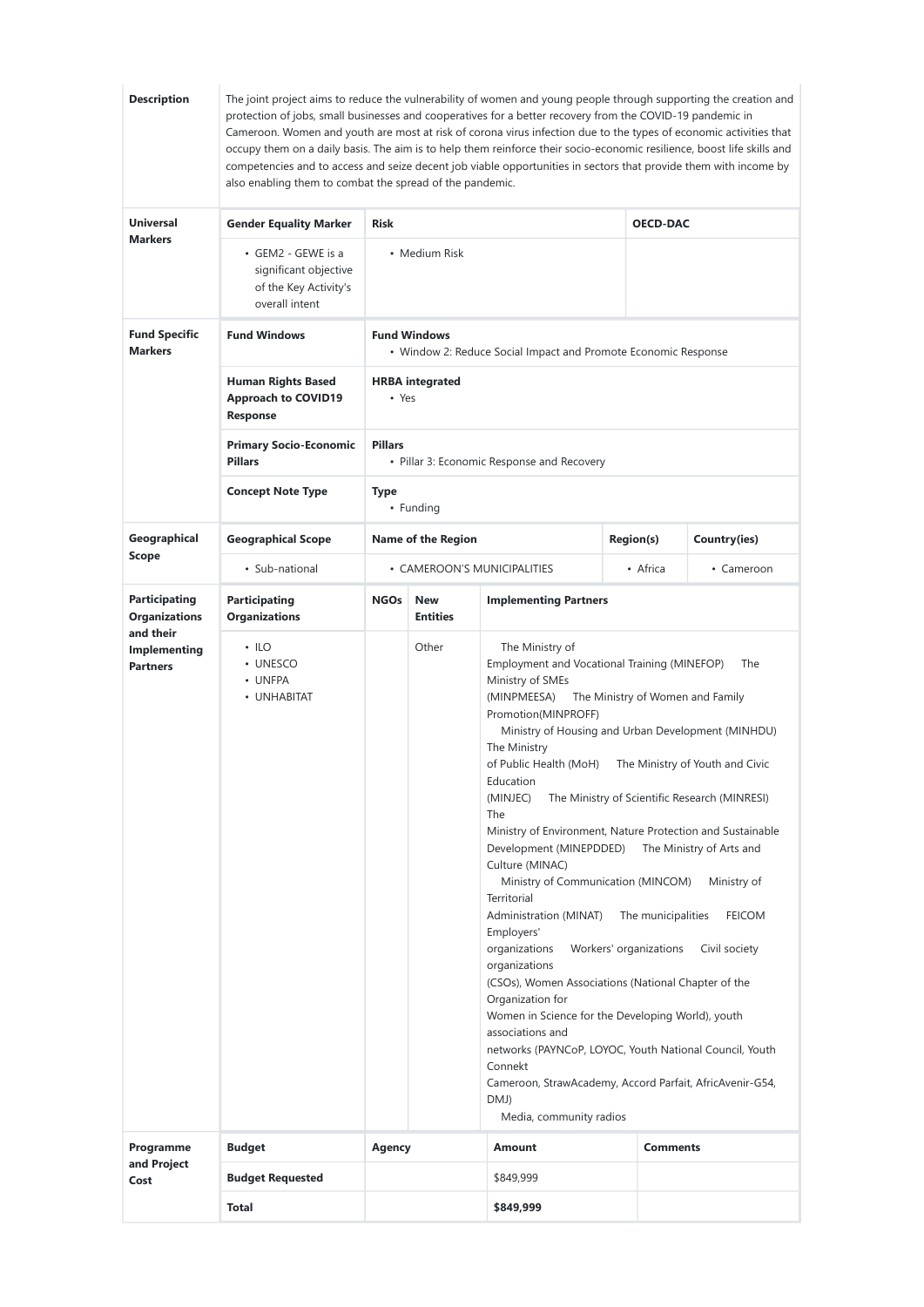| <b>Keywords</b>              |                                                       |                                                                                                                                                                                                                                                                                                                                                                                                                                                                                                                                                                                                                                                                                                                                                                                                                                                                         |
|------------------------------|-------------------------------------------------------|-------------------------------------------------------------------------------------------------------------------------------------------------------------------------------------------------------------------------------------------------------------------------------------------------------------------------------------------------------------------------------------------------------------------------------------------------------------------------------------------------------------------------------------------------------------------------------------------------------------------------------------------------------------------------------------------------------------------------------------------------------------------------------------------------------------------------------------------------------------------------|
| Programme<br><b>Duration</b> | <b>Anticipated Start Date</b>                         | Jan 01, 2021                                                                                                                                                                                                                                                                                                                                                                                                                                                                                                                                                                                                                                                                                                                                                                                                                                                            |
|                              | <b>Duration (In months)</b>                           | 12                                                                                                                                                                                                                                                                                                                                                                                                                                                                                                                                                                                                                                                                                                                                                                                                                                                                      |
|                              | <b>Anticipated End Date</b>                           | Jan 01, 2022                                                                                                                                                                                                                                                                                                                                                                                                                                                                                                                                                                                                                                                                                                                                                                                                                                                            |
| <b>Comments</b>              | Comments from secretariat:<br>to drop this completely | . Throughout the Programme Document could benefit from greater clarity as to what exactly will be done<br>(e.g. "newly conditions will be created for women to benefit from new jobs, etc.)<br>• The Risk Matrix contains many risks, but all have ILO as risk owner: this should be adjusted to spread the<br>responsibility across Recipient UN Organizations<br>. The Results Framework needs some work to disaggregate and understand totals: e.g. '250 women, 150<br>young'; is that 400 overall or 250 including 150 young.<br>• In the narrative you include artists as beneficiaries (with little logical link to the rest since the activities are<br>mostly BDS for small (agro-) businesses) but not in the Results Framework; please review and you may wish<br>. You list 'implementation of the project' as your 4th objective: we suggest you remove it. |

# **Narratives**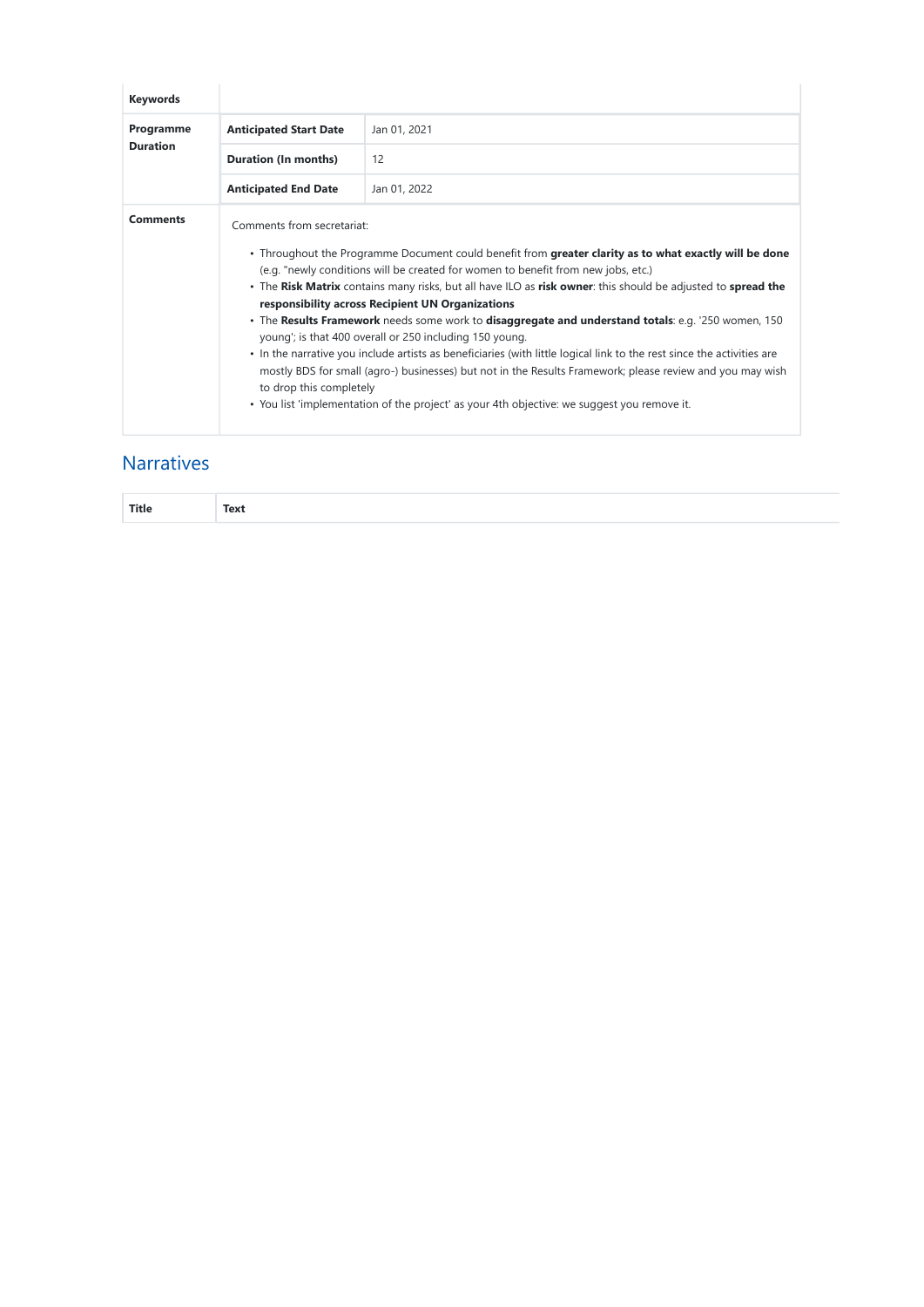## CN\_I. What is the specific need/problem the intervention seeks to address? Summarize the problem. Apply a gender lens to the analysis and description of the problem. Be explicit on who has established the need (plans, national authorities, civil society, UN own analysis, or

citizens).

#### 1.1. Situation analysis

Before the COVID-19 crisis, economic growth in 2020 in Central Africa was projected at 3.4% after a decreasing of 2.3% in 2019. COVID-19 pandemic is instead already significantly impacting on the pace of productive activities, manufacturing business, international trade within Africa and between the continent and the rest of the world, leading to an imbalance between the le supply and demand in the goods and services market and the labour market. In Cameroon, the spread of COVID-19, which h 18,000 cases in August 2020, has also critically exacerbated structural socio-economic vulnerabilities and crisis impacts on cc and vulnerable groups, in particular women and youth, along the three major crises - namely the Far North region, seriously by the Boko Haram crisis in and around the Lake Chad Basin, the East Region, affected by the arrival of Central Africa Republ refugees, and the Northwest and Southwest (NW/SW) regions, weakened by the so-called 'Anglophone crisis' enduring insta 2016. Such disruption affects all core aspects of societal fabrics and economic life and has immediate effects on gender inegulation terms of livelihood, as well as access to health, social protection, lifeskills and economic opportunities, especially for those w remain heads of households, often with little access to education. The effects of the pandemic are also already visible in term steady growing of violence in households and communities, gender-based violence (GBV) and early pregnancy, further reduc ability of these women to cope with the socio-economic consequences of the pandemic. The lack of proper information on C stigmatization against young vulnerable women (i.e. refugees, women with disabilities, impairments, HIV, IDPs) further limit a social protection and health services for women and girls, due to socio-cultural enduring norms. Youth also represents more of the population (OIF 2018), with 77,5% within 0-34 year-old, 34,8% of which within 15-34 years old. Young people is alread particularly affected by the lack of perspectives, generating resentment towards traditional authorities and institutions. This s more acute among young girls who are already traditionally assigned to household chores with the sole perspective of marri

Since March 2020, the Government has strengthened mechanisms to combat the spread of the pandemic with 13 preventive which were supplemented in April by 7 additional measures: these interventions have not come without effects on the norm. functioning of the economy and the labour market, mainly due to the containment and border closure measures imposed by government. Before the upsurge of the COVID 19, the projected real GDP growth was expected to increase from 4.4% in 201 in 2020, based on forecasts of energy production and transport infrastructure, and the rise in oil prices worldwide. However, growth prospects were not realized in the first half of 2020. On the contrary, they have been disrupted by the decline in worl prices, the deterioration of the security situation in the Northwest and South-west regions, and more recently by the outbreak COVID-19. The country now expects negative economic growth of -2% for the year 2020. Thus, although Cameroon's econor one of the most resilient of the Central Africa region, it is vulnerable due to its weak growth base and exposure to changes a world commodity prices, to which the effects of the COVID-19 pandemic have been added. This economic recession will greatly the informal sector, which accounts for more than 90% of jobs in a country where the salary rate is just 20%, according to the recent data from the National institute of statistics of Cameroon (INS). This wage rate is lower among women (11.2%), in rural (9.4%), especially in the informal non-agricultural sector (1.8%).

The 45% of the informal economic units are already having difficulty in financing from tontines and other associations. Also, 90% of small businesses and informal production units (40% of which are headed by women) reported having experienced n impacts of the COVID-19 pandemic on their performance parameters. Overall, 82.6% of business holders reported a decline i production. In terms of incidence, almost half of companies negatively affected by the pandemic recorded a decline of more in their production. Sales fell for almost 95.5% of companies. With regard to employment, overall, 58.2% of firms have reduce employee numbers. This phenomenon is relatively more observed at the level of SMEs in the modern sector with almost 62.2 companies concerned. However, 50% of the SMEs in the informal sector were also affected. In addition, the following sectors have recorded a loss of more than 50% of employment: education, accommodation (hotel) and catering, forestry, construction, tra

In the context of the pandemic, many women workers in trade activities (food sales, sale of miscellaneous items, restaurateur hairdressers, small agricultural producers and in family gardens, etc.) have been affected by a critical drop in demand, resulting losses of working hours and in some cases work stoppages detrimental to the maintenance of their purchasing power and st living (ILO Assessment, 2020). It should be noted that for 15% of companies, the capacity to continue their activities cannot l three months if the pandemic is to continue throughout the year. This proportion is higher in small informal production units comprising the majority of women (INS, 2020).

Thus, as a result of the transmission of the effects of the health crisis on the informal and labour market, women small-entreprene managers of informal production units have been most affected by the decline in their activities, in their level of sales, as well turnover with negative effects on their incomes and jobs in the informal urban and rural sector.

In total, the main findings on the effects of the pandemic on the labour market and informal economy workers have led the Government to seek a collaboration from the United Nations system to support the socio-economic response plan to deal w negative consequences of the pandemic. A joint Socio-Economic Response Plan (SERP) for the United Nations system was de and shared with the national side to contribute to national efforts to combat this health crisis.

1.2. The specific problems to be solved by the project, their causes and manifestations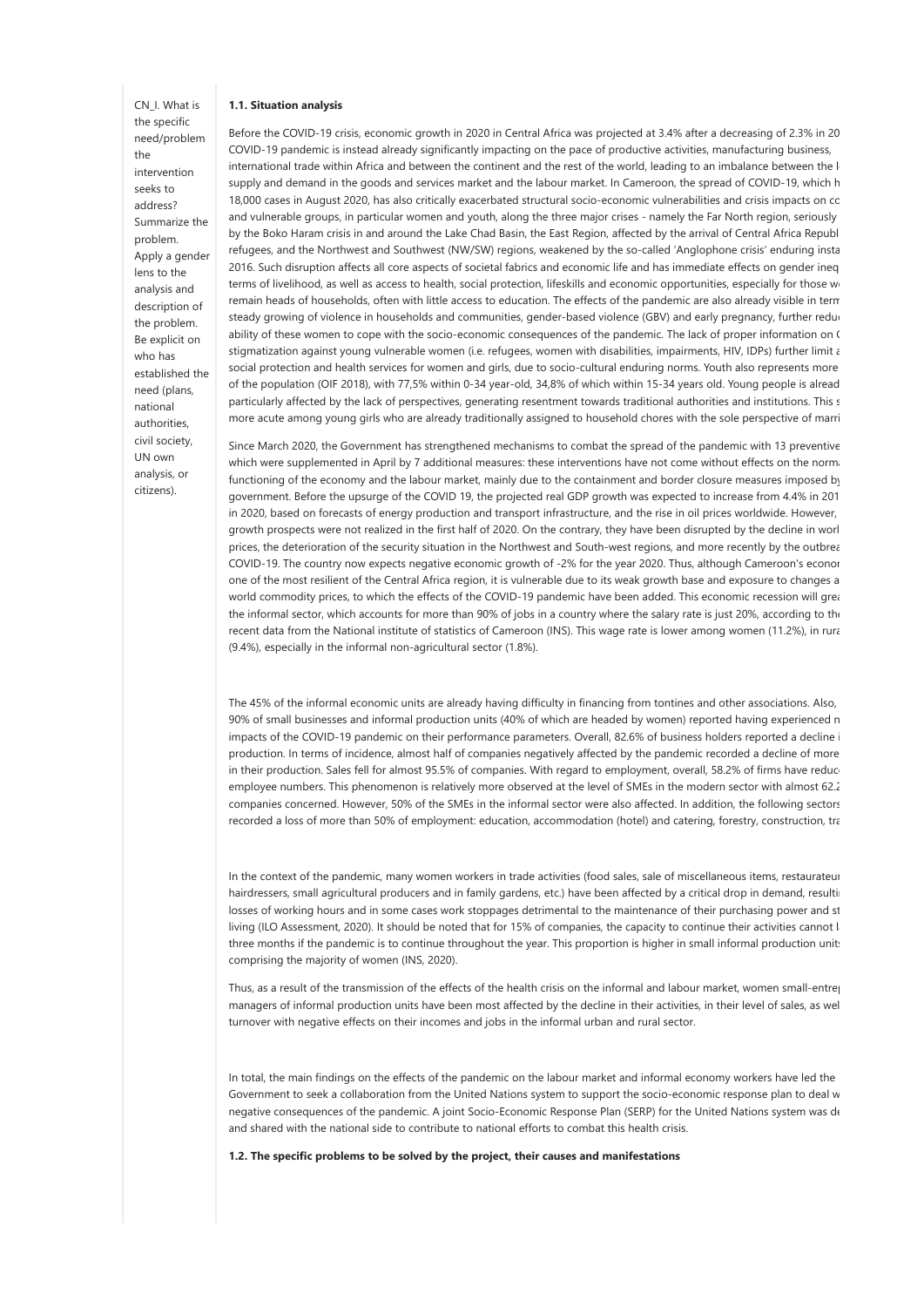Based on the priorities set out in the Socioeconomic response plan (SERP), the joint interventions proposed by the United N system in Cameroon aim to mitigate the economic and social vulnerability of women and young people through technical, e and financial support to combat job losses, reduce partial or total shutdowns of micro and small enterprises activities, to curl observed decline in labour incomes, to empower them to be more innovative and resilient, as well as to boost life skills and competences of vulnerable women and youth against livelihood deterioration due to COVID-19. These measures will addres: negative effects of the pandemic on the most vulnerable actors in the informal sector. These negative effects are linked to the mechanisms of transmission of the health crisis to the national economy, which are characterized by a strong presence of inf production units and predominantly female-led jobs in Cameroon. The crisis affects rural areas, especially urban and peri-urban and peri-urban and peri-urban and peri-urban and peri-urban and peri-urban and peri-urban and municipalities, characterized by densely populated and in already precarious living standard conditions, in particular in terms infrastructures and access to health and social services.

The major problem, which thus represents the amplified dysfunction of the labour market with the health crisis, is manifeste the loss of performance of economic units (micro, small and medium-sized enterprises), particularly the production units of t informal sector and the rise in unemployment and underemployment linked to working hours with a negative impact on the of workers, especially women who are the main actors of the informal economy in the country. This situation is explained by factors related to the Context of Cameroon, the main ones being: (i) the low diversification of the economy and the prepond the primary sector and informal urban services that are weakly creating new decent jobs, especially for women and young pe the low employability of the workforce (more than 20% of 15-24 year olds are unemployed, neither training nor education, in more than 60% of women) amplified by the rapid growth of the working-age population, the lack of technical and vocationa education (TVET) and market–responsive opportunities, as well as the lack of placement in the labour market (low operational employment support services), (iii) the high vulnerability of jobs and self-employment, especially at the level of women who most represented in low-paid self-employment and also in unpaid labor at the family business level; (iv) the weak inter-profe social dialogue to promote workers' rights, especially in situations of crisis and reduced business performance; (v) a drastic re demand of goods and services provided by the small businesses and informal sector units in the context of the pandemic; vi limitation of imports of detailed items and the low support for the creation of local products, respectful of the environment  $\iota$ green economy, vii) the high monetary poverty rate still close to 40%, with an economy struggling to use effectively the avail skilled workforce. This situation justifies a strong propensity of young people and unemployed women to seek refuge in the sector by default to develop their own survival strategies.

The general deterioration of the socio-economic environment based on these disruptions in businesses and the labour marl to be further amplified in regions weakened by the ongoing humanitarian crises (Lake Chad Basin crisis / Far North; the sociocrisis in NW/SW; and the refugee CAR crisis in the East).

The major problem identified is most felt at the level of the most vulnerable population and, in particular, among women and people, including persons with disabilities, IDPs and refugees, who are often employed in those sectors which result most aff the pandemic, such as commercial activities in markets, catering services, hairdressing, creative and artistic sectors, small-sca production of agricultural products. Artists are also a very vulnerable group of the informal sector, with very fragile livelihood of access to social protection due to the not yet present Status of Artists. The unemployment rate is relatively higher among youth who are also limited by the lack of opportunities to find decent jobs. Also, young people newly recruited as trainees or who are rather first-time job seekers, are de facto, negatively affected by the socio-economic impact of COVID-19, with a nar job opportunities in the labour market.

The hierarchical social status does not promote the development of women and girls, even in situations where they contribu family budget in the same way as men. Also, the vulnerability of women who have just experienced a decline in their working income has the effect of further weakening their position in their households. The COVID-19 pandemic has also exacerbated intergenerational tensions and GBV in households and communities, as well as inequalities in accessing to learning opportur vocational and technical training. These women, who find themselves in even more difficult contexts, will be less able to follc in school because they are often obliged to find alternative strategies to compensate the loss of income as a result of this he crisis. They also often have very little access to appropriate care and information about the pandemic and preventive measure COVID19, some women working in the health field have suffered from stigmatization by their own families who considered t vectors of the disease, because of their contact with people infected with coronavirus. To combat stigma and discrimination, accurate information on COVID-19 through appropriate channels (phones, emails and SMS) and community radio programm supported as part of the project.

Therefore, the negative socio-economic impact of the pandemic on women and young workers in the informal sector and a business leaders is generally more important than the situation of men. In this regard, the joint interventions targeted in the intended to support these vulnerable groups by taking into account the gender dimension and the participation of women and the participation of women and the participation people in post-COVID socio-economic recovery. Consideration of environmental sustainability will be ensured through the ty activities that will occupy the beneficiaries in terms of, among other things, the management of health and urban sanitation and through the maintenance of social infrastructure incorporating the promotion of a green economy. The interventions will be implemented in the critical selected municipalities of Cameroon.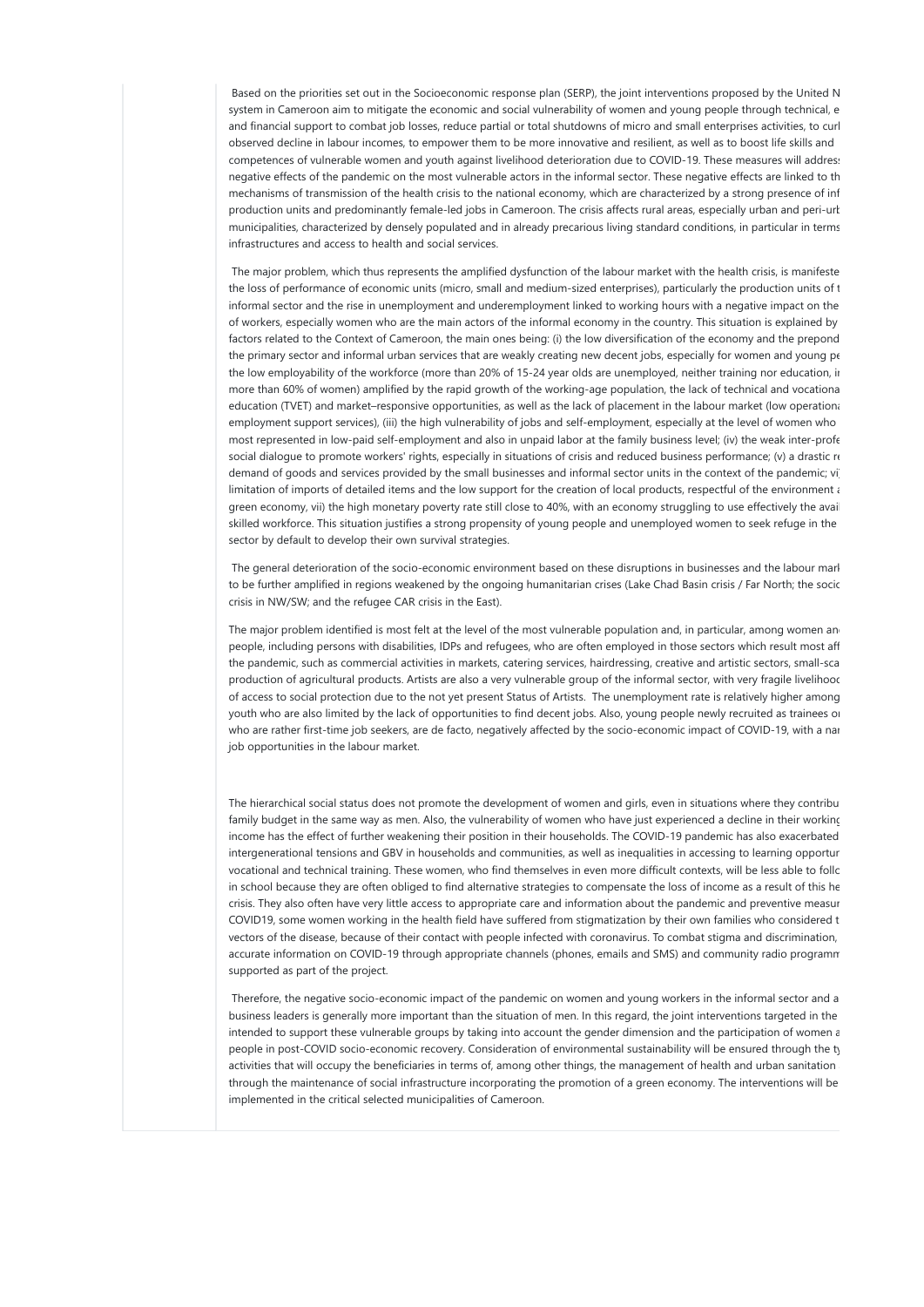| P I. Immediate<br>Socio-<br>Economic<br>Response to<br>COVID19 and<br>its impact | As explained in Cameroon's Socioeconomic Response Plan (SERP), the predominance of the informal economy and<br>underemployment, as well as the persistence of precarious employment and urban unemployment, are factors that have ar<br>the negative effects of coronavirus on employment levels, and hence household income, particularly women-headed house<br>While self-employment is generally insensitive to economic downturns and acts as a socio-economic regulator, the current<br>restrictions on the movement of people and goods are likely to hinder this type of coping mechanism. The informal sector,<br>employs nearly 90% of the labour force, including 92% of young people aged 15-34, and more than 90% of working wome<br>negatively affected by COVID-19, leading to a serious deterioration in the quality and quantity of jobs at the national level.                                                  |
|----------------------------------------------------------------------------------|----------------------------------------------------------------------------------------------------------------------------------------------------------------------------------------------------------------------------------------------------------------------------------------------------------------------------------------------------------------------------------------------------------------------------------------------------------------------------------------------------------------------------------------------------------------------------------------------------------------------------------------------------------------------------------------------------------------------------------------------------------------------------------------------------------------------------------------------------------------------------------------------------------------------------------|
|                                                                                  | The impact of the COVID-19 pandemic on employment has led to lower incomes for workers, as a result of the slowdown ir<br>economic activity with lower working hours and reduced working wages, according to the National Statistics Institute.                                                                                                                                                                                                                                                                                                                                                                                                                                                                                                                                                                                                                                                                                  |
|                                                                                  | According to preliminary results of the Covid19 Socio-Economic Effects Survey in Cameroon, 90.5% of informal production<br>(UPIs) surveyed believe they are negatively impacted by Covid-19, mainly due to the decline in domestic demand. This nega<br>impact was reflected in a decrease in their production (according to 79.4% of them), their turnover (95%) and a reduction ir<br>number of employees (52.1%).                                                                                                                                                                                                                                                                                                                                                                                                                                                                                                             |
|                                                                                  | Considering the current logic of decentralizing prevention and response to this pandemic, in view of the now community-b<br>mode of contamination, local governance places communities at the centre of their responses (planning, design, and<br>implementation). It is therefore a question of making municipalities play a major role, as local institutions, by giving priority<br>provision of local services. In this situation, the extension of public employment services will make it easier for vulnerable w<br>and young people to access the labour market in decentralised local authorities.                                                                                                                                                                                                                                                                                                                      |
|                                                                                  | In terms of gender, a joint study between UN Women and BUCREP shows that the restrictive measures prescribed by the<br>Government have exacerbated existing gender inequalities among the population. In fact, economically, 63% of women hav<br>experienced a decline or loss of their income and even their employment. The burden of unpaid domestic work increased a<br>68% of women. In terms of household cohesion, domestic violence has increased by 36%. This violence is mainly psycholoc<br>$(17%)$ verbal (33%) (22%). Women were also more economically affected than men, as the majority in the informal sector, $\pi$<br>small-scale businesses, the cessation of activities linked to COVID-19 and the distrust of the populations, the respect of the<br>measures to bring to a complete cessation of activity among several women thus exposing them to more vulnerability and<br>violence within households. |
|                                                                                  | Moreover, the pandemic has significantly weakened the professional, social and economic status of artists and cultural prof<br>already precarious due to the artist's general low status.                                                                                                                                                                                                                                                                                                                                                                                                                                                                                                                                                                                                                                                                                                                                        |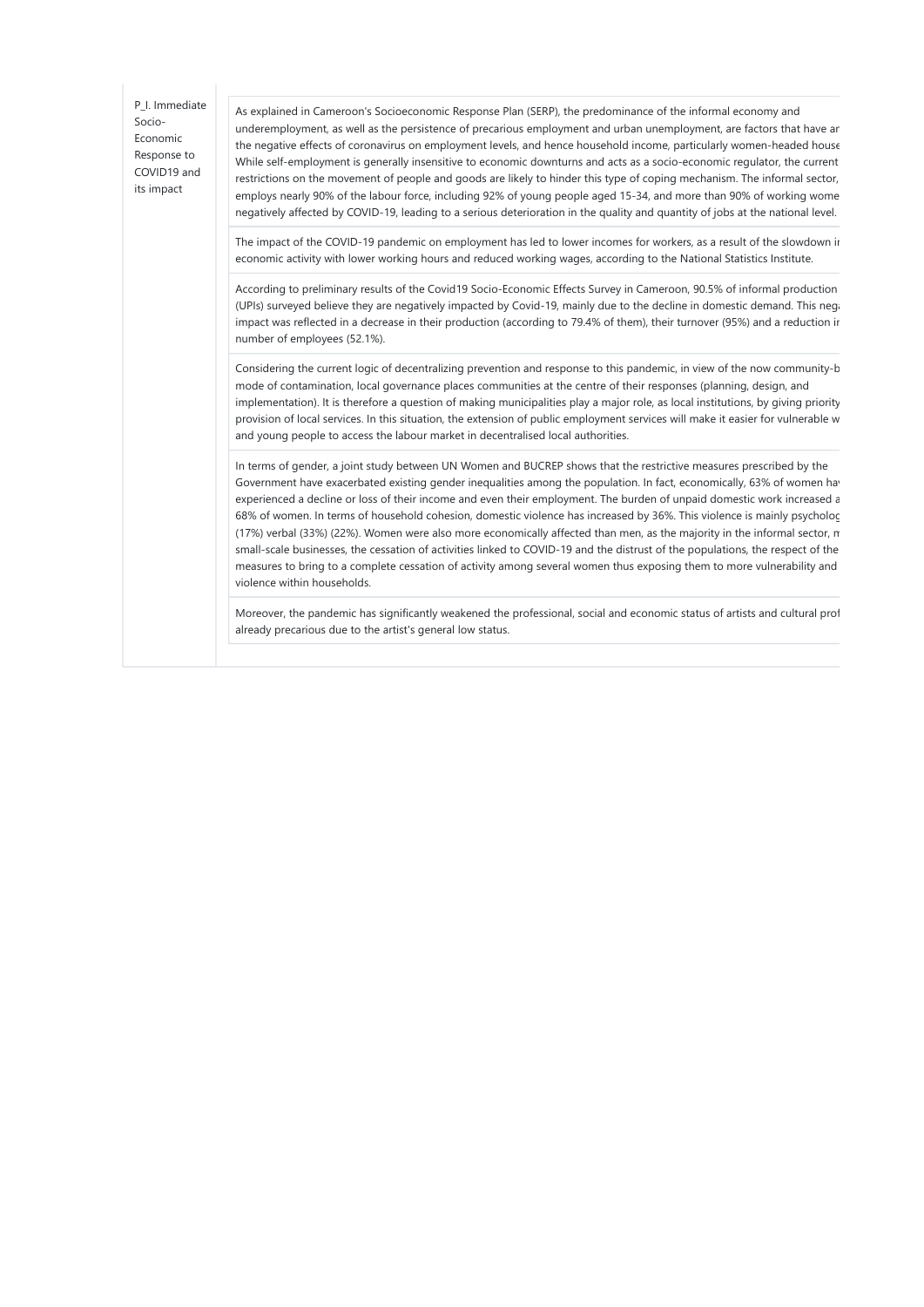CN\_II. Results expected to be achieved and a clear explanation of tangible results or changes that will be achieved through this collaborative programme Describe the results expected to be achieved and how it contributes to the Covid-19 response and the SDGs. Describe programme approaches, methods, and theory of change, and explain why they are the appropriate response to the problem. Please highlight a) how the solution(s) is data driven (especially on population being targeted) b) if and how it employs any innovative approaches; c) if and how it applies a human rightsbased approach and how is it based on the principle of "recover better together" d) if and how the theory of change reflects the Gender Equality Marker score selected in this solution

The overall objective of this project is to contribute to the Socioeconomic Response plan (SERP) by supporting the most vuln women, young people and informal workers, specifically through 4 objectives (O) :

- O1. Promote the creation of rapid and sustainable jobs based on High labour intensive activities (HLIA), supporting the of vulnerable people, cooperatives, MSMEs and employment services
- O2.Strengthen the technical and professional skills to promote the self-employment and the socio-professional integration vulnerable women and young people affected by the pandemic
- O3.Strengthen life skills and human protection for greater empowerment of the most vulnerable and stigmatized wom youth in peri-urban and crisis context
- **O4.** Manage and monitor project implementation

Giving that women and young people are already the most marginalized in terms of access to jobs and economic opportunities also given that the pandemic has mainly affected them, the proposed interventions will improve their living conditions, supp them to accede to new jobs or to maintain existing jobs and small businesses during and after the crisis. So, the HILA will be the short term to provide immediate income to the most vulnerable, and in the long term, by creating cooperatives and small businesses using particularly this approach. Also, the project will enable to strengthen the technical and professional skills to the self-employment and the socio-professional integration of the most vulnerable women and young people. To this end,, s women, young, cooperatives, enterprises, will benefit to technical skills, means, grant in order to support the sustainability o activities beyond the pandemic. Moreover, the skills of the vulnerable targets will be strengthened in everyday life (life skills) relevant and informed choices about their sexual and reproductive health, bioethics, the right to access to proper health trea including HIV and the fight against GBV in the context of Covid-19.

The project is under the joint supervision of the ILO, UNESCO, UNFPA and UNHABITAT, the Resident Coordinator Office, in collaboration with ministries in charge of employment, women and family, youth, Scientific Research, Environment and Communication. The implementation will support vulnerable targets, reducing their monetary poverty, improving their acces entrepreneurship, and their resilience to the pandemic (SDG1, 3, 4, 5, 8, 11, 13, 15, 16).

The scale-up of the pilot project will expand opportunities for partnership and resource mobilization (SDG17). This will be pc through a joint monitoring-evaluation mechanism and a gender-based analysis differentiating roles played by women and m women are mainly found in the activities most at risk of the pandemic (health care or maintenance staff, saleswomen in marl So, the following principles will be applied: (i) women and the most vulnerable people will be identified taking into account t vulnerability map and gender to identify the specific needs of each; (ii) Tools and methods for building skills in structuring, c operative organization, MSMEs development and the formalization; (iii) innovative methods and practices to enhance workplace hygiene and safety to prevent disease; (iv) newly conditions will be created to enable the most vulnerable women and young from new jobs, income from their activities, in most viable cooperatives and small businesses, during and after the pandemic employment institutions will be supported in improving the quality of their services for vulnerable women and young people consistency with response plans specific to the various departmental entities collaborating in the implementation of the proj ensured, particularly based on the socioeconomic assessments of the pandemic in Cameroon (SERP).

The targets of the project are identified among the most affected women and young by the health crisis and who are likely to easily affected by the decline in the volume of work, in consumer demand, in incomes and also by the cessation of economic activities. Adopting a gender lens the specific needs of women, girls and workers will be differentiated. So, the project will in decentralized authorities selecting them from the criteria of vulnerability, also in relation to the commission of the united municipalities of Cameroon (CVUC). This targeting will be based on specific methodologies that combine geographic dimension, security challenges, and socio-economic vulnerability , respecting the LNOB principle.

Inclusive Dialogue at the level of associations (focus on women and youth) of the informal economy, community leaders, soc partners, will be promoted. Moreover, women's skills will be improved in the areas of associative life, implementing business deploying the HLIA activities that combat the spread of the pandemic and generate quick income. The project will include the credit approach to empower women and take dully into account the health safety of vulnerable women, and young people v mobilized at the pilot sites, equipping them with the required skills and knowledge in the promotion of health, hygiene and safety in the promotion of health, hygiene and safety in the required skills and knowledge in the the workplace, inviting compliance with preventive and physical distance measures. It will provide adapted kits for supportin managing MSMEs, cooperatives, continuity of services. The promotion of occupational health, will limit the risk of exposure t disease while supporting the maintenance of activities and jobs. Also, these cooperatives will be supported to facilitate the m the formal sector, based on some trainings of members, in business management, financing research, dialogue with employe organizations, and social protection. In particular, the project will involve the National Network of Women working with university across the country. Finally, the public employment services will be strengthened in their function of innovation, digitalizatior career guidance and labour placement to promote jobs for the vulnerable women and young people, in this crisis context.

### The 4 pillars are declined in 7 Results (R) :

R1.1:Rapid Paid jobs, cooperatives, and small businesses are created/promoted in selected municipalities for vulnerable won young people based on High Labour Intensive Activities (HLIA)

R 1.2: Conditions/facilities (tools, skills, grants) are created for the development of sustainable enterprises/cooperatives focu promotion of the high intensive Labour activities (HLIA), to support vulnerable young people and women, beyond the pande

R 1.3: Tools and means to facilitate access to employment and business services (information, intermediation, and placement vulnerable job seekers are developed and applied in pilot municipalities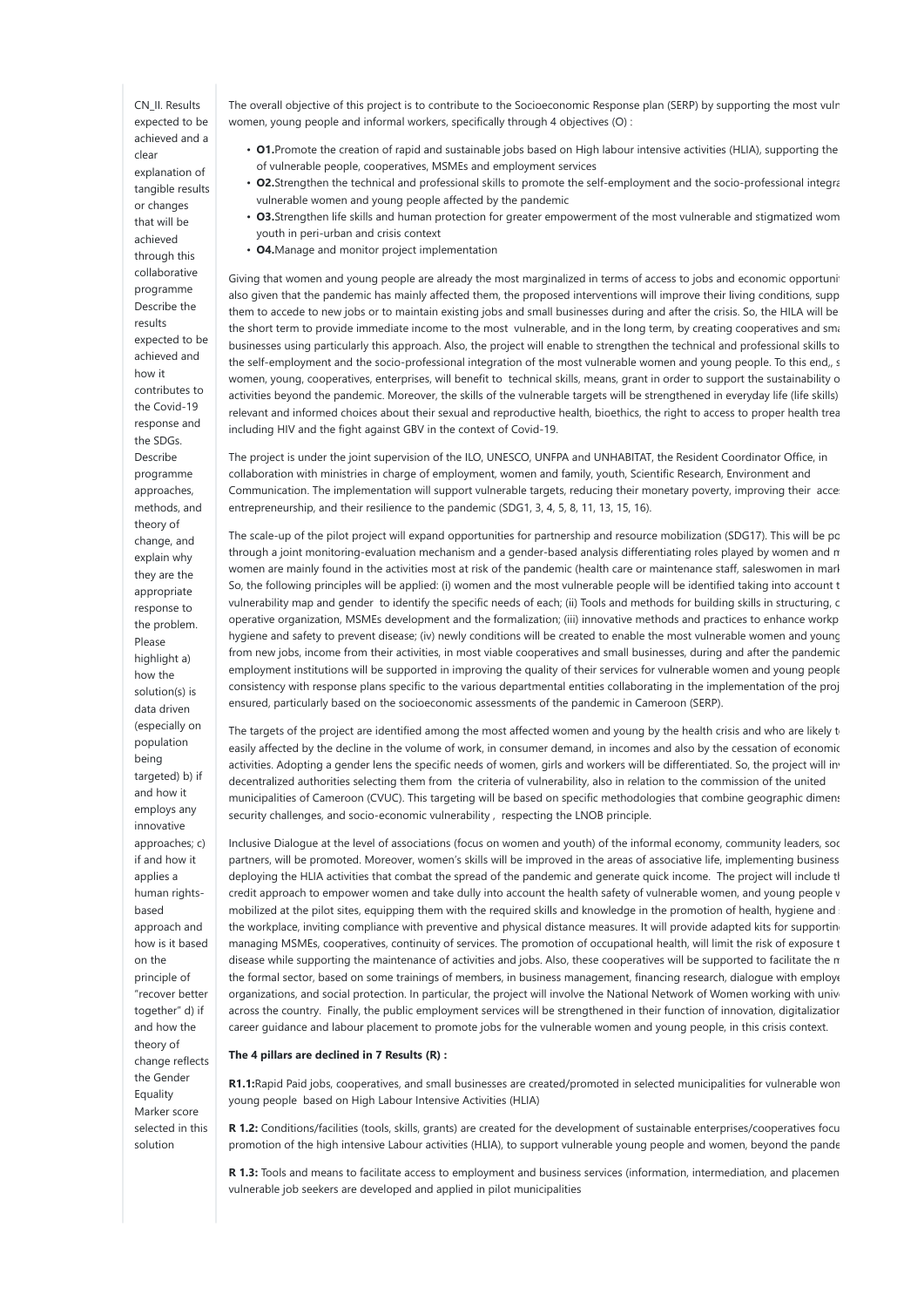R 2.1: Targeted tools and approaches to skills development for self-employment and job integration are being applied for the of vulnerable women and young people in pilot sites

R 3.1: Women's and youth's capacities are promoted in life skills for greater empowerment during and after COVID19

R 3.2: The capacities of decentralized institutions/actors to promote women are strengthened in terms of supporting empov social promotion and protection against violence and stigma during the pandemic

R 4.1: The project is implemented

Objectives/Results/Activities **Budget and Containers** Budget and Containers and Containers and Containers **Budget and Containers** 

O1: Promote the creation of rapid and sustainable decent jobs based on High labour Intensive Activities (HLIA), supporting the organization and structuring of vulnerable people, cooperatives, MSMEs and employment services facing the pandemic

\$1000,000

\$270,000

### R1.1/Activities

Identification, targeting of municipalities, youth and women direct/indirect victims of the pandemic in collaboration with decentralized authorities

Rapid Situation analysis of the types of occupations most affected by the pandemic and the jobs and socio-economic integration opportunities of vulnerable women and young people for retraining at the targeted municipalities level (integrating the socio-cultural dimensions of the sites)

Organization/structuring of women and young people identified in municipalities, cooperatives or micro and small local enterprises in the various income-generating occupations including High labour intensive activities that could slow the spread of COVID19 (e.g. hygiene, sanitation, urban sanitation, etc.)

Acquisition and Providing women and young people on equipment/technical materials (gloves, boots, helmets, wheelbarrows, shovels, etc.) for carrying out labor intensive activities, to cope with livelihood deterioration due to COVID-19, and to reinforce socio-economic resilience and adaptation to the context of the health crisis

Implementation of targeted and supervised labor intensive activities (awareness, sanitation, hygiene and health, disinfection, sweeping of public spaces, garbage and waste management, distribution of masks, support services for sick people, and other based on job possibilities)

Implementation of a plan to support the continuity of the activities of the co-operatives and MSMEs most affected by the crisis and led by women and young people in the context of COVID19 at the pilot site level (design, provision of kits on Occupational Security and Health, application)

#### R1.2/Activities

Training of local women's and MSME associations led by women and young people on technics to promote sustainable jobs in post-COVID19 (floods early warning, environmental sustainable approach in jobs, drainage improvement and flood control, maintenance and repair of paved secondary roads, construction and laying of paving stones, cleaning of pipes, crafts, reforestation etc.) and the establishment of a dialogue platform promoting their rights

Support the preparation of business plans to the selected local women's and MSME associations led by women and young people focused on the High intensive Labour productive activities,

Competition and Provision of grants to the most relevant business plan elaborated by local women-led MSMEs to support the sustainability of theirs activities beyond the pandemic

### R1.3/Activities

Provision of targeting and profiling technics of women and youth by category of vulnerability to the benefit of public employment services at the level of selected municipalities

Developing a baseline database on vulnerable youth and women by profiles and skills at pilot sites

Training of employment services in digitalization and monitoring methods assessing the impact of support measures for young people and women benefiting from the project

Experimenting with the pilot deployment of job terminals at 3 of the project's pilot sites to identify vulnerable young people and women looking for jobs, in collaboration with municipalities and the dismemberments of the National Employment Fund

Strengthening the skills of mayors and municipal personnel in developing and rolling out community engagement, risk communication and recovery plans through online training workshops and the use of frontier technology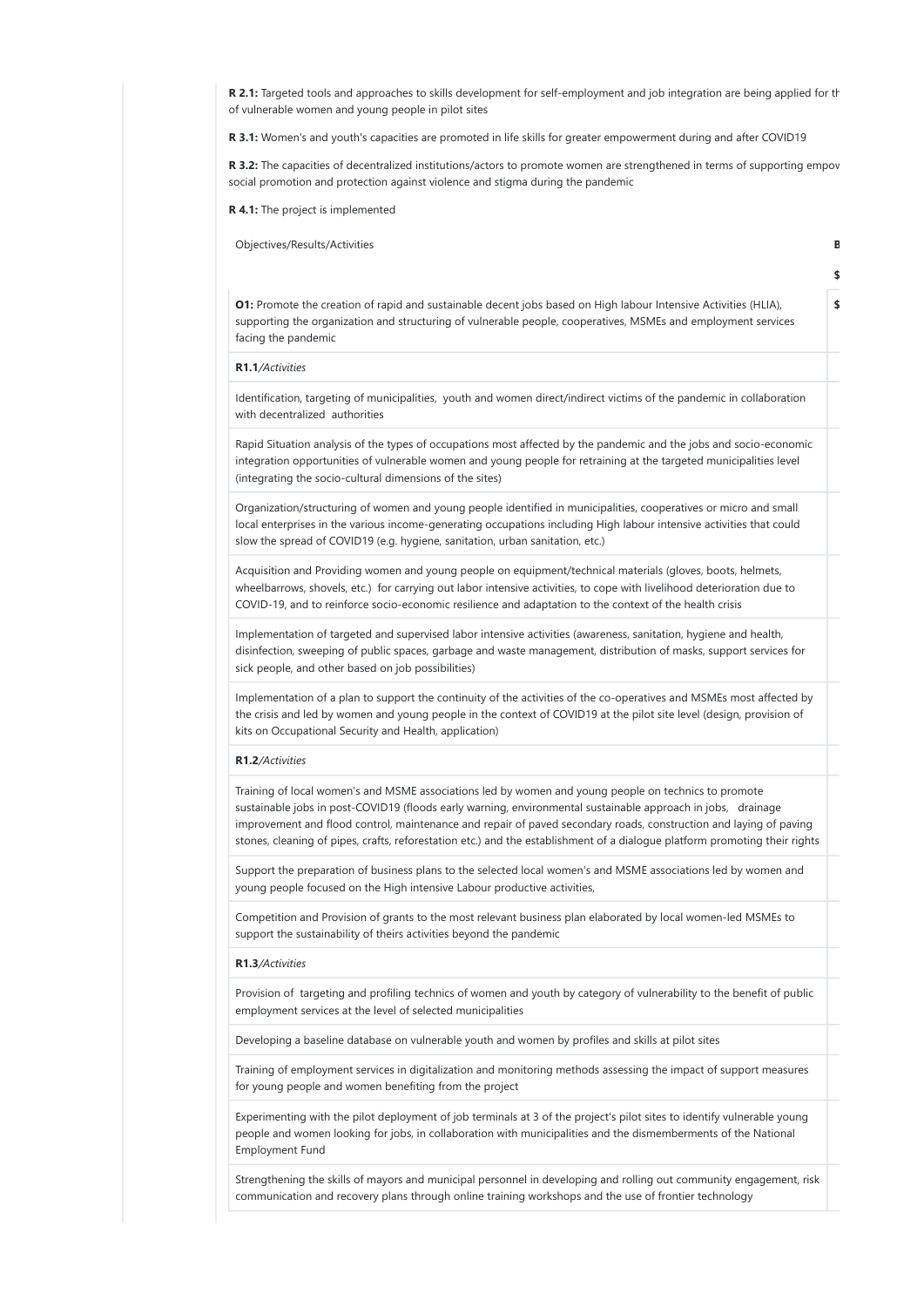| Integrating municipal recovery plan established using frontier technologies (internet, tablets, open GIS software) and<br>linking humanitarian, development and peace data to better track COVID-19 trend and responses by public and<br>private actors                          |    |
|----------------------------------------------------------------------------------------------------------------------------------------------------------------------------------------------------------------------------------------------------------------------------------|----|
| O2: Strengthening the technical and professional skills of self-employment and the professional integration of<br>vulnerable women and young people most affected by the pandemic                                                                                                | \$ |
| R2.1/Activities                                                                                                                                                                                                                                                                  |    |
| Establishing a framework for collaboration and platforms dialogue between women's professional associations, civil<br>society and small industrial and business units selected for internships and apprenticeships in the workplace for the<br>benefit of young people and women |    |
| Selection of the most vulnerable women and None Employed, Educated and Trained (NEET) young people for self-<br>employment training and apprenticeships in jobs promising sectors in pilot sites                                                                                 |    |
| Support the finalization of the artist's statute and relevant regulatory framework in support to creative SMEs and artists<br>(copyright, etc.) and framing of cultural & creative cooperatives                                                                                  |    |
| Reinforcement of TVET curricula & centers                                                                                                                                                                                                                                        |    |
| Reinforcement of digital learning platforms and TVET training for women & Youth, based on tailored programmes                                                                                                                                                                    |    |
| Organization of post-training internships in small industrial and trade units for the benefit of young people and<br>women at pilot sites (for low and intermediate qualification)                                                                                               |    |
| Preparing apprenticeship kits to support access to jobs in industrial and commercial units for vulnerable youth and<br>women targeted at project sites                                                                                                                           |    |
| O3: Strengthen life skills and human protection for greater empowerment of the most vulnerable and<br>stigmatized women and youth in crisis contexts                                                                                                                             | \$ |
| R3.1/Activities                                                                                                                                                                                                                                                                  |    |
| Training of young leaders for the promotion of USRAs and agents of community change on animation techniques of<br>digital platforms for the fight against the Covid-19 pandemic                                                                                                  |    |
| Lifeskills training/awareness for vulnerable youth and women (association life, sexual and reproductive health,<br>bioethics and Ethics of Science and Technology, health rights and the fight against GBV in the context of COVID19)                                            |    |
| Training and and sensitization campaigns to health workers and employment service workers in bioethics and ethics in<br>order to fight discrimination against young vulnerable women (i.e. refugees, women with disabilities, impairments, HIV,<br>IDPs)                         |    |
| Community awareness on the fight against the spread of disease, stigma, GBV (posters, kits on measures of social<br>distance in public spaces and sanitation measures)                                                                                                           |    |
| Strengthening capacities of Public Service Media and National broadcasters                                                                                                                                                                                                       |    |
| Strengthening of CSO networks to accessing information and respond to disinformation including monitoring of hate<br>speech and harmful online content in relation to COVID-19 + MIL Social media Campaign                                                                       |    |
| Production and dissemination of free of use content on Covid-19 for radio stations                                                                                                                                                                                               |    |
| Assisting creative industries to support investments in co-productions micro-credit and financial inclusion scheme                                                                                                                                                               |    |
| Making and popularizing programs/messages to raise awareness on community radio stations about (health, hygiene<br>and safety in the workplace, GBV, stigma, etc.)                                                                                                               |    |
| R3.2/Activities                                                                                                                                                                                                                                                                  |    |
| Designing/Preparing lifeskill training and awareness kits/modules for young people and women                                                                                                                                                                                     |    |
| Lifeskill training/awareness for vulnerable youth and women                                                                                                                                                                                                                      |    |
| Develop and disseminate, within youth associations, tools and quidelines related to socio-economic reintegration,<br>financial education, business management and cooperatives                                                                                                   |    |
| O4: To manage and monitor the implementation of the project                                                                                                                                                                                                                      | \$ |
| R4.1/Activities                                                                                                                                                                                                                                                                  |    |
| M&E and visibility                                                                                                                                                                                                                                                               |    |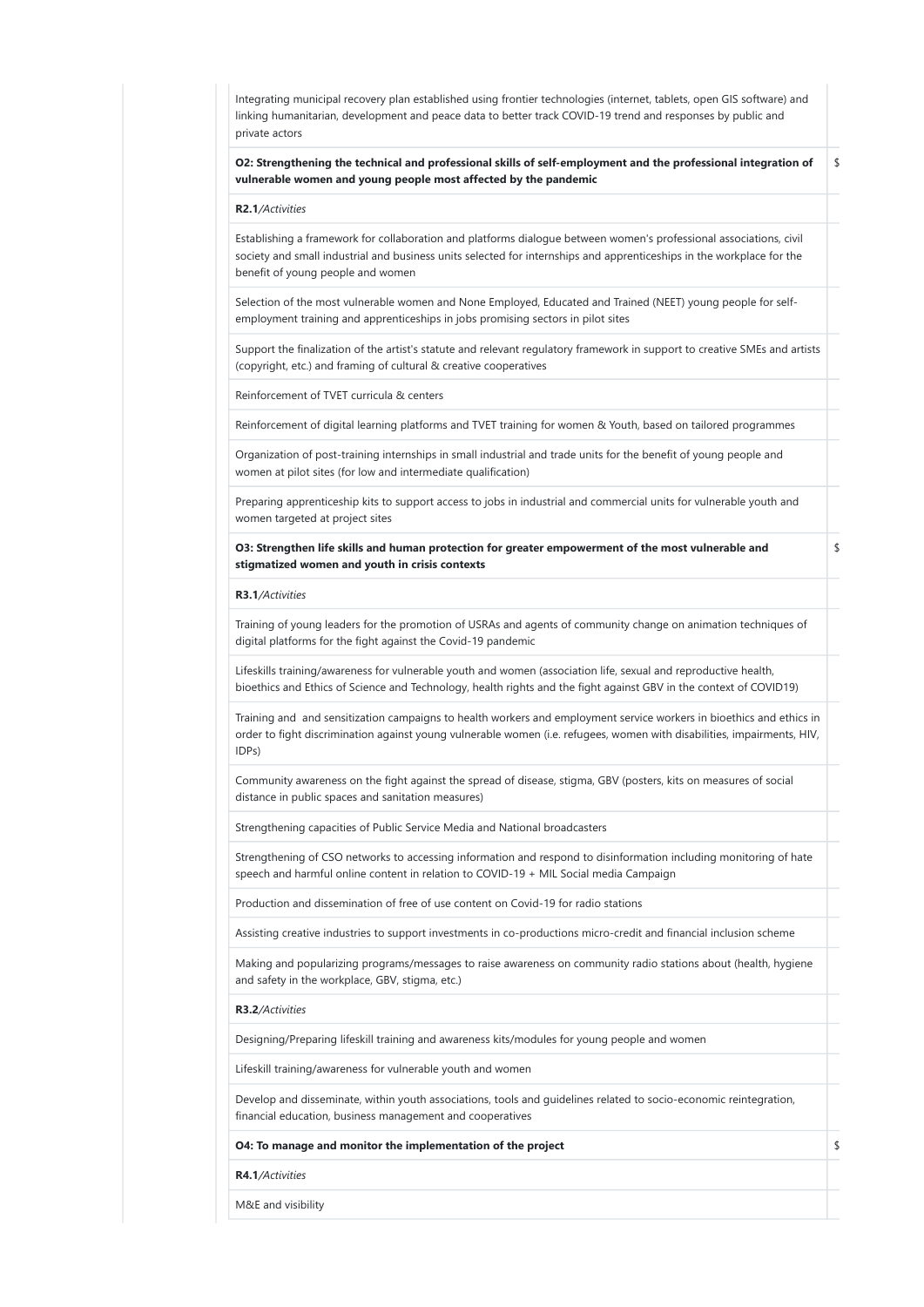### Steering committee meetings and follow-up project implementation with the RCO

Project implementation, follow-up and evaluation reports

## CN\_III.

Catalytic impact and nexus Describe how the intervention is catalytic by mobilizing or augmenting other financial or nonfinancial resources including from IFIs, foundations, the private sector. Describe how the proposed intervention supports medium to long-term recovery for example by enabling other actors to engage, generates an enabling environment for longerterm development.

The joint project will establish cooperatives and small businesses that engage women, young people and girls in communitywork and will support measures to combat the spread of the COVID-19 pandemic; these activities will also be complemented areas of intervention to support the economy and green jobs by providing opportunities for women and vulnerable people t pilot sites to improve their income and living conditions, as well as those of their households. These pilot initiatives will all be with employers' organizations and private sector, investing in a dynamic dialogue and a consultation framework throughout to ensure their interest in funding the extension of pilot actions on a larger scale. Cameroon's green jobs and green business promotion programme was developed in 2018. This program is in its institutional start-up phase involving the development documents, the establishment of its steering committee and the preparation of a strategy for partnership and resources mobilization. Several initiatives of the joint project are part of the start-up of the green jobs promotion programme, which has received the approval of private sector companies in Cameroon. In addition, the Government is in the process of formulating programme to support jobs and businesses most vulnerable to the health crisis, with the support of the UN System in the fra the socio-economic response plan. An advocacy framework for the operationalization of this programme, which will include opportunities for the development and scale of the joint project, will be created and presented to IFIs for funding to ensure the continuity of this project in a post-COVID-19 context. The collaboration with selected municipalities and national institutions basis to mainstream activities under ongoing projects local level in order to align it with the principle of decentralization of C management and recovery. Secondly, it will be the framework for join planning and integration of lessons learned under the municipalities COVID 19 economic recovery plan.

Moreover, the participation of young people during this health emergency and their involvement in an effective manner in ir approaches to risk communication and community engagement efforts is an essential element for strengthening social supp respect for human rights of young people, especially socially vulnerable young people who may be most affected by the soc economic impact of COVID-19.

Ultimately, the 12-month joint project will take into account a pilot phase that will create rapid and decent jobs for the most youth and women following the COVID-19 pandemic. The programme will also integrate the analysis of opportunities for the of new, more sustainable jobs and sustainable small businesses led by women, in a post-COVID19 context. The principle of d the project's interventions towards creating the conditions for women's and young people's economic resilience will therefor materialized through the formulation of projects to scale-up pilot initiatives in targeted municipalities, the preparation of a  $\alpha$ that will ensure the project sustainability beyond 12 months, by strengthening advocacy and fundraising activities to extend outputs of the joint project to other new beneficiaries who will be women and young people from other regions and municipalities Cameroon. In addition, the Government of Cameroon, with the support of United Nations System agencies and bi- and mult partners, has developed the new National Development Strategy 2021-2025, where the employment policy is one of the pric a clear aim to support the scaling-up of job-creating projects for the most vulnerable targets including women and young pe project is one of the catalytic initiatives of this approach and its scaling as part of a more comprehensive programme will rec level attention at the level of the Government and its partners.

The synergies of the interventions proposed within the framework of this joint project, between local structures (local, regior national authorities, civil society) and UN agencies (ILO, UNESCO, UNFPA and UN-Habitat) on the one hand; the coordinatio provision of aid and essential services on the other hand, not only improves the efficiency, relevance and effectiveness of the intervention, but also promotes a more sustainable recovery of communities affected by the COVID-19 crisis through a partn a framework that makes it possible to establish links between emergency and development actions.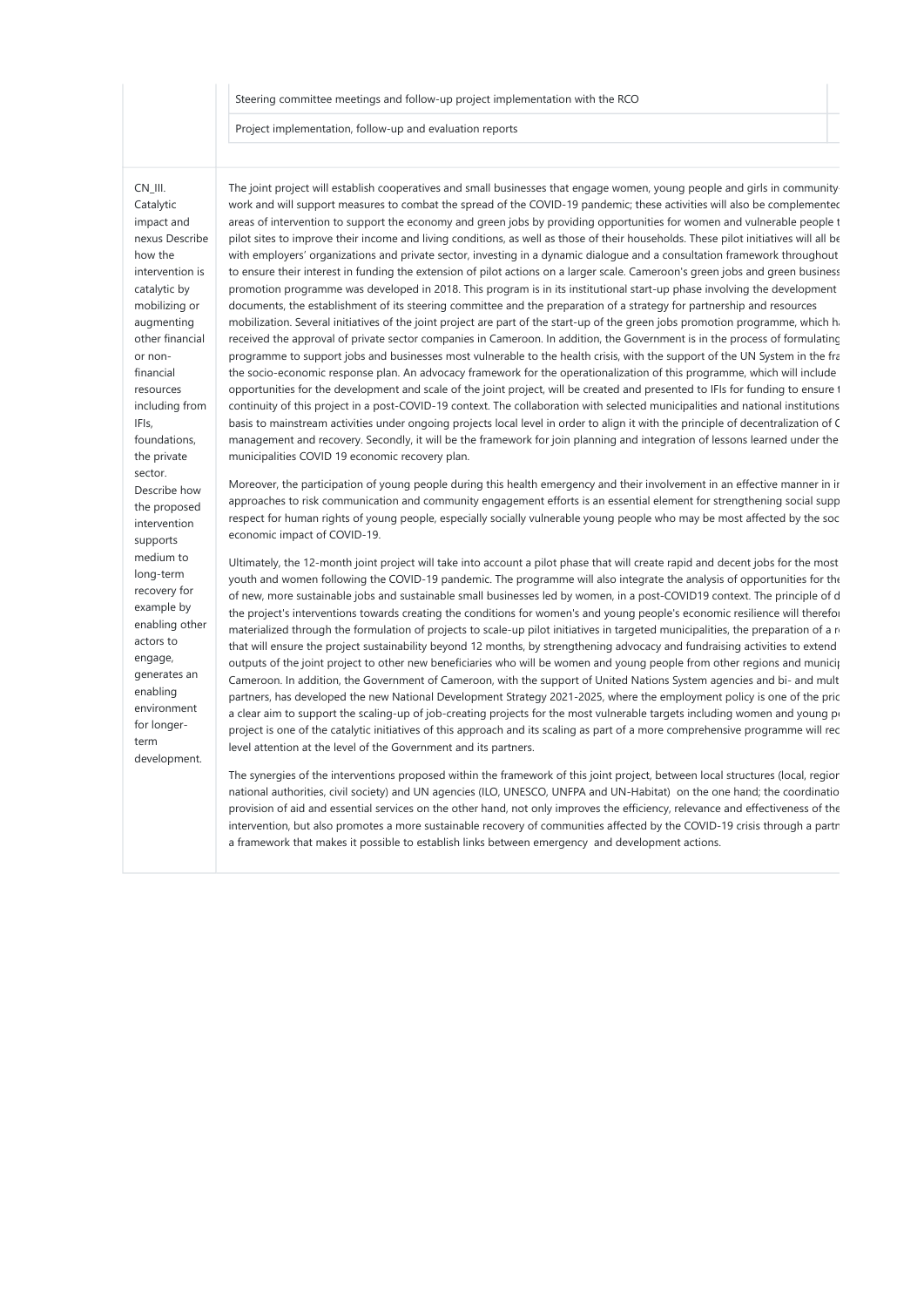CN\_IV. Who will deliver this solution List what Recipient UN **Organizations** (no less than 2 per concept note) and

partners will implement this project and describe their capacities to do so. Include expertise, staff deployed, as well as oversight mechanisms that determine the monitoring and evaluation

(M&E) arrangements and

responsibilities. Use hyperlinks to relevant sites and the current portfolios of RUNOs so the text is short and to the point.

The following agencies of the United Nations system in Cameroon will be involved in the implementation of the joint project:

- The International Labour Organization (ILO)
- The United Nations Education, Sciences, and Culture, Organization (UNESCO)
- The United Nations Population Funds (UNFPA)
- The United Nations Habitat Programme (UN-HABITAT)

In addition to the UN System agencies, the national partners that will be involved are:

- The Ministry of Employment and Vocational Training (MINEFOP)
- The Ministry of SMEs (MINPMEESA)
- The Ministry of Women and Family Promotion(MINPROFF)
- Ministry of Housing and Urban Development (MINHDU)
- The Ministry of Public Health (MoH)
- The Ministry of Youth and Civic Education (MINJEC)
- The Ministry of Scientific Research (MINRESI)
- The Ministry of Environment, Nature Protection and Sustainable Development (MINEPDDED)
- The Ministry of Arts and Culture (MINAC)
- Ministry of Communication (MINCOM)
- Ministry of Territorial Administration (MINAT)
- The municipalities
- FEICOM
- Employers' organizations
- Workers' organizations
- Civil society organizations (CSOs), Women Associations (National Chapter of the Organization for Women in Science for the Developing World), youth associations and networks (PAYNCoP, LOYOC, Youth National Council, Youth Connekt Camer StrawAcademy, Accord Parfait, AfricAvenir-G54, DMJ)
- Media, community radios

The ILO is the first specialized agency in the United Nations system and is the only one that operates on a tri-partite principle assigning the same votes to governments, and to organizations of social partners. It promotes the decent work agenda throu decent and productive jobs, skills and employability development, social protection, international labour standards and social and labour administration. The ILO also supports the promotion of health and safety in the workplace for the benefit of work their families, especially the most vulnerable workers in the informal economy. The ILO has tools, approaches and methods t made available to governments, institutions, labour and employment actors, enabling them to seize the best opportunities to decent and productive jobs by ensuring respect for social justice based on the promotion of the right to work. It supports states develop their employment services and labour market information and analysis systems, with a particular focus on crisis situations to develop employment support programmes for recovery and socio-economic resilience (Job for peace and resilience).

UNESCO operates in the fields of Culture, Science, Education, Social and Human Sciences as well as Communication and free expressions. In line with its mandate and Education Strategy 2018-2021, it assists member states in order to achieve the SDG by 2030 and develops programs to support education, apprenticeships, technical and vocational training, as well as arts and enhancement, and maximize their contributions to national economies, also with its bearing in innovation and sciences throu fields, including artificial intelligence and renouvable energies.

UN-Habitat is helping countries to implement the urban dimensions of the sustainable development agenda to make cities and humann subsettlements inclusive, safe, resilient and sustainable. It focuses on four key areas of change: reducing spatial inequality and po urban-rural communities; Improving the shared prosperity of cities and regions; enhanced climate action and a better urban environment, as well as effective prevention and response to urban crises. To promote transformative change in cities and human settlements, UN-Habitat provides cutting-edge knowledge, policy advice, technical standards, practices and standards and a for policy discussions, innovation and collaborative action so that it can help achieve your vision of a better quality of life for urbanized world.

The ministerial departments in charge of employment, vocational training, the development of SMEs and cooperatives, urban community development, promote public policies under each of their prerogatives. They provide administrative supervision thematic or sectoral components of the joint project and will ensure the institutional coordination of actions and the internal the project's results.

Thus, the parties involved in the implementation of this project proposal are specifically responsible for the following actions:

-ILO/UN-Habitat - Working with the Government at the central, regional and local levels, but also with some civil society or and the Commons as part of decentralization to identify places for development of urban sanitation and health activities, usi intensive techniques, to create rapid jobs for vulnerable women who will be identified. In this context, UN Habitat's work will analyzing the conditions for success and the merits of the selection of sites selected for the implementation of labour-intens activities in the selected pilot municipalities. This choice will be made with the ministry in charge of community development will proceed with the design and deployment of the pilot initiative after selecting the most vulnerable categories of women and girls. based on consultations with stakeholders such as the Ministry of Employment and the National Employment Fund.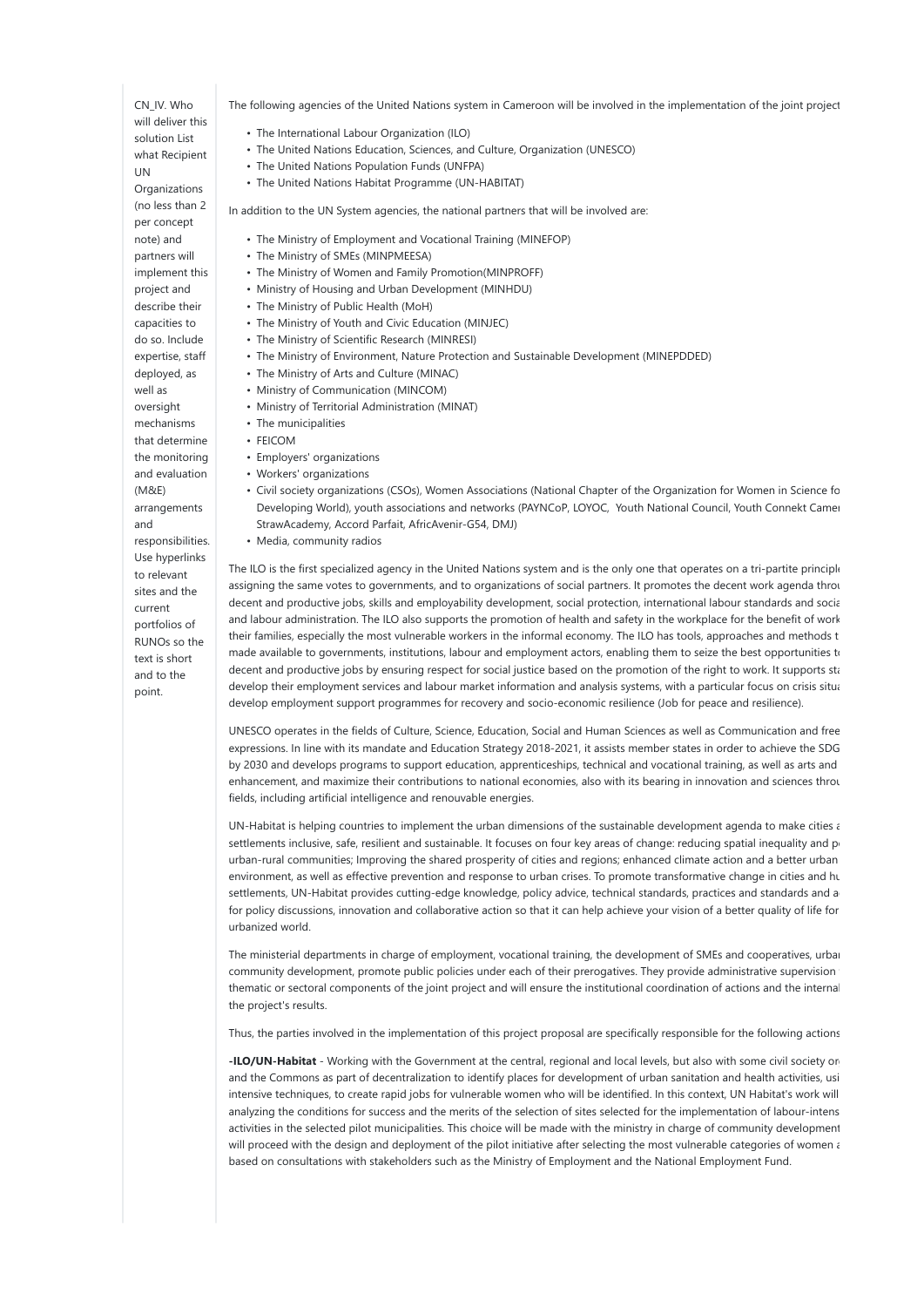- ILO/UNESCO/UNFPA will work together to profile women and skills types tailored to each category of vulnerable women and in identifying capacity-building measures and training in business creation, jobs, and specific knowledge management to cop spread of COVID-19. UNESCO will also ensure the adequacy and anchoring of the national technical training plan, as well as account aspects related to the environmental impact of production, and strengthening local production and integration/capi on the potential of information and communication technologies (ICTs).

-UNFPA-UNESCO- will work together in activities related to the promotion of information, education, communication and a to combat gender-based violence (VBG), the stigmatization of vulnerable girls mothers or girls engaged in prostitution as a palliative/desperate way to cope with the economic shock induced by the health crisis. Through UNESCO, this social promoti to protect vulnerable young women will be able to rely on community radio stations and other communication channels ada the contexts of the pilot sites and beneficiaries of the project's actions, as well as proper information guidelines to fight again Speech and disinformation. UNESCO will finally provide a health and bioethical rights component to promote gender consid access to care.

-UNESCO/UN-Habitat/UNFPA /ILO - will work together with national and municipal authorities to mobilize the necessary k comply with barrier measures in order to protect beneficiaries at pilot sites, particularly at the specific anchor points of the p the selected municipalities.

The effective implementation of the project's actions will be facilitated by the specific experiences and expertise of the agenc concerned. It will be supported by existing initiatives at the level of these agencies, namely:

-ILO: Initiative under way to support employment services for digitalization and efficiency of operations in the context of CO rehabilitation support project, the management of social infrastructure in the municipalities to combat COVID19, and also se initiatives to support national institutions (employment, work, health, social protection, social partners) to ensure the continu affairs in the context of COVID19. The ILO has developed expertise in Cameroon to make investment programmes and public sensitive to massive job creation under the High labour-intensive approach (HLIA), mobilizing vulnerable women and young The ILO has also developed some technical tools to promote the creation and the development of cooperatives and enterpri including in the context of fragilities.

-UNESCO: Ongoing survey of young people on employability, aspirations, vocational training-employment adequacy; analys transformation and poverty; Strengthening digital platforms to improve access to formal and non-formal education for your as a means of educational response to COVID-19; initiatives to consult with artists and creators on the resilience of their activ COVID-19 and the need for support to the artistic field under the informality; Support initiatives to enshrine and strengthen the status in Cameroon which would enable artists to benefit for a proper social protection regime; community-based project as instrument of advocacy and communication/awareness in the context of the pandemic. Capitalizing on the achievements of "Communication and Information" program, and in particular the national program for strengthening and creating communi (36 community radios until 2021) is reinforcing media and community radios role in facing this crisis, in particular aspects rel access to health information and preventive measures and hygiene rules to follow and the fight against disinformation and  $f$ aspects related to the safety of journalists and gender equality in the media.

-UNFPA: conducting a sensitization campaign on the contribution of midwives in the prevention and care of COVID-19. Cor advocacy and follow-up on SRH targets (pregnant women and GBV survivors). Initiatives to strengthen community mobilizat break the transmission and ensure the continuity of adolescent sexual reproductive health services (ASRH), continues to mor COVID-19 positive pregnant women; mainstreaming COVID-19 response in the GBV referral pathway in South West and Nor regions where UNFPA participates in humanitarian response. UNFPA developed an orientation guide on mainstreaming COV the GBV sub-cluster and working group

The evaluation and follow-up of the project will be carried out jointly by all implementation agencies and led by the Office c Resident Coordinator. Over the course of 12 months, the monitoring and evaluation team will be responsible for preparing for (don't 3 quarterly reports and a final report).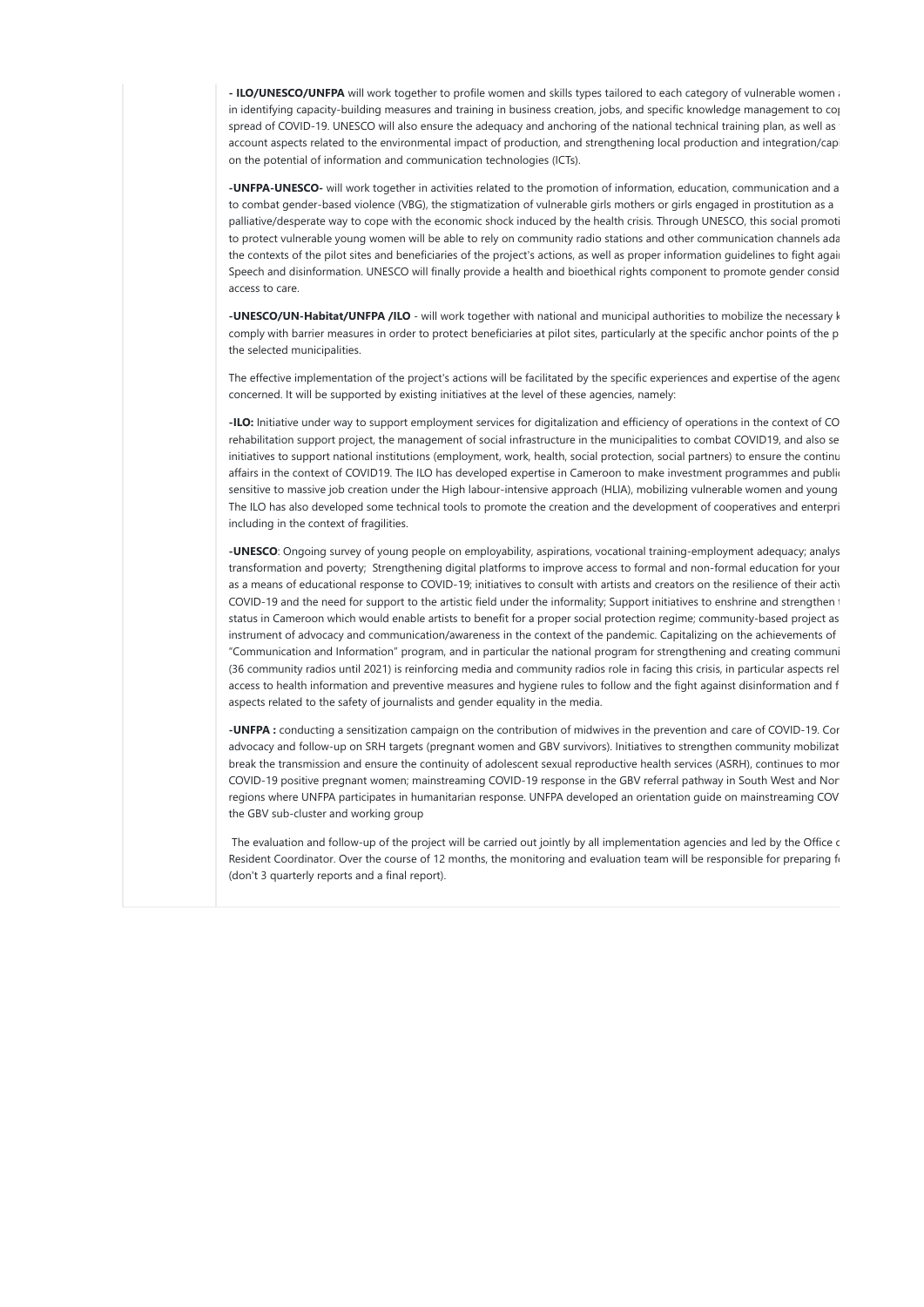#### I. Response to the Fund Secretariat Feedback on 8 December ( previous comments have been addressed):

### 1. Throughout the Programme Document could benefit from greater clarity as to what exactly will be done (e.g. "r conditions will be created for women to benefit from new jobs, etc.)

### Responses to comment: Done

Additional paragraphs have been added in different parts of the narrative to reinforce ideas of what exactly will be done in tl including the newly conditions created for women to benefit from new jobs:

### Additional paragraphs

Part 1: CN\_I. What is the specific need/problem the intervention seeks to address.....

A joint Socio-Economic Response Plan (SERP) for the United Nations system was developed and shared with the national sid contribute to national efforts to combat this health crisis. The Response Plan has particularly focused on strategic orientation operational action plan in order to support jobs, small and medium size enterprises and informal economy actors, mainly the vulnerable women and young people, affected by the socioeconomic impacts of the health crisis.

Part 2: CN\_II. Results expected to be achieved and a clear explanation of tangible results or changes.....

Given that women, young people especially under the age of 25, are the most vulnerable actors in the informal economy, as facing more shortages in term of technical, professional and life skills, they have been most affected by health risks, job and losses as a result of COVID19, while being the most stigmatized in communities with a high socio-cultural burden. Moreover employment and enterpreneurship promotion services and institutions, which are supposed to provide technical support to facing some issues in term of provision of innovative and digital tools to fill these gaps found from vulnerable women and young people, particularly in the crisis context.

Thus, in order to better equipe and empower vulnerable women and young people by making them more able to cope with negative effects of the health crisis, the project aims to contribute both to their rapid recovery during the pandemic, and the COVID19 resilience, through relevant actions aimed at achieving the following Outcomes:

§ Promoting the creation of quick (based on high Labour Intensive activities-HLIA) and sustainable jobs based on more enha effective labour market institutions (Public job services, Cooperatives, SMSEs) (in order to enhance the functions of digitalization/extension of the job services, intermediation, orientation and empowerment, to the benefit of women and you

§ Strengthening technical and professional skills to promote self-employment and socio-professional integration of vulneral and youth affected by the pandemic

§ Strengthening life skills and human protection for greater empowerment of the most vulnerable and stigmatized women a in the periurban and crisis context

..... In fact, women are mainly in the activities most at risk of the pandemic (health or maintenance workers, market vendors, etc.). the following principles will be applied: (i) women and the most vulnerable people will be identified taking into account the r vulnerability and gender map to identify the specific needs of each individual; (ii) Tools and methods for strengthening skills structuring, cooperative organisation, SME development and formalization; (iii) innovative methods and practices to improve occupational health and safety to prevent disease; (iv) improved access to digital skills and training on self employment jobs platform and economic empowerment will be provided to enable the most vulnerable women and young people from new jobs opportunities, income from their activities, in most viable cooperatives and small businesses, during a the pandemic; (v) public employment services will be supported to improve the quality of their services for vulnerable women young people; (vi) consistency with the specific response plans to the various departmental entities working together on the implementation of the project will be ensured, particularly on the basis of socio-economic assessments of the pandemic in C (SERP).

Part 3 CN\_III. Catalytic impact and nexus Describe how the intervention is catalytic.....

The collaboration with selected municipalities and national institutions will be the basis to mainstream activities under ongoi local level in order to align it with the principle of decentralization of COVID 19 management and recovery. Secondly, it will be the framework for join planning and integration of lessons learned under the municipalities COVID 19 economic recovery plan.  $\Lambda$ a more comprehensive programme for the extension of the digital job services provided by the National Employment be developped and disseminated in order to extent the pilot project based on 3 municipalities, to a large scale in at le municipalities of Cameroon.

2. The Risk Matrix contains many risks, but all have ILO as risk owner: this should be adjusted to spread the responsib across Recipient UN Organizations

Response/Done ( but we cannot delete the Risk in the system and choose more than one agency):

| <b>Risk Management</b> |          |       |            |               |                                      |                   |
|------------------------|----------|-------|------------|---------------|--------------------------------------|-------------------|
| <b>Event</b>           | Category | Level | Likelihood | <b>Impact</b> | <b>Mitigating</b><br><b>Measures</b> | <b>Risk Owner</b> |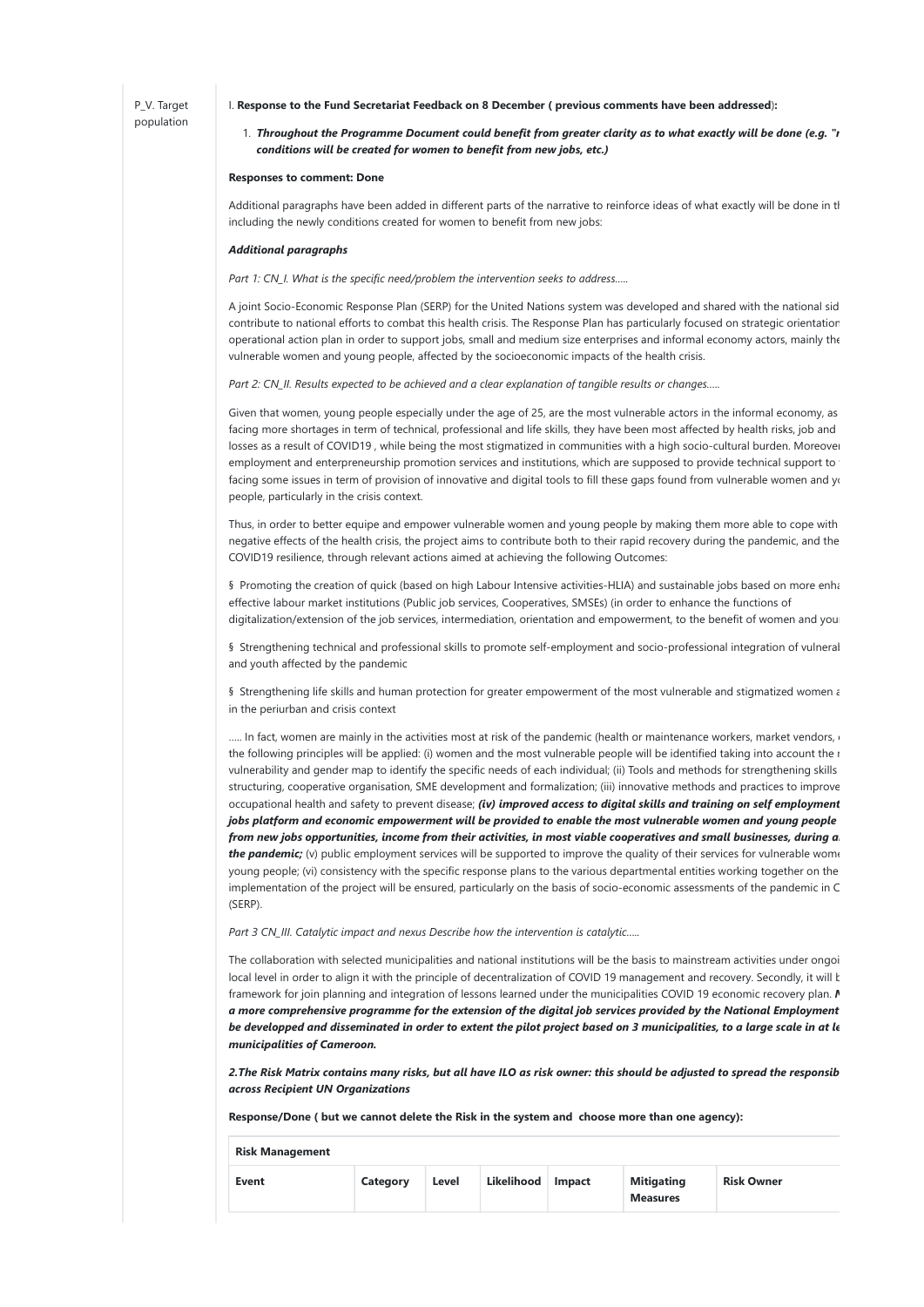| Involvment of national<br>institutions to<br>streamline policy<br>framework/Willingness<br>of beneficiaries (young<br>people and women,<br>decentralised<br>institutions and<br>municipalities) | Political                    | Low            | Moderate          | Extreme      | Consultations<br>with the local<br>responsibles<br>and<br>communities<br>prior to the<br>beginning of<br>the project | <b>ILO/UNESCO/UNFPA/UI</b> |
|-------------------------------------------------------------------------------------------------------------------------------------------------------------------------------------------------|------------------------------|----------------|-------------------|--------------|----------------------------------------------------------------------------------------------------------------------|----------------------------|
| Internet and electricity<br>disruptions                                                                                                                                                         | Operational                  | High<br>Medium | Moderate          | Intermediate | Back up system<br>to maintain the<br>continuity of<br>the services<br>(internet,<br>communication)                   | <b>UNESCO/ILO</b>          |
| Intersectorial<br>deterioration of<br>COVID-19 Pandemic<br>and socio-political<br>situation in conflict-<br>prone areas                                                                         | Security<br>and<br>political | High<br>Medium | Low<br>Likelihood | Intermediate | strong<br>involvment of<br>local<br>populations                                                                      | <b>UNFPA/UNHABITAT/UN</b>  |

1. The Results Framework needs some work to disaggregate and understand totals: e.g. '250 women, 150 young'; 400 overall or 250 including 150 young

Response/Done in the RBM: the specified Indicators

| Indicator<br><b>Title</b> | <b>Description</b>                                                                                                                           | <b>Baseline Value</b>                                  | Max Value                               |
|---------------------------|----------------------------------------------------------------------------------------------------------------------------------------------|--------------------------------------------------------|-----------------------------------------|
| Outcome<br>indicator 1    | Number of vulnerable women/young, benefiting from<br>socioeconomic recovery based on quick sustainable jobs<br>and small grant               | $\Omega$                                               | 300 (150 wom<br>young people)           |
| Output<br>indicator 1.1   | Number of rapid and sustained decent jobs created by High<br>intensive Labour Approach in pilot communes                                     | $\Omega$                                               | 150 (100 wom<br>young people)           |
| Output<br>indicator 2.1   | Number of women/young NEET empowered                                                                                                         | $\Omega$                                               | 100 (50 wome<br>young people)           |
|                           | Number of TVET programmes and centers enhanced                                                                                               | $\Omega$                                               | 15                                      |
| Outcome<br>indicator 3    | Number of women and young, particularly those<br>stigmatized and in vulnerable situation, benefiting from<br>lifeskills and human protection | 24697 (14 818<br>adolescents girls and 9<br>879 boys)  | 30 000 (75%<br>adolescent gir<br>boys)  |
| Output<br>indicator 3.1   | Number of women and youth's benefiting from life skills for<br>greater empowerment during and after COVID-19                                 | 96862 (77 490<br>adolescents girls and 19<br>372 boys) | 110 000 (75%<br>adolescents gi<br>boys) |

In the narrative you include artists as beneficiaries (with little logical link to the rest since the activities are mostly BI small (agro-) businesses) but not in the Results Framework; please review and you may wish to drop this completely

### Response: Done, the text does not mention the artists

New text: UNESCO: Ongoing survey of young people on employability, aspirations, vocational training-employment adequa analysis on social transformation and poverty; Strengthening digital platforms to improve access to formal and non-formal  $\epsilon$ for young people as a means of educational response to COVID-19; community-based project as an instrument of advocacy communication/awareness in the context of the pandemic. Capitalizing on the achievements of its "Communication and Info program, and in particular the national program for strengthening and creating community radios (36 community radios unt reinforcing media and community radios role in facing this crisis, in particular aspects related to access to health information preventive measures and hygiene rules to follow and the fight against disinformation and fake news, aspects related to the s journalists and gender equality in the media.

You list 'implementation of the project' as your 4th objective: we suggest you remove it.

Done: 'implementation of the project' objective is not considered as objective/outcome even in RBM

In total, the 3 outcomes of the project are in 5 Outputs: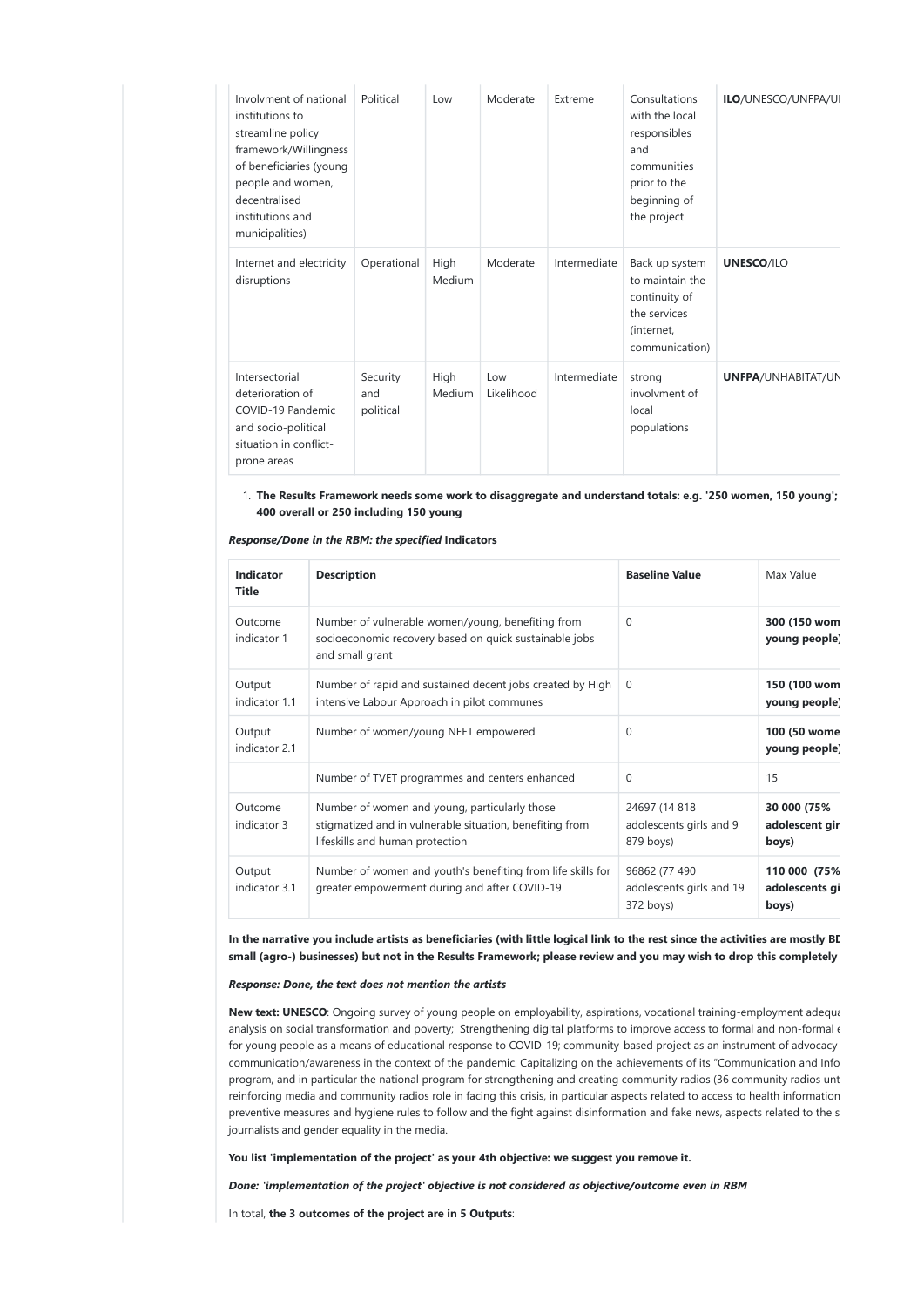### Outcomes:

1.Promote the creation of quick and sustainable jobs based on labour-intensive activities and enhanced intermediation, coun and empowerment services for women, youth, cooperatives, MSMEs

2. Strengthening the technical and professional skills of self-employment and the professional integration of vulnerable wo young people most affected by the pandemic

3. Strengthening life skills and human protection for greater empowerment of the most vulnerable and stigmatized women youth in crisis

### **Outputs**

1.1: The technical and financial capacities of women, vulnerable young people, micro-small informal enterprises are enhance improved access to the tools for labour-intensive jobs in pilot municipalities during and after COVID-19

1.2: Tools and means to facilitate access to innovative sustainable employment services (information, intermediation and plac vulnerable job seekers including women are being developed and applied in pilot municipalities

2.1: Targeted tools and approaches to skills development for self-employment and professional integration are being applied vulnerable women and youth at pilot sites

3.1: Women and youth's abilities are promoted in life skills for greater empowerment during and after COVID-19

3.2: The capacity of decentralized institutions/actors to promote women is strengthened in terms of support for empowerme promotion and protection from violence and stigma during the pandemic

### II. P-V: Target population

i) Women who are most socio-economically vulnerable and at high risk of exposure to the pandemic ; ii) young women and  $\pm$ working in the informal sector in precarious conditions and having suffered the negative effects of COVID-19 ; iii) micro and businesses and unstructured cooperatives with skills gap in organisation, financing and markets ; iv) central and communal employment promotion institutions with limited capacity to provide coaching, intermediation, placement and entrepreneurs services for vulnerable women and young people job seekers

| <b>Target</b>                                                                                                     | <b>Description</b>                                                                                                                                                                                                                                                                                                            |  |  |  |
|-------------------------------------------------------------------------------------------------------------------|-------------------------------------------------------------------------------------------------------------------------------------------------------------------------------------------------------------------------------------------------------------------------------------------------------------------------------|--|--|--|
| <b>Main Goals</b>                                                                                                 |                                                                                                                                                                                                                                                                                                                               |  |  |  |
|                                                                                                                   | Goal 5. Achieve gender equality and empower all women and girls                                                                                                                                                                                                                                                               |  |  |  |
| TARGET 5.5                                                                                                        | 5.5 Ensure women's full and effective participation and equal opportunities for leadership at all levels of decision-<br>making in political, economic and public life                                                                                                                                                        |  |  |  |
|                                                                                                                   | Goal 8. Promote sustained, inclusive and sustainable economic growth, full and productive employment and decent work for all                                                                                                                                                                                                  |  |  |  |
| TARGET_8.5                                                                                                        | 8.5 By 2030, achieve full and productive employment and decent work for all women and men, including for<br>young people and persons with disabilities, and equal pay for work of equal value                                                                                                                                 |  |  |  |
| <b>Secondary Goals</b>                                                                                            |                                                                                                                                                                                                                                                                                                                               |  |  |  |
|                                                                                                                   | Goal 4. Ensure inclusive and equitable quality education and promote lifelong learning opportunities for all                                                                                                                                                                                                                  |  |  |  |
| TARGET_4.4                                                                                                        | 4.4 By 2030, substantially increase the number of youth and adults who have relevant skills, including technical<br>and vocational skills, for employment, decent jobs and entrepreneurship                                                                                                                                   |  |  |  |
|                                                                                                                   | Goal 16. Promote peaceful and inclusive societies for sustainable development, provide access to justice for all and build ef                                                                                                                                                                                                 |  |  |  |
| TARGET_16.10                                                                                                      | 16.10 Ensure public access to information and protect fundamental freedoms, in accordance with national<br>legislation and international agreements                                                                                                                                                                           |  |  |  |
| Goal 17. Strengthen the means of implementation and revitalize the Global Partnership for Sustainable Development |                                                                                                                                                                                                                                                                                                                               |  |  |  |
| TARGET_17.16                                                                                                      | 17.16 Enhance the Global Partnership for Sustainable Development, complemented by multi-stakeholder<br>partnerships that mobilize and share knowledge, expertise, technology and financial resources, to support the<br>achievement of the Sustainable Development Goals in all countries, in particular developing countries |  |  |  |

## SDG Targets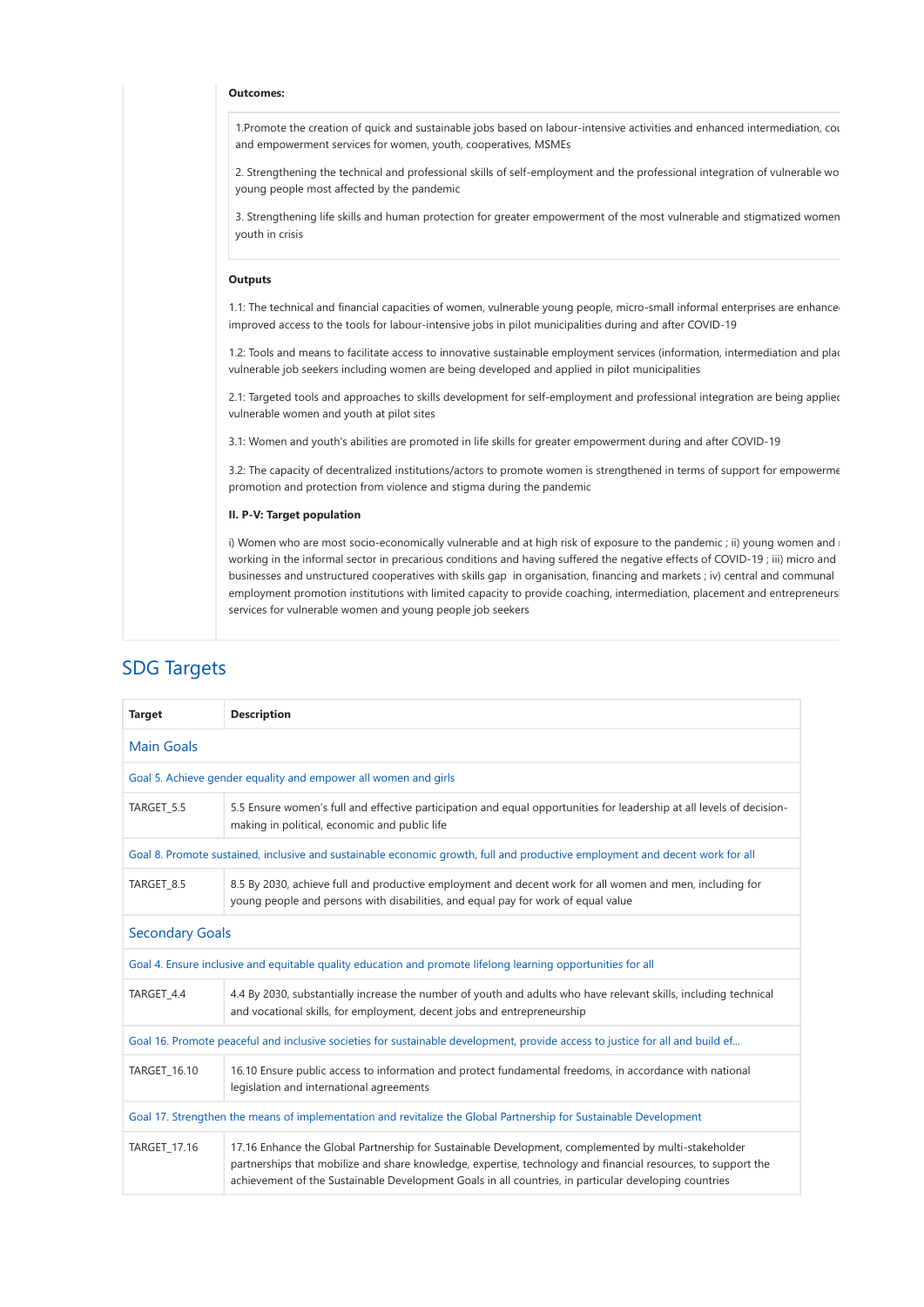# SDG Indicators

Indicator Code Description No data available.

# Contribution to SDGs

| Participating<br>Organization               | % TARGET 5.5 | % TARGET 8.5 | % TARGET 4.4 | % TARGET 16.10 | % TARGET 17.16 | % Total |
|---------------------------------------------|--------------|--------------|--------------|----------------|----------------|---------|
| <b>ILO</b>                                  | 40           | 30           | 20           | 5              | 5              | 100     |
| <b>UNESCO</b>                               | 40           | 25           | 25           | 5              | 5              | 100     |
| <b>UNFPA</b>                                | 45           | 30           | 10           | 5              | 10             | 100     |
| <b>UNHABITAT</b>                            | 35           | 15           | 25           | 10             | 15             | 100     |
| <b>Total</b><br>contribution by<br>target   | 160          | 100          | 80           | 25             | 35             |         |
| Project<br>contribution to<br>SDG by target | 40           | 25           | 20           | 6.25           | 8.75           | 100     |

# List of documents

| <b>Document</b>                                                                                                                       | <b>Document</b><br><b>Type</b> | <b>Document</b><br><b>Source</b> | <b>Document</b><br><b>Abstract</b> | <b>Modified By</b>             | Modif<br>On    |
|---------------------------------------------------------------------------------------------------------------------------------------|--------------------------------|----------------------------------|------------------------------------|--------------------------------|----------------|
| <b>RAPID IMPACT ASSESSMENT OF COVID19</b><br>CAMEROON.pdf                                                                             | Other<br>Docs                  | Concept                          |                                    | pascaline.barankeba@one.un.org | Aug 29<br>2020 |
| RAPPORT ETUDE ANALYSE DES IMPACTS COVID19<br>SUR LES SERVICES ET PROGRAMMES DE L'EMPLOI AU<br>CAMEROUN_Rapport final juillet 2020.pdf | Other<br>Docs                  | Concept                          |                                    | pascaline.barankeba@one.un.org | Aug 29<br>2020 |
| Rapport_enquete_COVID-<br>19_VERSION_20_MAI_2020_Rev_du_05_juin_French.pdf                                                            | Other<br>Docs                  | Concept                          |                                    | pascaline.barankeba@one.un.org | Aug 29<br>2020 |
| Reviewer_3_Cameroon_MPTF_00209_00157.xlsx                                                                                             | Other<br>Docs                  | Concept<br>Narrative             |                                    | kristoffer.tarp@undp.org       | Sep 08<br>2020 |
| Reviewer 1_Cameroon_Support to jobs.xlsx                                                                                              | Other<br>Docs                  | Concept<br>Narrative             |                                    | ngoc.nguyen@un.org             | Sep 09<br>2020 |
| <b>CAMEROON PROJECT MPTF COVID 19</b><br>$_00209_00157.pdf$                                                                           | Pro-Doc                        | Project                          |                                    | pascaline.barankeba@one.un.org | Dec 11<br>2020 |

# Project Results

| Outcome | Output |  | <b>Description</b> |
|---------|--------|--|--------------------|
|---------|--------|--|--------------------|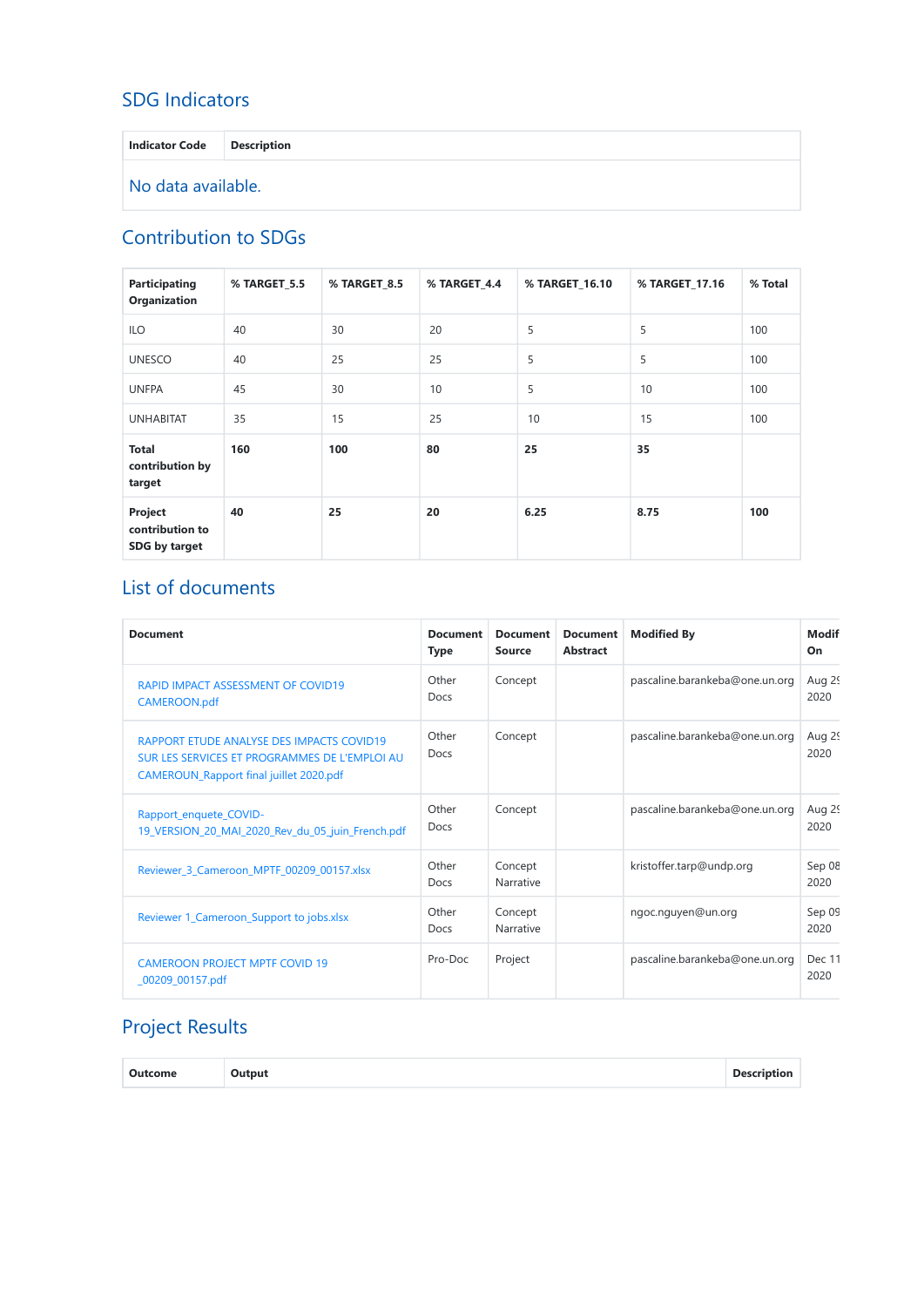| <b>Outcome</b>    | Output                                                                                                                                                                                          | <b>Description</b> |
|-------------------|-------------------------------------------------------------------------------------------------------------------------------------------------------------------------------------------------|--------------------|
| Promote the       |                                                                                                                                                                                                 |                    |
| creation of quick |                                                                                                                                                                                                 |                    |
| and sustainable   |                                                                                                                                                                                                 |                    |
| jobs based on     |                                                                                                                                                                                                 |                    |
| labour-intensive  |                                                                                                                                                                                                 |                    |
| activities and    |                                                                                                                                                                                                 |                    |
| enhanced          |                                                                                                                                                                                                 |                    |
| intermediation,   |                                                                                                                                                                                                 |                    |
| counselling and   |                                                                                                                                                                                                 |                    |
| empowerment       |                                                                                                                                                                                                 |                    |
| services for      |                                                                                                                                                                                                 |                    |
| women, youth,     |                                                                                                                                                                                                 |                    |
| cooperatives,     |                                                                                                                                                                                                 |                    |
| <b>MSMEs</b>      |                                                                                                                                                                                                 |                    |
|                   | 1.1: The technical and financial capacities of women, vulnerable young people, cooperatives, are<br>enhanced in order to enhance the creation of quick and decent jobs, in pilot municipalities |                    |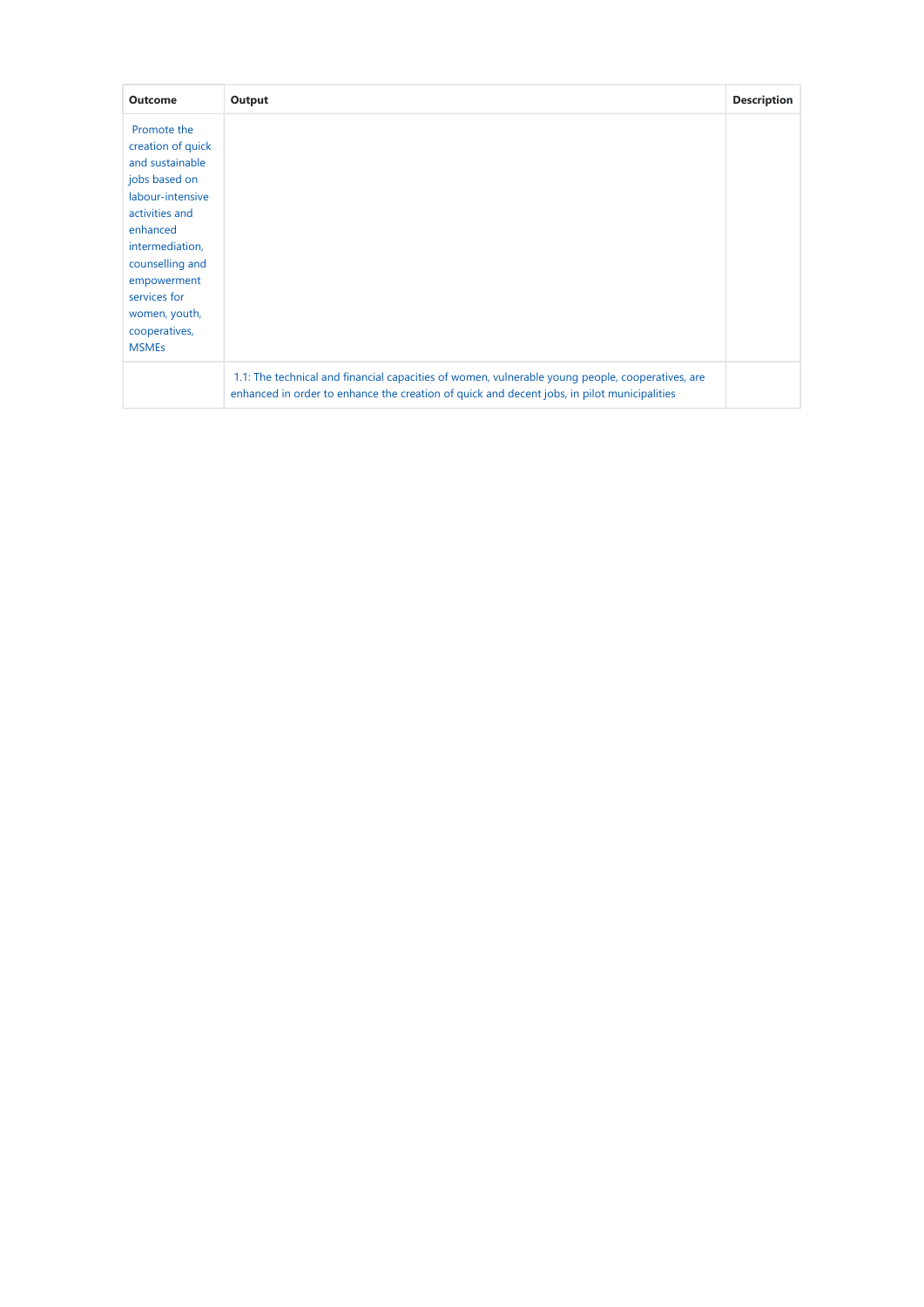| <b>Outcome</b> | Output                                                                                                                                                                                                                                                                        |                    |                                              |                                      |                                                                                                                                                                                                                                                                                                                                                                                                                                                                                                                                                                                                                                                                                                                        | <b>Description</b>                                                                                                                                                                                                                                                                                                                                                                                                            |
|----------------|-------------------------------------------------------------------------------------------------------------------------------------------------------------------------------------------------------------------------------------------------------------------------------|--------------------|----------------------------------------------|--------------------------------------|------------------------------------------------------------------------------------------------------------------------------------------------------------------------------------------------------------------------------------------------------------------------------------------------------------------------------------------------------------------------------------------------------------------------------------------------------------------------------------------------------------------------------------------------------------------------------------------------------------------------------------------------------------------------------------------------------------------------|-------------------------------------------------------------------------------------------------------------------------------------------------------------------------------------------------------------------------------------------------------------------------------------------------------------------------------------------------------------------------------------------------------------------------------|
|                | <b>Activities</b>                                                                                                                                                                                                                                                             |                    |                                              |                                      |                                                                                                                                                                                                                                                                                                                                                                                                                                                                                                                                                                                                                                                                                                                        |                                                                                                                                                                                                                                                                                                                                                                                                                               |
|                | <b>Title</b>                                                                                                                                                                                                                                                                  | <b>Description</b> | Lead<br><b>Participating</b><br>Organization | <b>Participating</b><br>Organization | <b>Other Organizations</b>                                                                                                                                                                                                                                                                                                                                                                                                                                                                                                                                                                                                                                                                                             |                                                                                                                                                                                                                                                                                                                                                                                                                               |
|                | Design and implementation of a<br>social dialogue platform between the<br>vulnerable women<br>associations/MSME and the<br>employer's organization to empower<br>the vulnerable workers/cooperatives<br>led by women: access to<br>markets/funding/entrepreneurship<br>tools, |                    |                                              |                                      | Employment and<br><b>Vocational Training</b><br>(MINEFOP)<br>(MINPMEESA)<br>Women and Family<br>Promotion(MINPROFF)<br>(MINHDU)<br>Public Health (MoH)<br>(MINJEC)<br>Scientific Research<br>(MINRESI)<br>Environment, Nature<br>Protection and<br>(MINEPDDED)<br>and Culture (MINAC)<br>Ministry of<br>Communication<br>(MINCOM)<br>Administration (MINAT)<br><b>FEICOM</b><br>Employers'<br>organizations<br>Workers'<br>organizations<br>Civil society<br>organizations (CSOs),<br><b>Women Associations</b><br>in Science for the<br>associations and<br>networks (PAYNCoP,<br>LOYOC, Youth National<br>Council, Youth Connekt<br>Cameroon,<br>StrawAcademy, Accord<br>Parfait, AfricAvenir-G54,<br>DMJ)<br>radios | The Ministry of<br>The Ministry of SMEs<br>The Ministry of<br>Ministry of Housing<br>and Urban Development<br>The Ministry of<br>The Ministry of<br>Youth and Civic Education<br>The Ministry of<br>The Ministry of<br>Sustainable Development<br>The Ministry of Arts<br>Ministry of Territorial<br>The municipalities<br>(National Chapter of the<br>Organization for Women<br>Developing World), youth<br>Media, community |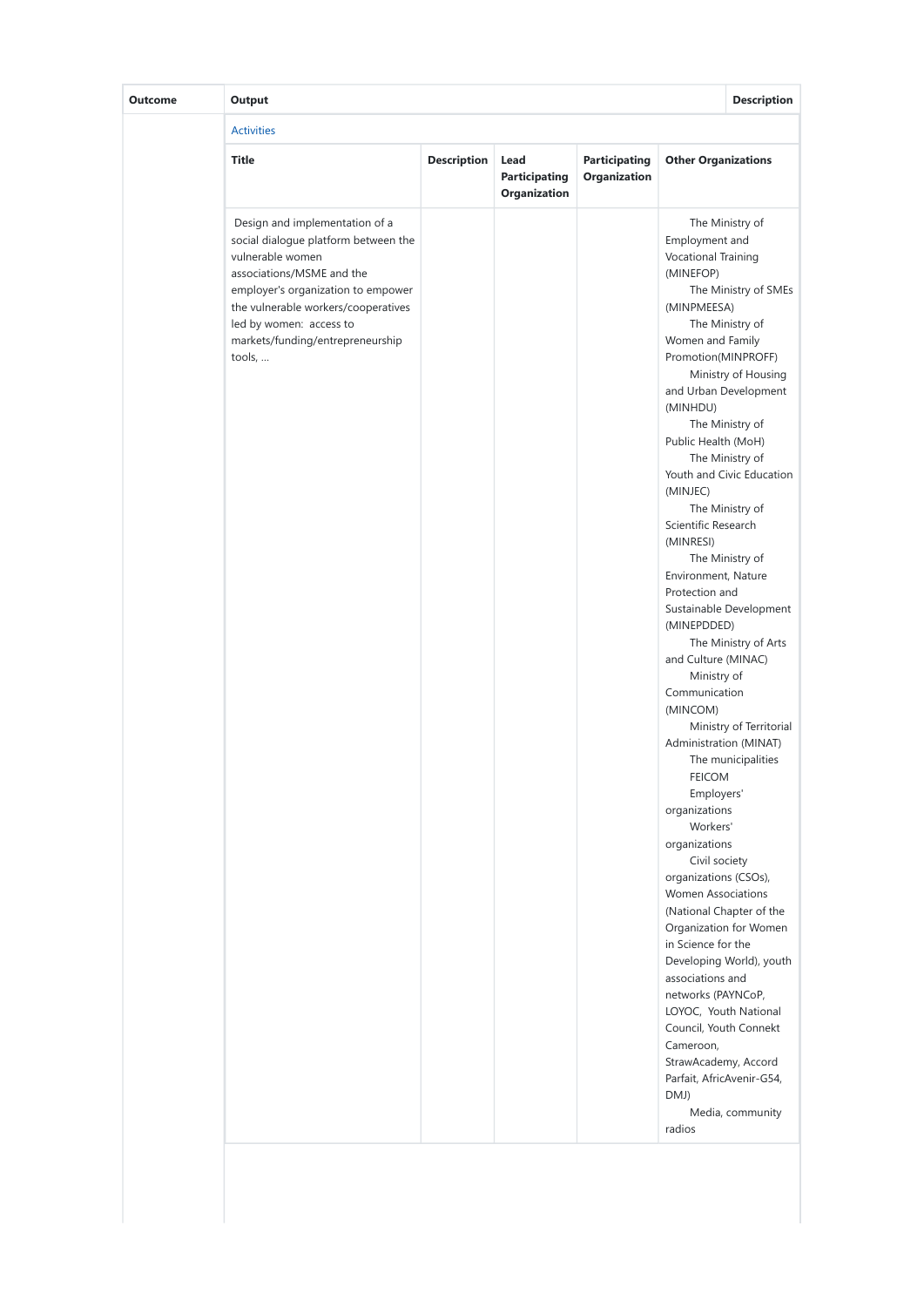| Output<br><b>Outcome</b>                                                                                                                                                                                                                                                             | <b>Description</b>                                                                                                                                                                                                                                                                                                                                                                                                                                                                                                                                                                                                                                                                                                                                                                                                                                                                                                                                                                                                                                                                                                                               |
|--------------------------------------------------------------------------------------------------------------------------------------------------------------------------------------------------------------------------------------------------------------------------------------|--------------------------------------------------------------------------------------------------------------------------------------------------------------------------------------------------------------------------------------------------------------------------------------------------------------------------------------------------------------------------------------------------------------------------------------------------------------------------------------------------------------------------------------------------------------------------------------------------------------------------------------------------------------------------------------------------------------------------------------------------------------------------------------------------------------------------------------------------------------------------------------------------------------------------------------------------------------------------------------------------------------------------------------------------------------------------------------------------------------------------------------------------|
| Training (in selected municipalities<br>among the most affected by the<br>pandemic) of vulnerable women and<br>youth in cooperative management,<br>High Labour Intensive Activities that<br>could slow the spread of COVID19<br>(e.g. hygiene, sanitation, urban<br>sanitation, etc. | The Ministry of<br>Employment and<br>Vocational Training<br>(MINEFOP)<br>The Ministry of SMEs<br>(MINPMEESA)<br>The Ministry of<br>Women and Family<br>Promotion(MINPROFF)<br>Ministry of Housing<br>and Urban Development<br>(MINHDU)<br>The Ministry of<br>Public Health (MoH)<br>The Ministry of<br>Youth and Civic Education<br>(MINJEC)<br>The Ministry of<br>Scientific Research<br>(MINRESI)<br>The Ministry of<br>Environment, Nature<br>Protection and<br>Sustainable Development<br>(MINEPDDED)<br>The Ministry of Arts<br>and Culture (MINAC)<br>Ministry of<br>Communication<br>(MINCOM)<br>Ministry of Territorial<br>Administration (MINAT)<br>The municipalities<br><b>FEICOM</b><br>Employers'<br>organizations<br>Workers'<br>organizations<br>Civil society<br>organizations (CSOs),<br><b>Women Associations</b><br>(National Chapter of the<br>Organization for Women<br>in Science for the<br>Developing World), youth<br>associations and<br>networks (PAYNCoP,<br>LOYOC, Youth National<br>Council, Youth Connekt<br>Cameroon,<br>StrawAcademy, Accord<br>Parfait, AfricAvenir-G54,<br>DMJ)<br>Media, community<br>radios |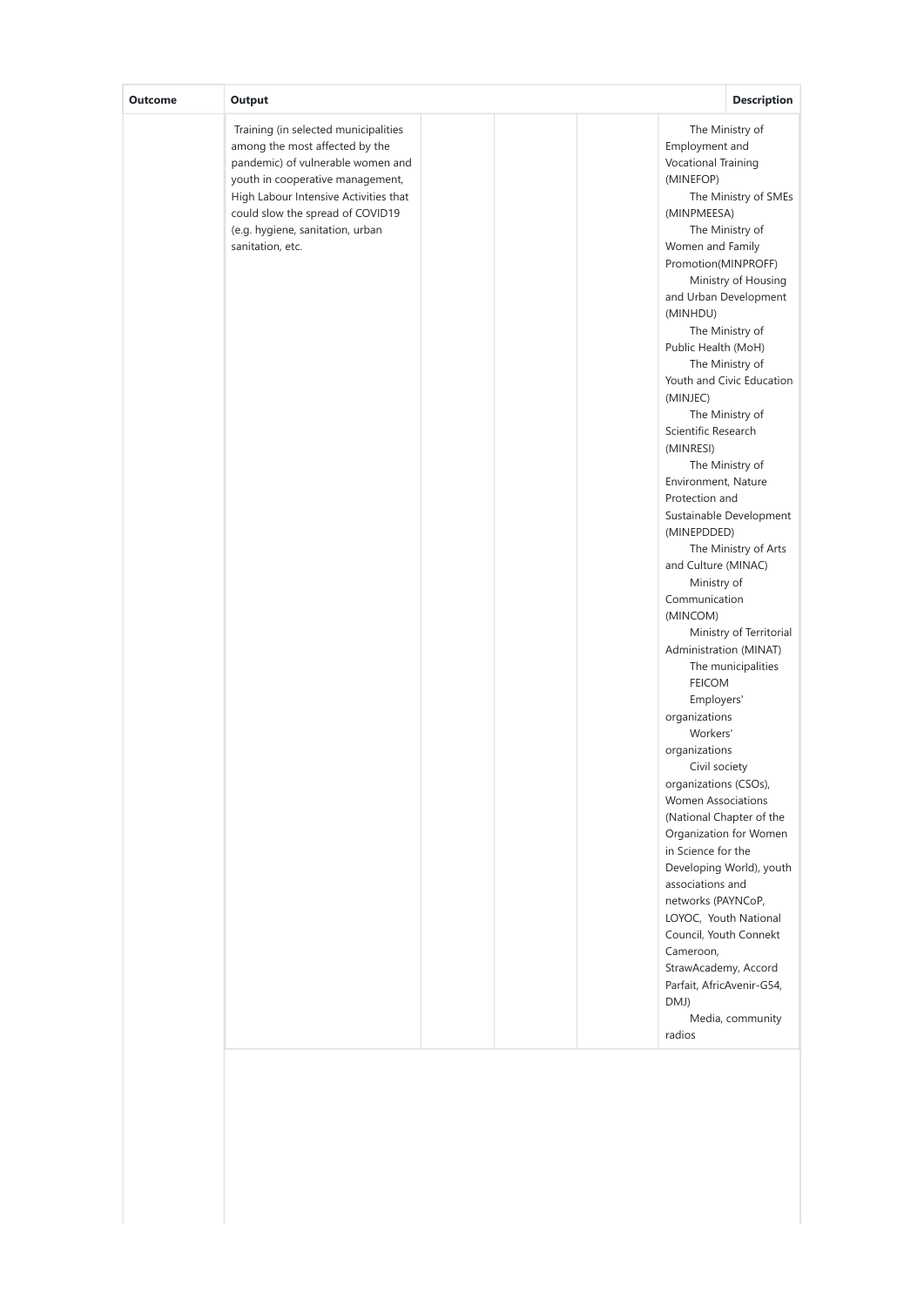| Procurement and provision of<br>Employment and<br>equipment and technical materials to<br>women and youth and carry out<br><b>Vocational Training</b><br>labour-intensive activities, to cope<br>(MINEFOP)<br>with the deterioration of livelihoods<br>due to COVID-19, and to strengthen<br>(MINPMEESA)<br>socio-economic resilience to the<br>health crisis<br>Women and Family | The Ministry of<br>The Ministry of SMEs                                                                                                                                                                                                                                                                                                                                                                                                                                                                                                                                                                                                                                                                                |
|-----------------------------------------------------------------------------------------------------------------------------------------------------------------------------------------------------------------------------------------------------------------------------------------------------------------------------------------------------------------------------------|------------------------------------------------------------------------------------------------------------------------------------------------------------------------------------------------------------------------------------------------------------------------------------------------------------------------------------------------------------------------------------------------------------------------------------------------------------------------------------------------------------------------------------------------------------------------------------------------------------------------------------------------------------------------------------------------------------------------|
| (MINHDU)<br>(MINJEC)<br>Scientific Research<br>(MINRESI)<br>Protection and<br>(MINEPDDED)<br>Communication<br>(MINCOM)<br><b>FEICOM</b><br>organizations<br>Workers'<br>organizations<br>in Science for the<br>associations and<br>Cameroon,                                                                                                                                      | The Ministry of<br>Promotion(MINPROFF)<br>Ministry of Housing<br>and Urban Development<br>The Ministry of<br>Public Health (MoH)<br>The Ministry of<br>Youth and Civic Education<br>The Ministry of<br>The Ministry of<br>Environment, Nature<br>Sustainable Development<br>The Ministry of Arts<br>and Culture (MINAC)<br>Ministry of<br>Ministry of Territorial<br>Administration (MINAT)<br>The municipalities<br>Employers'<br>Civil society<br>organizations (CSOs),<br><b>Women Associations</b><br>(National Chapter of the<br>Organization for Women<br>Developing World), youth<br>networks (PAYNCoP,<br>LOYOC, Youth National<br>Council, Youth Connekt<br>StrawAcademy, Accord<br>Parfait, AfricAvenir-G54, |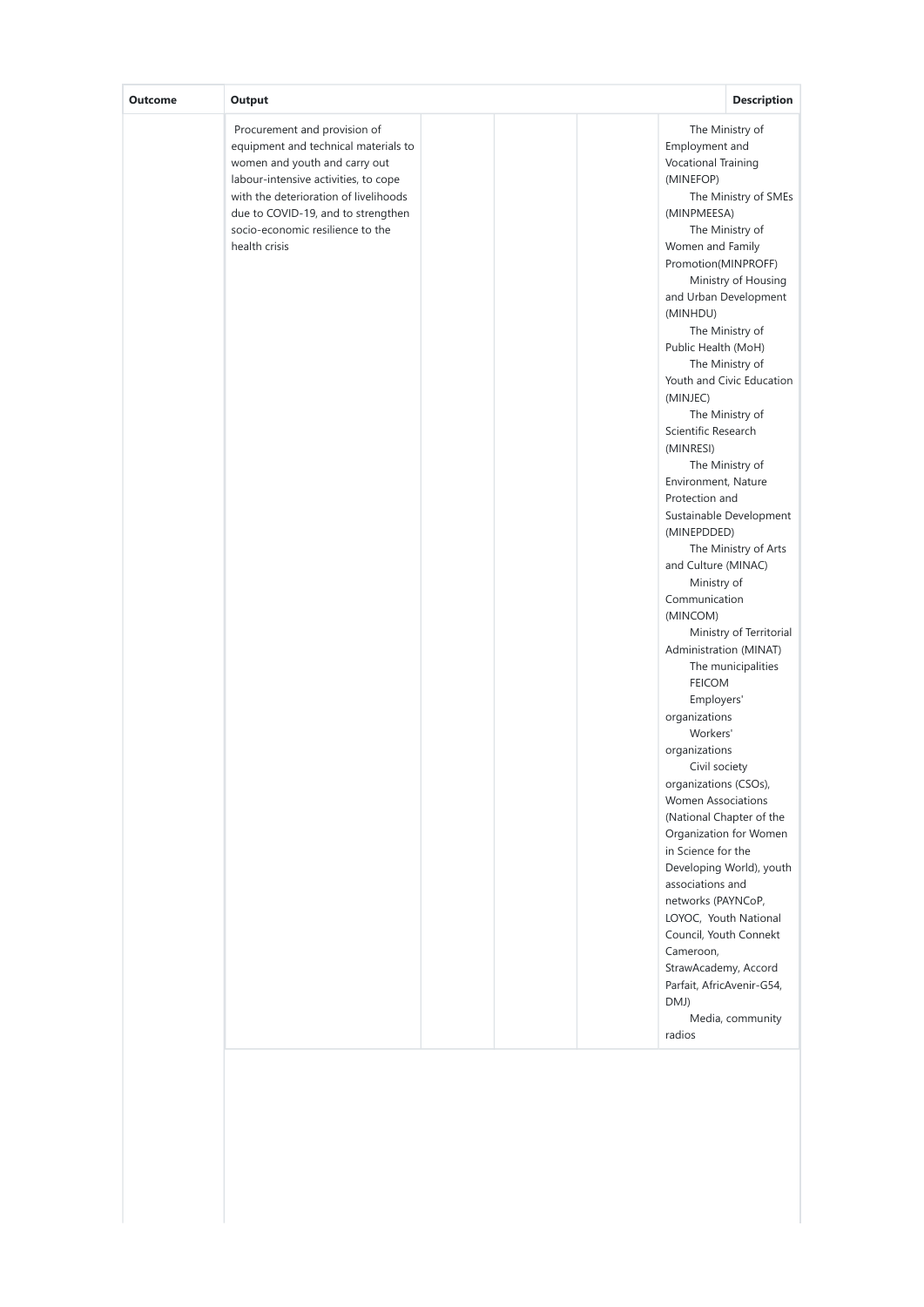| Output<br><b>Outcome</b>                                                                                                                                                                                                                                                      | <b>Description</b>                                                                                                                                                                                                                                                                                                                                                                                                                                                                                                                                                                                                                                                                                                                                                                                                                                                                                                                                                                                                                                                                                                                                      |
|-------------------------------------------------------------------------------------------------------------------------------------------------------------------------------------------------------------------------------------------------------------------------------|---------------------------------------------------------------------------------------------------------------------------------------------------------------------------------------------------------------------------------------------------------------------------------------------------------------------------------------------------------------------------------------------------------------------------------------------------------------------------------------------------------------------------------------------------------------------------------------------------------------------------------------------------------------------------------------------------------------------------------------------------------------------------------------------------------------------------------------------------------------------------------------------------------------------------------------------------------------------------------------------------------------------------------------------------------------------------------------------------------------------------------------------------------|
| Implementation of a plan to support<br>the continuity of activities of the<br>cooperatives and SMEs most<br>affected by the crisis and led by<br>women and young people under<br>COVID19 at the pilot sites (design,<br>provision of occupational safety and<br>health kits,) | The Ministry of<br>Employment and<br><b>Vocational Training</b><br>(MINEFOP)<br>The Ministry of SMEs<br>(MINPMEESA)<br>The Ministry of<br>Women and Family<br>Promotion(MINPROFF)<br>Ministry of Housing<br>and Urban Development<br>(MINHDU)<br>The Ministry of<br>Public Health (MoH)<br>The Ministry of<br>Youth and Civic Education<br>(MINJEC)<br>The Ministry of<br>Scientific Research<br>(MINRESI)<br>The Ministry of<br>Environment, Nature<br>Protection and<br>Sustainable Development<br>(MINEPDDED)<br>The Ministry of Arts<br>and Culture (MINAC)<br>Ministry of<br>Communication<br>(MINCOM)<br>Ministry of Territorial<br>Administration (MINAT)<br>The municipalities<br><b>FEICOM</b><br>Employers'<br>organizations<br>Workers'<br>organizations<br>Civil society<br>organizations (CSOs),<br><b>Women Associations</b><br>(National Chapter of the<br>Organization for Women<br>in Science for the<br>Developing World), youth<br>associations and<br>networks (PAYNCoP,<br>LOYOC, Youth National<br>Council, Youth Connekt<br>Cameroon,<br>StrawAcademy, Accord<br>Parfait, AfricAvenir-G54,<br>DMJ)<br>Media, community<br>radios |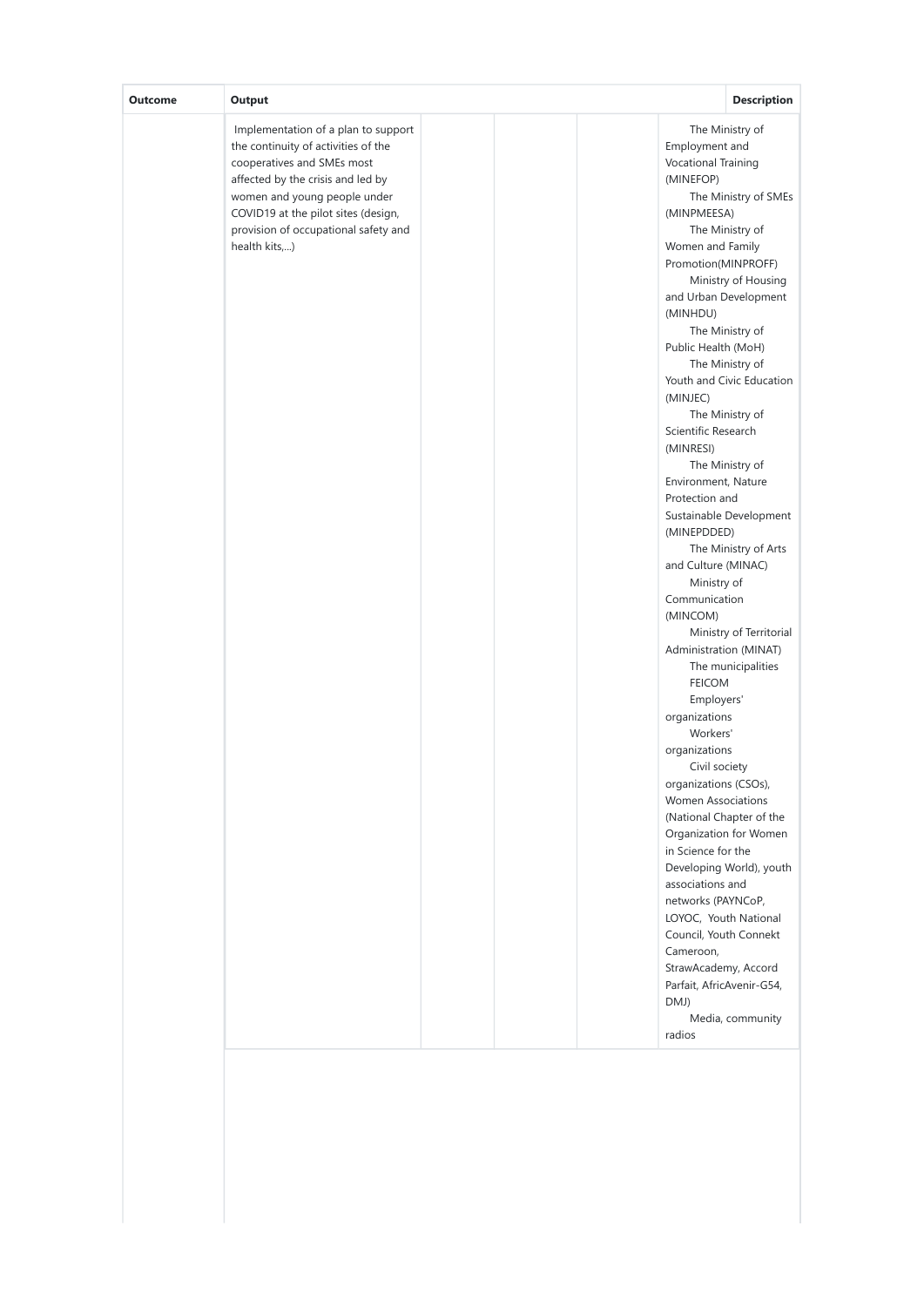| <b>Outcome</b> | Output<br>Provision of micro grant to the most<br>relevant business plans developed<br>by local women-led SMEs to support<br>the sustainability of their activities<br>beyond the pandemic, particularly in<br>green economy | <b>Description</b><br>The Ministry of<br>Employment and<br><b>Vocational Training</b><br>(MINEFOP)<br>The Ministry of SMEs<br>(MINPMEESA)<br>The Ministry of<br>Women and Family<br>Promotion(MINPROFF)<br>Ministry of Housing<br>and Urban Development<br>(MINHDU)<br>The Ministry of<br>Public Health (MoH)<br>The Ministry of<br>Youth and Civic Education<br>(MINJEC)<br>The Ministry of<br>Scientific Research<br>(MINRESI)<br>The Ministry of<br>Environment, Nature<br>Protection and<br>Sustainable Development<br>(MINEPDDED)<br>The Ministry of Arts<br>and Culture (MINAC)<br>Ministry of<br>Communication<br>(MINCOM)<br>Ministry of Territorial<br>Administration (MINAT)<br>The municipalities<br><b>FEICOM</b><br>Employers'<br>organizations<br>Workers'<br>organizations<br>Civil society<br>organizations (CSOs),<br><b>Women Associations</b><br>(National Chapter of the<br>Organization for Women<br>in Science for the<br>associations and<br>networks (PAYNCoP, |
|----------------|------------------------------------------------------------------------------------------------------------------------------------------------------------------------------------------------------------------------------|----------------------------------------------------------------------------------------------------------------------------------------------------------------------------------------------------------------------------------------------------------------------------------------------------------------------------------------------------------------------------------------------------------------------------------------------------------------------------------------------------------------------------------------------------------------------------------------------------------------------------------------------------------------------------------------------------------------------------------------------------------------------------------------------------------------------------------------------------------------------------------------------------------------------------------------------------------------------------------------|
|                |                                                                                                                                                                                                                              | Developing World), youth<br>LOYOC, Youth National<br>Council, Youth Connekt<br>Cameroon,                                                                                                                                                                                                                                                                                                                                                                                                                                                                                                                                                                                                                                                                                                                                                                                                                                                                                               |
|                |                                                                                                                                                                                                                              | StrawAcademy, Accord<br>Parfait, AfricAvenir-G54,<br>DMJ)<br>Media, community<br>radios                                                                                                                                                                                                                                                                                                                                                                                                                                                                                                                                                                                                                                                                                                                                                                                                                                                                                                |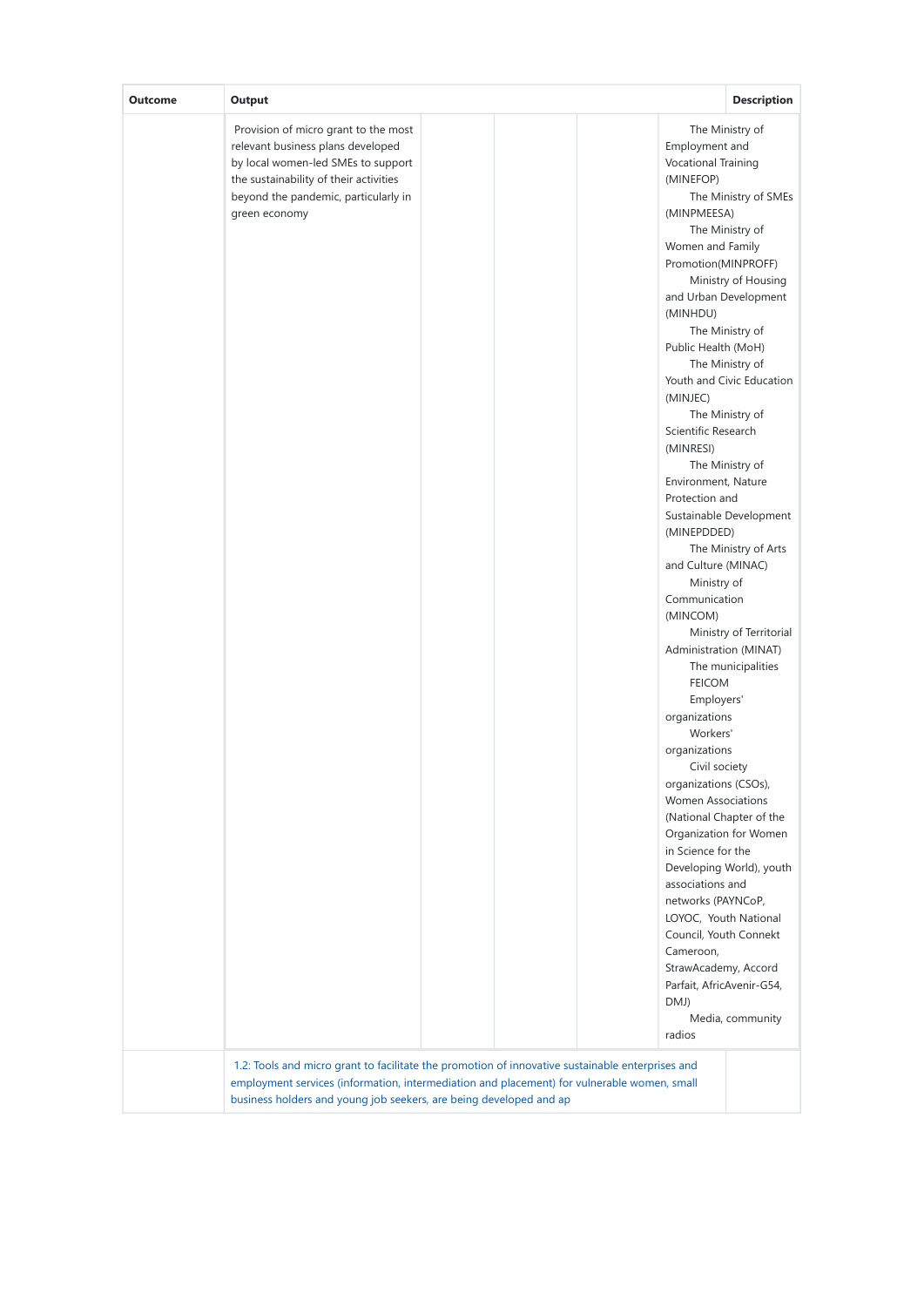| Outcome | Output                                                                                                                                                                                                                                |                    |                                       |                                      |                                                                                                                                                                                                                                                                                                                                                                                                                                                                                                                                                                                                                                                                                                                                                                                                                                                                                                                                                                                                                                                                                              | <b>Description</b> |
|---------|---------------------------------------------------------------------------------------------------------------------------------------------------------------------------------------------------------------------------------------|--------------------|---------------------------------------|--------------------------------------|----------------------------------------------------------------------------------------------------------------------------------------------------------------------------------------------------------------------------------------------------------------------------------------------------------------------------------------------------------------------------------------------------------------------------------------------------------------------------------------------------------------------------------------------------------------------------------------------------------------------------------------------------------------------------------------------------------------------------------------------------------------------------------------------------------------------------------------------------------------------------------------------------------------------------------------------------------------------------------------------------------------------------------------------------------------------------------------------|--------------------|
|         | <b>Activities</b>                                                                                                                                                                                                                     |                    |                                       |                                      |                                                                                                                                                                                                                                                                                                                                                                                                                                                                                                                                                                                                                                                                                                                                                                                                                                                                                                                                                                                                                                                                                              |                    |
|         | <b>Title</b>                                                                                                                                                                                                                          | <b>Description</b> | Lead<br>Participating<br>Organization | <b>Participating</b><br>Organization | <b>Other Organizations</b>                                                                                                                                                                                                                                                                                                                                                                                                                                                                                                                                                                                                                                                                                                                                                                                                                                                                                                                                                                                                                                                                   |                    |
|         | Training on digitalized<br>jobs services/targeting and<br>profiling techniques of<br>women and youth by<br>category of vulnerability to<br>the benefit of public<br>employment services at the<br>level of selected<br>municipalities |                    |                                       |                                      | The Ministry of Employment<br>and Vocational Training<br>(MINEFOP)<br>The Ministry of SMEs<br>(MINPMEESA)<br>The Ministry of Women and<br>Family Promotion(MINPROFF)<br>Ministry of Housing and<br>Urban Development (MINHDU)<br>The Ministry of Public Health<br>(MoH)<br>The Ministry of Youth and<br>Civic Education (MINJEC)<br>The Ministry of Scientific<br>Research (MINRESI)<br>The Ministry of Environment,<br>Nature Protection and Sustainable<br>Development (MINEPDDED)<br>The Ministry of Arts and<br>Culture (MINAC)<br>Ministry of Communication<br>(MINCOM)<br>Ministry of Territorial<br>Administration (MINAT)<br>The municipalities<br><b>FEICOM</b><br>Employers' organizations<br>Workers' organizations<br>Civil society organizations<br>(CSOs), Women Associations<br>(National Chapter of the<br>Organization for Women in<br>Science for the Developing<br>World), youth associations and<br>networks (PAYNCoP, LOYOC,<br>Youth National Council, Youth<br>Connekt Cameroon.<br>StrawAcademy, Accord Parfait,<br>AfricAvenir-G54, DMJ)<br>Media, community radios |                    |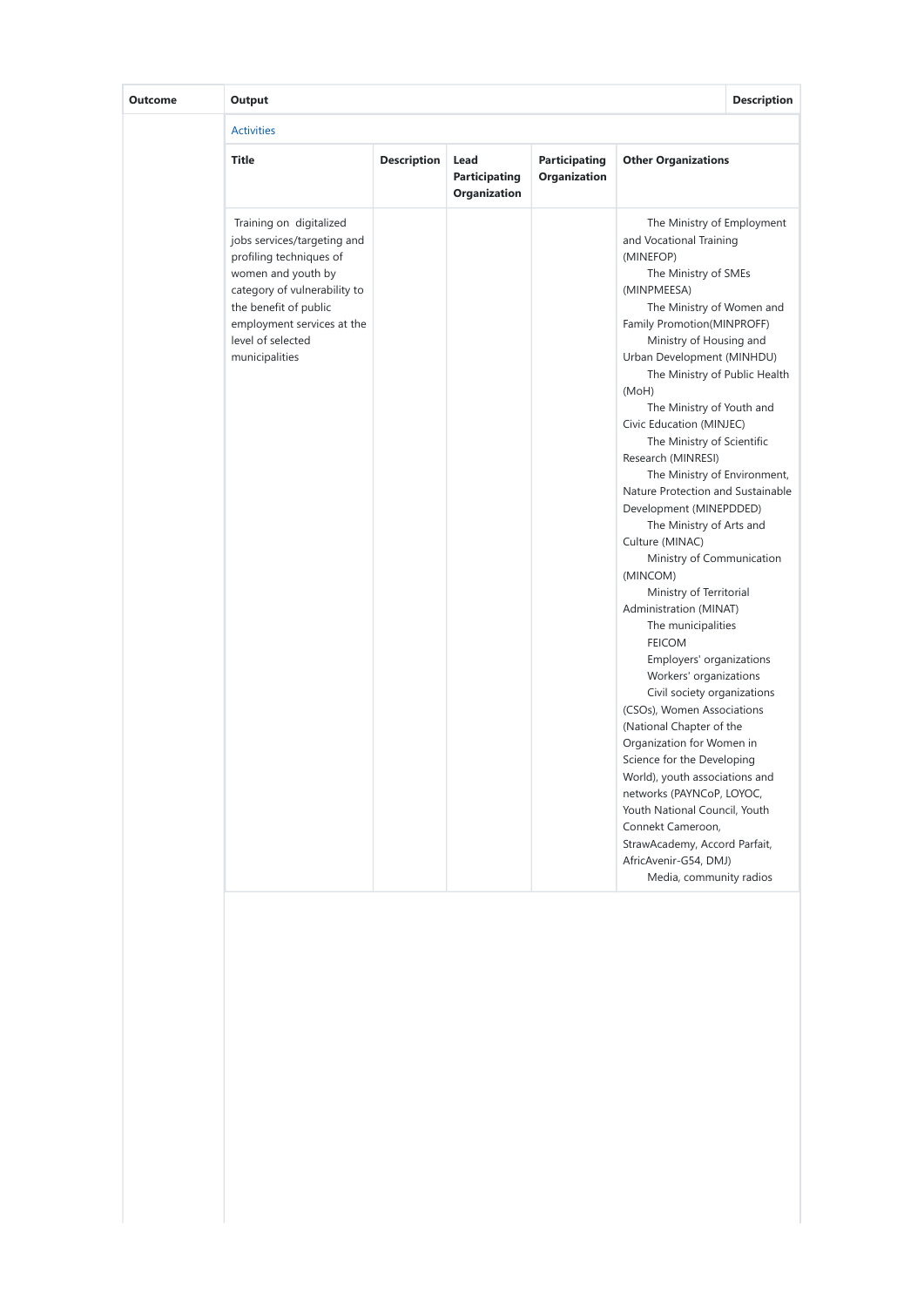| Output<br>Outcome                                 |                                                                                                                                             | <b>Description</b>                                                                                                                                                                                                                                                                                                                                                                                                                                                                                                                                                                                                                                                                                                                                                                                                                                                                                                                                                                                                                                                                           |
|---------------------------------------------------|---------------------------------------------------------------------------------------------------------------------------------------------|----------------------------------------------------------------------------------------------------------------------------------------------------------------------------------------------------------------------------------------------------------------------------------------------------------------------------------------------------------------------------------------------------------------------------------------------------------------------------------------------------------------------------------------------------------------------------------------------------------------------------------------------------------------------------------------------------------------------------------------------------------------------------------------------------------------------------------------------------------------------------------------------------------------------------------------------------------------------------------------------------------------------------------------------------------------------------------------------|
| Procurement of<br>equipment for<br>municipalities | employment terminals<br>(terminals, computer, back<br>up system, annual internet<br>subscription) to the benefit<br>of the vulnerable pilot | The Ministry of Employment<br>and Vocational Training<br>(MINEFOP)<br>The Ministry of SMEs<br>(MINPMEESA)<br>The Ministry of Women and<br>Family Promotion(MINPROFF)<br>Ministry of Housing and<br>Urban Development (MINHDU)<br>The Ministry of Public Health<br>(MoH)<br>The Ministry of Youth and<br>Civic Education (MINJEC)<br>The Ministry of Scientific<br>Research (MINRESI)<br>The Ministry of Environment,<br>Nature Protection and Sustainable<br>Development (MINEPDDED)<br>The Ministry of Arts and<br>Culture (MINAC)<br>Ministry of Communication<br>(MINCOM)<br>Ministry of Territorial<br>Administration (MINAT)<br>The municipalities<br><b>FEICOM</b><br>Employers' organizations<br>Workers' organizations<br>Civil society organizations<br>(CSOs), Women Associations<br>(National Chapter of the<br>Organization for Women in<br>Science for the Developing<br>World), youth associations and<br>networks (PAYNCoP, LOYOC,<br>Youth National Council, Youth<br>Connekt Cameroon,<br>StrawAcademy, Accord Parfait,<br>AfricAvenir-G54, DMJ)<br>Media, community radios |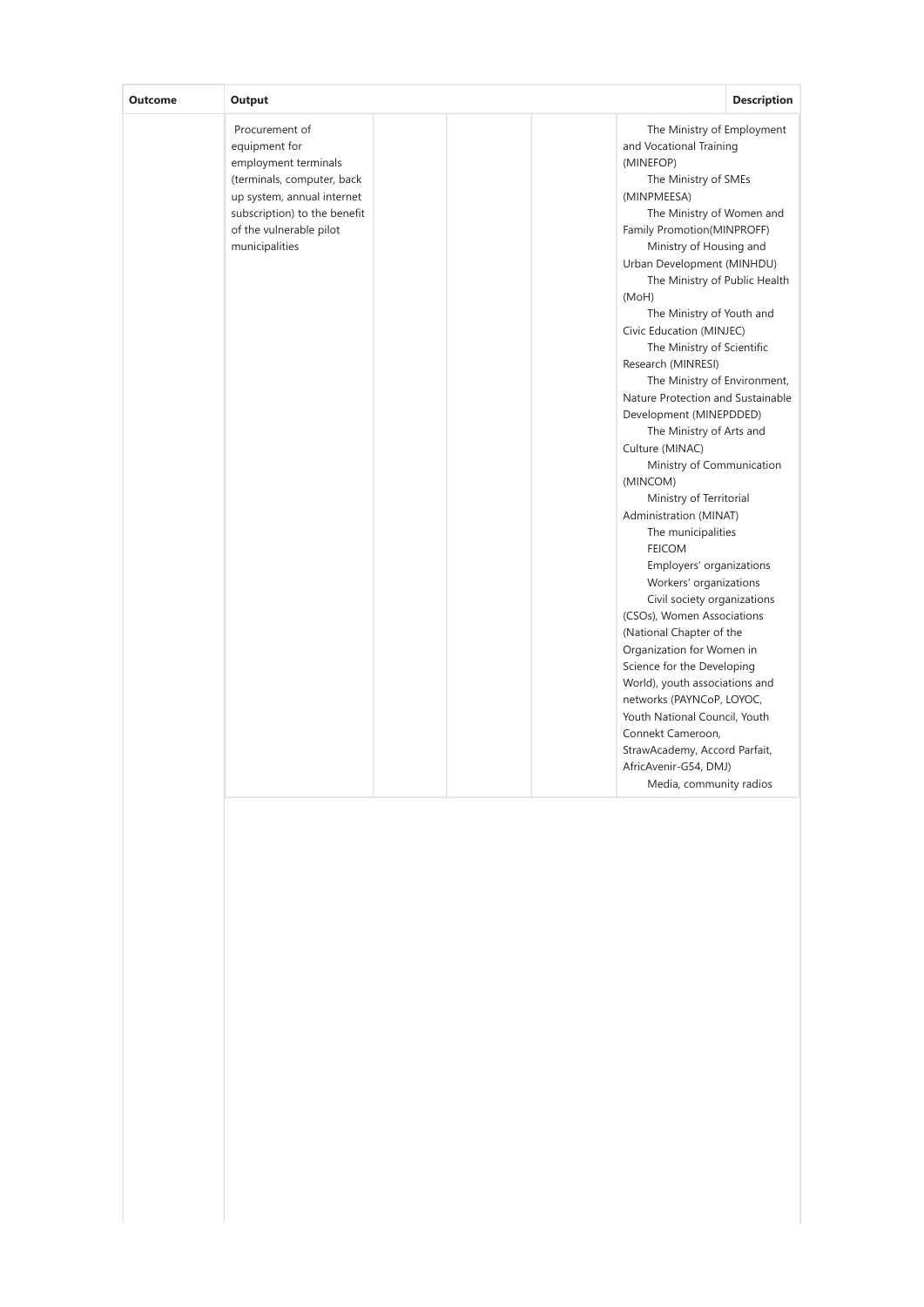| Output<br><b>Outcome</b>                                                                                                                                                                                                                                                           | <b>Description</b>                                                                                                                                                                                                                                                                                                                                                                                                                                                                                                                                                                                                                                                                                                                                                                                                                                                                                                                                                                                                                                                                           |
|------------------------------------------------------------------------------------------------------------------------------------------------------------------------------------------------------------------------------------------------------------------------------------|----------------------------------------------------------------------------------------------------------------------------------------------------------------------------------------------------------------------------------------------------------------------------------------------------------------------------------------------------------------------------------------------------------------------------------------------------------------------------------------------------------------------------------------------------------------------------------------------------------------------------------------------------------------------------------------------------------------------------------------------------------------------------------------------------------------------------------------------------------------------------------------------------------------------------------------------------------------------------------------------------------------------------------------------------------------------------------------------|
| Experimenting with the<br>pilot deployment of job<br>terminals at 3 of the<br>project's pilot sites, to<br>identify vulnerable young<br>people and women looking<br>for jobs, in collaboration<br>with municipalities and the<br>dismemberments of the<br>National Employment Fund | The Ministry of Employment<br>and Vocational Training<br>(MINEFOP)<br>The Ministry of SMEs<br>(MINPMEESA)<br>The Ministry of Women and<br>Family Promotion(MINPROFF)<br>Ministry of Housing and<br>Urban Development (MINHDU)<br>The Ministry of Public Health<br>(MoH)<br>The Ministry of Youth and<br>Civic Education (MINJEC)<br>The Ministry of Scientific<br>Research (MINRESI)<br>The Ministry of Environment,<br>Nature Protection and Sustainable<br>Development (MINEPDDED)<br>The Ministry of Arts and<br>Culture (MINAC)<br>Ministry of Communication<br>(MINCOM)<br>Ministry of Territorial<br>Administration (MINAT)<br>The municipalities<br><b>FEICOM</b><br>Employers' organizations<br>Workers' organizations<br>Civil society organizations<br>(CSOs), Women Associations<br>(National Chapter of the<br>Organization for Women in<br>Science for the Developing<br>World), youth associations and<br>networks (PAYNCoP, LOYOC,<br>Youth National Council, Youth<br>Connekt Cameroon,<br>StrawAcademy, Accord Parfait,<br>AfricAvenir-G54, DMJ)<br>Media, community radios |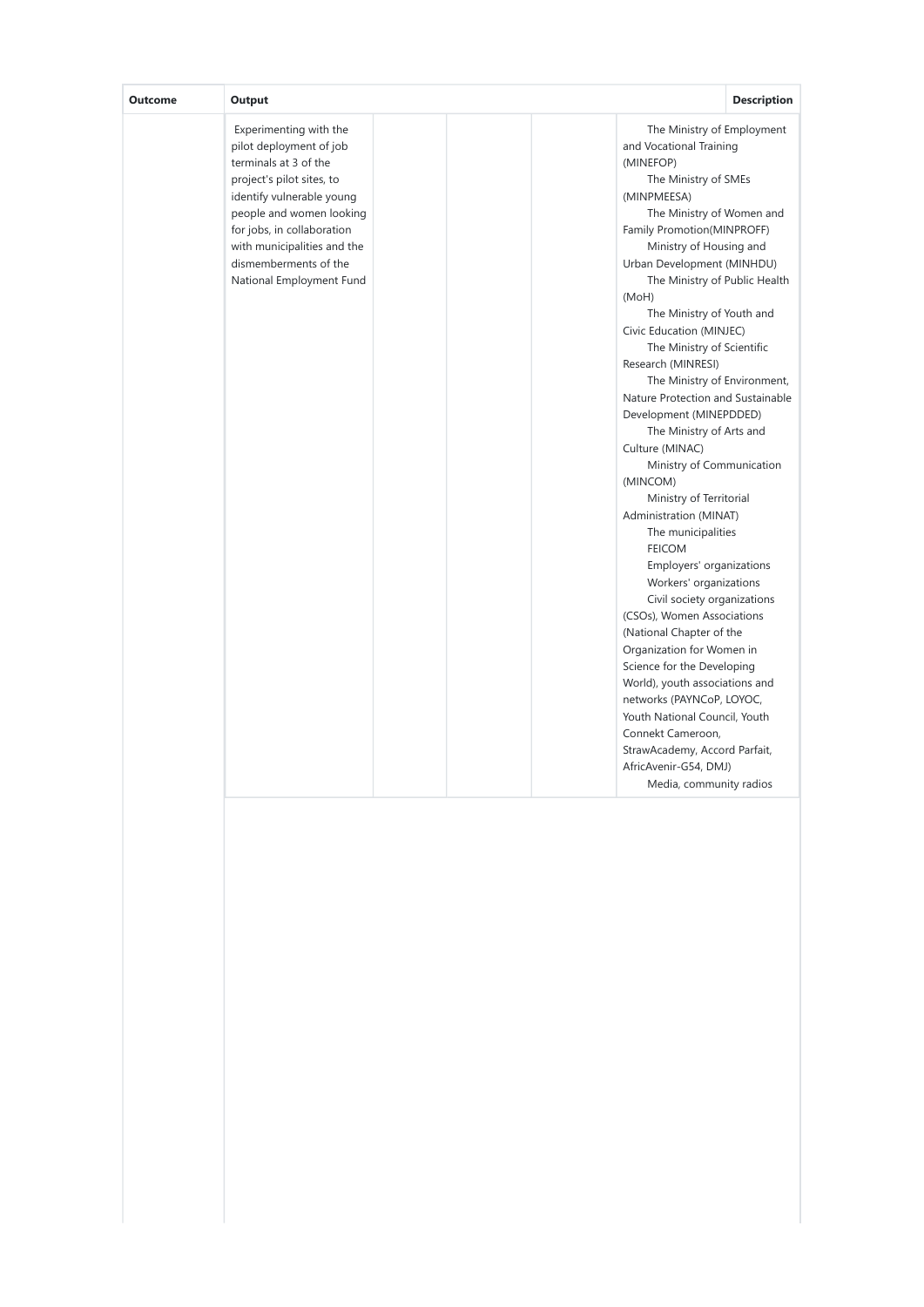| Outcome | Output                                                                                                                                                                                                                                                   | <b>Description</b>                                                                                                                                                                                                                                                                                                                                                                                                                                                                                                                                                                                                                                                                                                                                                                                                                                                                                                                                                                                                                                                                           |
|---------|----------------------------------------------------------------------------------------------------------------------------------------------------------------------------------------------------------------------------------------------------------|----------------------------------------------------------------------------------------------------------------------------------------------------------------------------------------------------------------------------------------------------------------------------------------------------------------------------------------------------------------------------------------------------------------------------------------------------------------------------------------------------------------------------------------------------------------------------------------------------------------------------------------------------------------------------------------------------------------------------------------------------------------------------------------------------------------------------------------------------------------------------------------------------------------------------------------------------------------------------------------------------------------------------------------------------------------------------------------------|
|         | Strengthen the skills of<br>mayors and municipal staff<br>in the development and<br>deployment of community<br>engagement,<br>communication and risk<br>recovery plans through<br>online training workshops<br>and the use of up-to-date<br>technologies | The Ministry of Employment<br>and Vocational Training<br>(MINEFOP)<br>The Ministry of SMEs<br>(MINPMEESA)<br>The Ministry of Women and<br>Family Promotion(MINPROFF)<br>Ministry of Housing and<br>Urban Development (MINHDU)<br>The Ministry of Public Health<br>(MoH)<br>The Ministry of Youth and<br>Civic Education (MINJEC)<br>The Ministry of Scientific<br>Research (MINRESI)<br>The Ministry of Environment,<br>Nature Protection and Sustainable<br>Development (MINEPDDED)<br>The Ministry of Arts and<br>Culture (MINAC)<br>Ministry of Communication<br>(MINCOM)<br>Ministry of Territorial<br>Administration (MINAT)<br>The municipalities<br><b>FEICOM</b><br>Employers' organizations<br>Workers' organizations<br>Civil society organizations<br>(CSOs), Women Associations<br>(National Chapter of the<br>Organization for Women in<br>Science for the Developing<br>World), youth associations and<br>networks (PAYNCoP, LOYOC,<br>Youth National Council, Youth<br>Connekt Cameroon,<br>StrawAcademy, Accord Parfait,<br>AfricAvenir-G54, DMJ)<br>Media, community radios |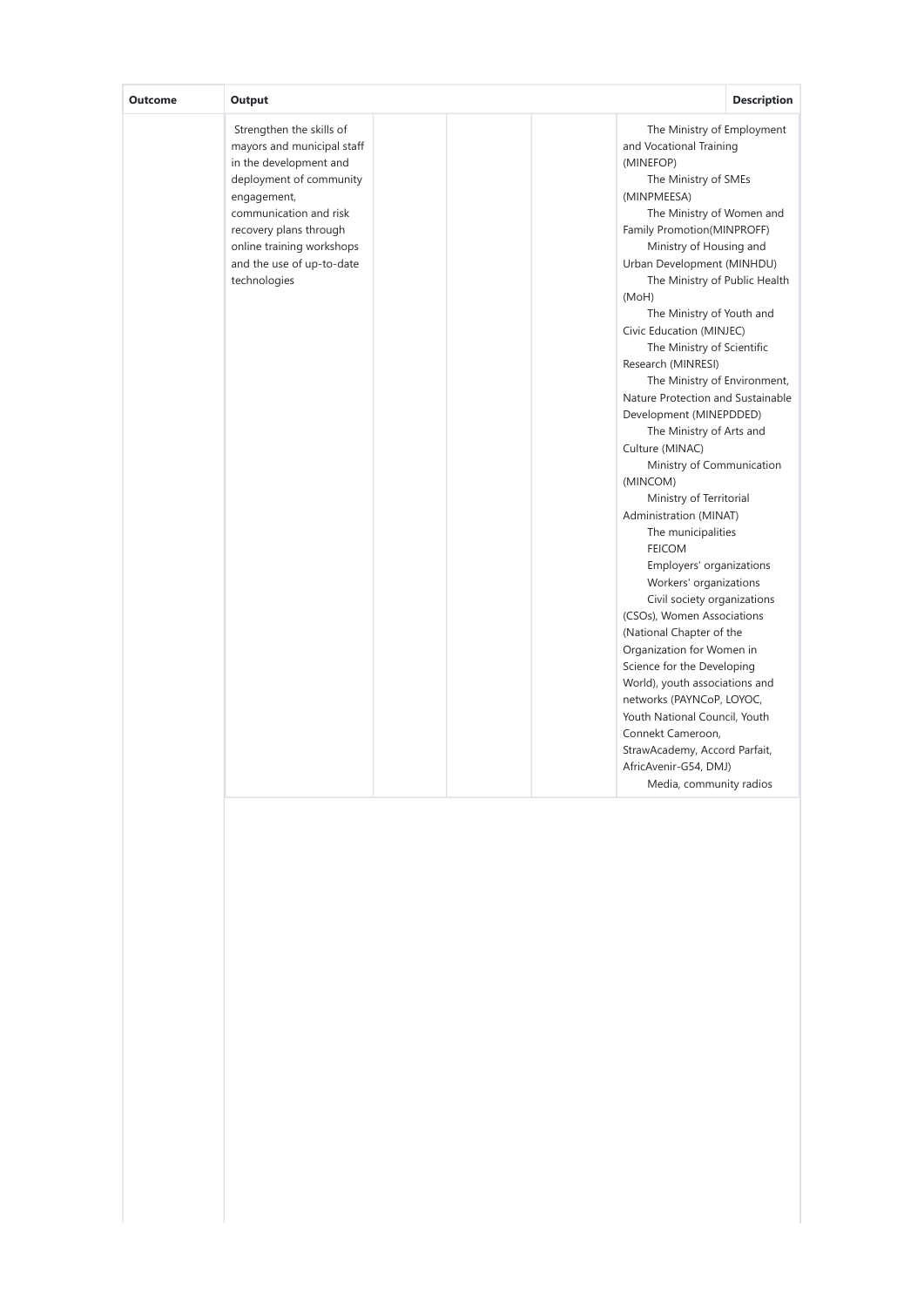| Outcome                                                                                                                                                                                                                    | Output                                                                                                                                                                                                                                                                        |                                                                                                                                                                                                                                                                                                                                                                                                                                                                                                                                                                                                                                                                                                                                                                                                                                                                                                                                                                                                                                                                                              | <b>Description</b> |
|----------------------------------------------------------------------------------------------------------------------------------------------------------------------------------------------------------------------------|-------------------------------------------------------------------------------------------------------------------------------------------------------------------------------------------------------------------------------------------------------------------------------|----------------------------------------------------------------------------------------------------------------------------------------------------------------------------------------------------------------------------------------------------------------------------------------------------------------------------------------------------------------------------------------------------------------------------------------------------------------------------------------------------------------------------------------------------------------------------------------------------------------------------------------------------------------------------------------------------------------------------------------------------------------------------------------------------------------------------------------------------------------------------------------------------------------------------------------------------------------------------------------------------------------------------------------------------------------------------------------------|--------------------|
|                                                                                                                                                                                                                            | Integrate the municipal<br>recovery plan in place,<br>using up-to-date<br>technologies (internet,<br>tablets, open GIS software)<br>and link humanitarian,<br>development and peace<br>data to better track COVID-<br>19 trends and responses by<br>public and private actors | The Ministry of Employment<br>and Vocational Training<br>(MINEFOP)<br>The Ministry of SMEs<br>(MINPMEESA)<br>The Ministry of Women and<br>Family Promotion(MINPROFF)<br>Ministry of Housing and<br>Urban Development (MINHDU)<br>The Ministry of Public Health<br>(MoH)<br>The Ministry of Youth and<br>Civic Education (MINJEC)<br>The Ministry of Scientific<br>Research (MINRESI)<br>The Ministry of Environment,<br>Nature Protection and Sustainable<br>Development (MINEPDDED)<br>The Ministry of Arts and<br>Culture (MINAC)<br>Ministry of Communication<br>(MINCOM)<br>Ministry of Territorial<br>Administration (MINAT)<br>The municipalities<br><b>FEICOM</b><br>Employers' organizations<br>Workers' organizations<br>Civil society organizations<br>(CSOs), Women Associations<br>(National Chapter of the<br>Organization for Women in<br>Science for the Developing<br>World), youth associations and<br>networks (PAYNCoP, LOYOC,<br>Youth National Council, Youth<br>Connekt Cameroon,<br>StrawAcademy, Accord Parfait,<br>AfricAvenir-G54, DMJ)<br>Media, community radios |                    |
| Outcome 2:<br>Strengthening<br>the technical and<br>professional skills<br>of self-<br>employment and<br>the professional<br>integration of<br>vulnerable<br>women and<br>young people<br>most affected by<br>the pandemic | 2.1: Targeted tools and approaches to skills development for self-employment and professional                                                                                                                                                                                 |                                                                                                                                                                                                                                                                                                                                                                                                                                                                                                                                                                                                                                                                                                                                                                                                                                                                                                                                                                                                                                                                                              |                    |
|                                                                                                                                                                                                                            | integration are being applied for vulnerable women and youth at pilot sites                                                                                                                                                                                                   |                                                                                                                                                                                                                                                                                                                                                                                                                                                                                                                                                                                                                                                                                                                                                                                                                                                                                                                                                                                                                                                                                              |                    |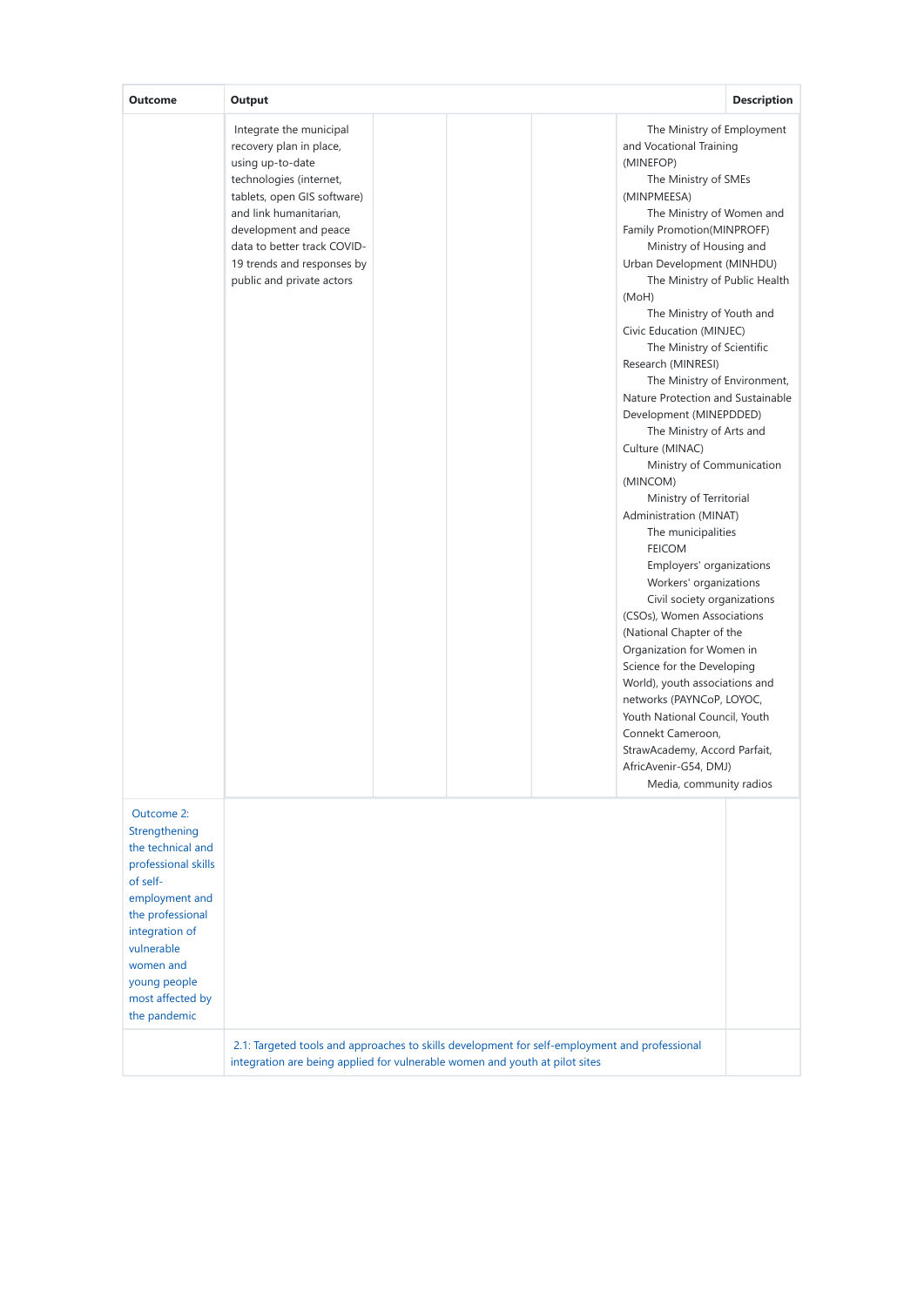| Outcome | Output                                                                                                                                                                                                                                                                                |                    |                                                     |                                             |                                                                                                                                                                                                                                                                                                                                                                                                                                                                                                                                                                                                                                                                                                                                                                                                                                                                                                                                                                                                                                                                                        | <b>Description</b> |  |
|---------|---------------------------------------------------------------------------------------------------------------------------------------------------------------------------------------------------------------------------------------------------------------------------------------|--------------------|-----------------------------------------------------|---------------------------------------------|----------------------------------------------------------------------------------------------------------------------------------------------------------------------------------------------------------------------------------------------------------------------------------------------------------------------------------------------------------------------------------------------------------------------------------------------------------------------------------------------------------------------------------------------------------------------------------------------------------------------------------------------------------------------------------------------------------------------------------------------------------------------------------------------------------------------------------------------------------------------------------------------------------------------------------------------------------------------------------------------------------------------------------------------------------------------------------------|--------------------|--|
|         | <b>Activities</b>                                                                                                                                                                                                                                                                     |                    |                                                     |                                             |                                                                                                                                                                                                                                                                                                                                                                                                                                                                                                                                                                                                                                                                                                                                                                                                                                                                                                                                                                                                                                                                                        |                    |  |
|         | <b>Title</b>                                                                                                                                                                                                                                                                          | <b>Description</b> | Lead<br><b>Participating</b><br><b>Organization</b> | <b>Participating</b><br><b>Organization</b> | <b>Other Organizations</b>                                                                                                                                                                                                                                                                                                                                                                                                                                                                                                                                                                                                                                                                                                                                                                                                                                                                                                                                                                                                                                                             |                    |  |
|         | Establish a framework for<br>collaboration, dialoque<br>and peer-to-peer tutoring<br>on platforms between<br>women's and young<br>people professional<br>associations, civil society<br>and small industrial and<br>business units selected for<br>internships and<br>apprenticeships |                    |                                                     |                                             | The Ministry of Employment<br>and Vocational Training (MINEFOP)<br>The Ministry of SMEs<br>(MINPMEESA)<br>The Ministry of Women and<br>Family Promotion(MINPROFF)<br>Ministry of Housing and<br>Urban Development (MINHDU)<br>The Ministry of Public Health<br>(MoH)<br>The Ministry of Youth and<br>Civic Education (MINJEC)<br>The Ministry of Scientific<br>Research (MINRESI)<br>The Ministry of Environment,<br>Nature Protection and Sustainable<br>Development (MINEPDDED)<br>The Ministry of Arts and<br>Culture (MINAC)<br>Ministry of Communication<br>(MINCOM)<br>Ministry of Territorial<br>Administration (MINAT)<br>The municipalities<br><b>FEICOM</b><br>Employers' organizations<br>Workers' organizations<br>Civil society organizations<br>(CSOs), Women Associations<br>(National Chapter of the<br>Organization for Women in Science<br>for the Developing World), youth<br>associations and networks<br>(PAYNCoP, LOYOC, Youth National<br>Council, Youth Connekt Cameroon,<br>StrawAcademy, Accord Parfait,<br>AfricAvenir-G54, DMJ)<br>Media, community radios |                    |  |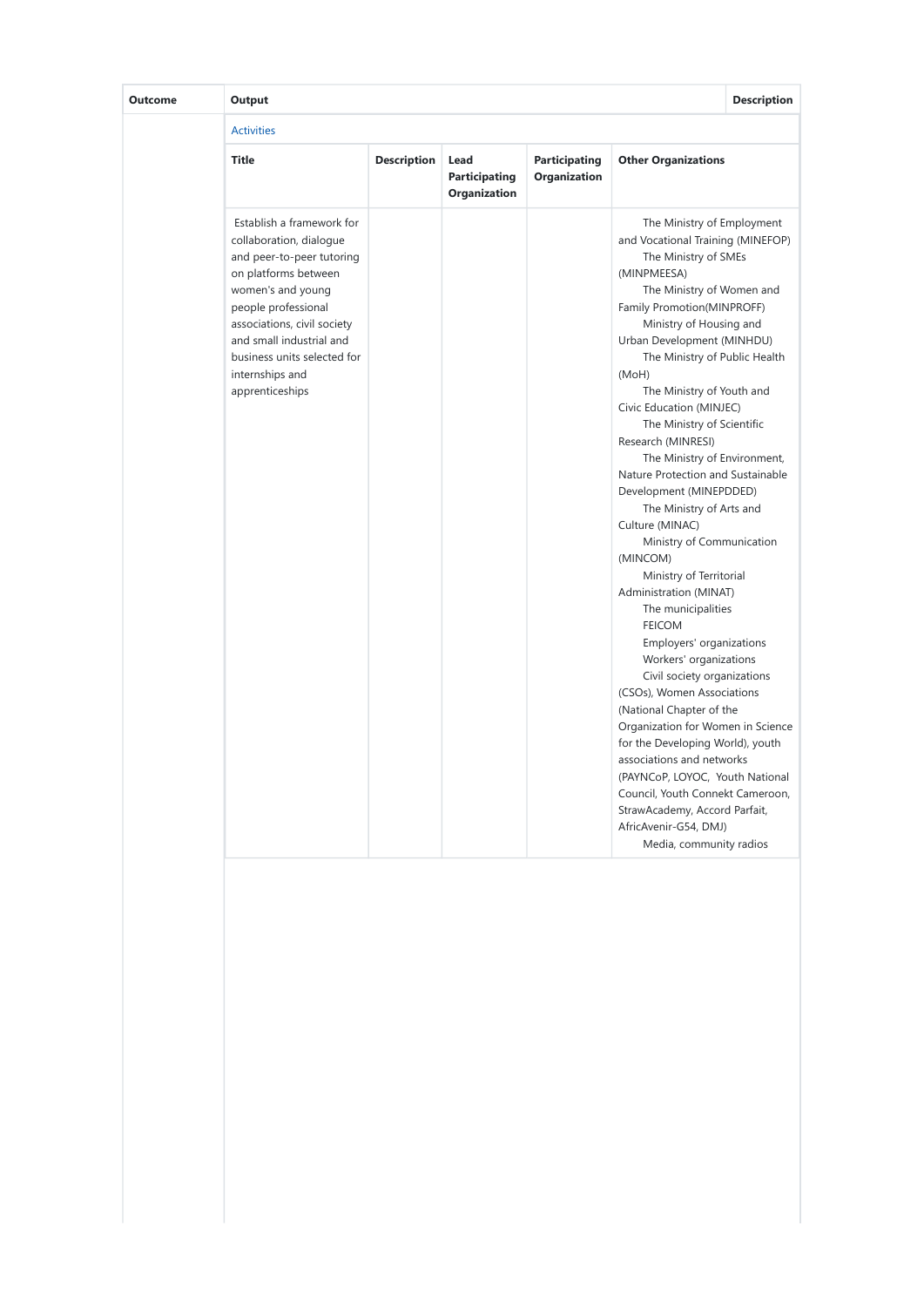| Output<br><b>Outcome</b>                                                                                                                                                                                     | <b>Description</b>                                                                                                                                                                                                                                                                                                                                                                                                                                                                                                                                                                                                                                                                                                                                                                                                                                                                                                                                                                                                                                                                     |
|--------------------------------------------------------------------------------------------------------------------------------------------------------------------------------------------------------------|----------------------------------------------------------------------------------------------------------------------------------------------------------------------------------------------------------------------------------------------------------------------------------------------------------------------------------------------------------------------------------------------------------------------------------------------------------------------------------------------------------------------------------------------------------------------------------------------------------------------------------------------------------------------------------------------------------------------------------------------------------------------------------------------------------------------------------------------------------------------------------------------------------------------------------------------------------------------------------------------------------------------------------------------------------------------------------------|
| Support relevant<br>regulatory framework in<br>support of vulnerable<br>creative SMEs and artists<br>(copyright, social<br>protection, etc.) and the<br>supervision of cultural and<br>creative cooperatives | The Ministry of Employment<br>and Vocational Training (MINEFOP)<br>The Ministry of SMEs<br>(MINPMEESA)<br>The Ministry of Women and<br>Family Promotion(MINPROFF)<br>Ministry of Housing and<br>Urban Development (MINHDU)<br>The Ministry of Public Health<br>(MoH)<br>The Ministry of Youth and<br>Civic Education (MINJEC)<br>The Ministry of Scientific<br>Research (MINRESI)<br>The Ministry of Environment,<br>Nature Protection and Sustainable<br>Development (MINEPDDED)<br>The Ministry of Arts and<br>Culture (MINAC)<br>Ministry of Communication<br>(MINCOM)<br>Ministry of Territorial<br>Administration (MINAT)<br>The municipalities<br><b>FEICOM</b><br>Employers' organizations<br>Workers' organizations<br>Civil society organizations<br>(CSOs), Women Associations<br>(National Chapter of the<br>Organization for Women in Science<br>for the Developing World), youth<br>associations and networks<br>(PAYNCoP, LOYOC, Youth National<br>Council, Youth Connekt Cameroon,<br>StrawAcademy, Accord Parfait,<br>AfricAvenir-G54, DMJ)<br>Media, community radios |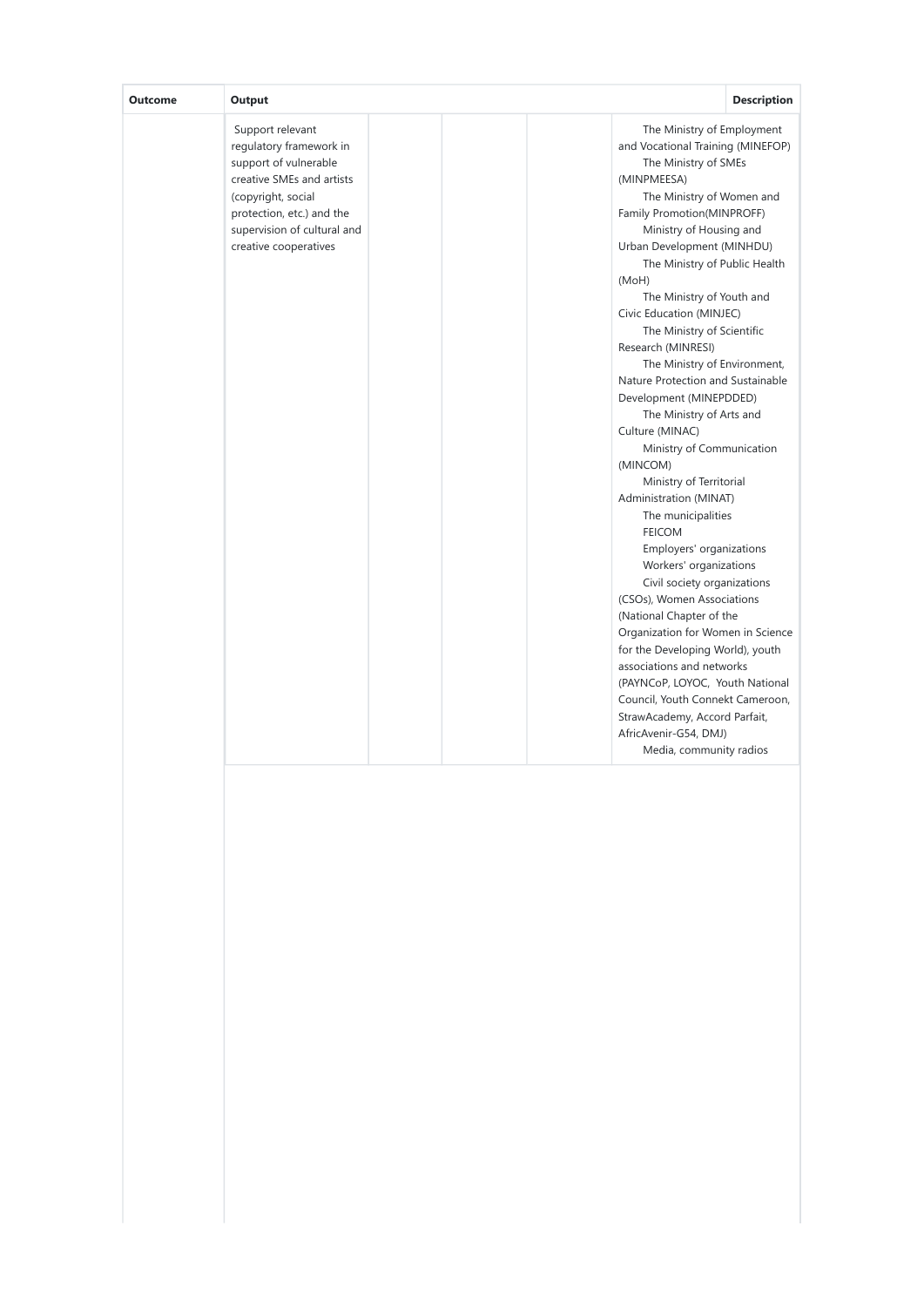| <b>Outcome</b> | Output                                                                                                                                                                                                                                                                                    | <b>Description</b>                                                                                                                                                                                                                                                                                                                                                                                                                                                                                                                                                                                                                                                                                                                                                                                                                                                                                                                                                                                                                                                                     |
|----------------|-------------------------------------------------------------------------------------------------------------------------------------------------------------------------------------------------------------------------------------------------------------------------------------------|----------------------------------------------------------------------------------------------------------------------------------------------------------------------------------------------------------------------------------------------------------------------------------------------------------------------------------------------------------------------------------------------------------------------------------------------------------------------------------------------------------------------------------------------------------------------------------------------------------------------------------------------------------------------------------------------------------------------------------------------------------------------------------------------------------------------------------------------------------------------------------------------------------------------------------------------------------------------------------------------------------------------------------------------------------------------------------------|
|                | Strengthening TVET<br>programmes and centres<br>through the set-up of<br>digital learning platforms,<br>customizing and<br>digitalisation of trainings,<br>TOT, geared to selected<br>vulnerable women<br>(particularly unemployed,<br>educated and trained<br>women) and young<br>people | The Ministry of Employment<br>and Vocational Training (MINEFOP)<br>The Ministry of SMEs<br>(MINPMEESA)<br>The Ministry of Women and<br>Family Promotion(MINPROFF)<br>Ministry of Housing and<br>Urban Development (MINHDU)<br>The Ministry of Public Health<br>(MoH)<br>The Ministry of Youth and<br>Civic Education (MINJEC)<br>The Ministry of Scientific<br>Research (MINRESI)<br>The Ministry of Environment,<br>Nature Protection and Sustainable<br>Development (MINEPDDED)<br>The Ministry of Arts and<br>Culture (MINAC)<br>Ministry of Communication<br>(MINCOM)<br>Ministry of Territorial<br>Administration (MINAT)<br>The municipalities<br><b>FEICOM</b><br>Employers' organizations<br>Workers' organizations<br>Civil society organizations<br>(CSOs), Women Associations<br>(National Chapter of the<br>Organization for Women in Science<br>for the Developing World), youth<br>associations and networks<br>(PAYNCoP, LOYOC, Youth National<br>Council, Youth Connekt Cameroon,<br>StrawAcademy, Accord Parfait,<br>AfricAvenir-G54, DMJ)<br>Media, community radios |
|                |                                                                                                                                                                                                                                                                                           |                                                                                                                                                                                                                                                                                                                                                                                                                                                                                                                                                                                                                                                                                                                                                                                                                                                                                                                                                                                                                                                                                        |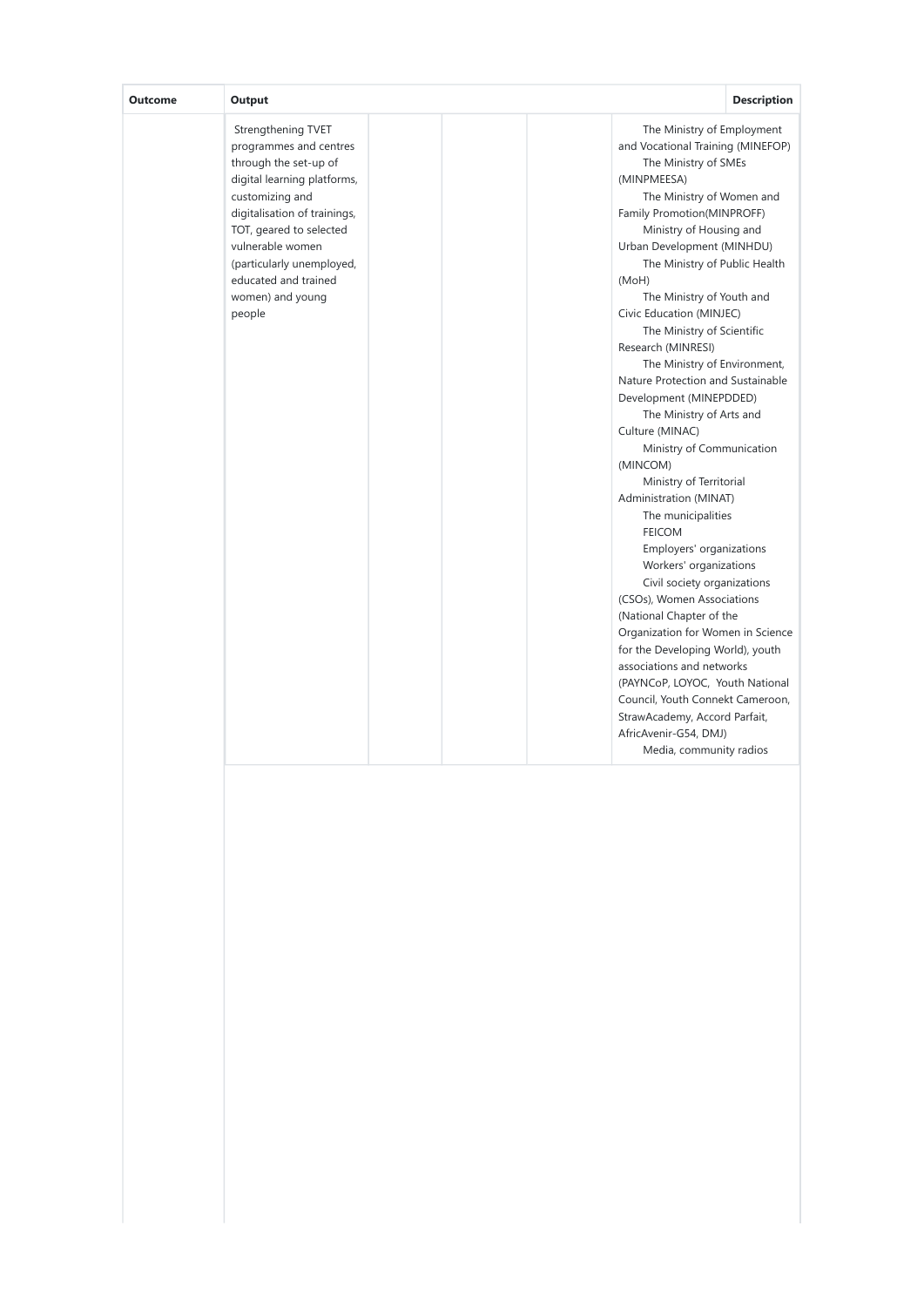| Set-up post-training<br>The Ministry of Employment<br>internships in small<br>and Vocational Training (MINEFOP)<br>industrial and commercial<br>The Ministry of SMEs<br>units for the benefit of<br>(MINPMEESA)<br>The Ministry of Women and<br>young people and women<br>at pilot sites (for a low<br>Family Promotion(MINPROFF)<br>and intermediate<br>Ministry of Housing and<br>qualification)<br>Urban Development (MINHDU)<br>The Ministry of Public Health<br>(MoH)<br>The Ministry of Youth and<br>Civic Education (MINJEC)<br>The Ministry of Scientific<br>Research (MINRESI)<br>The Ministry of Environment,<br>Nature Protection and Sustainable<br>Development (MINEPDDED)<br>The Ministry of Arts and<br>Culture (MINAC)<br>Ministry of Communication<br>(MINCOM)<br>Ministry of Territorial<br>Administration (MINAT)<br>The municipalities<br><b>FEICOM</b><br>Employers' organizations<br>Workers' organizations<br>Civil society organizations<br>(CSOs), Women Associations |
|------------------------------------------------------------------------------------------------------------------------------------------------------------------------------------------------------------------------------------------------------------------------------------------------------------------------------------------------------------------------------------------------------------------------------------------------------------------------------------------------------------------------------------------------------------------------------------------------------------------------------------------------------------------------------------------------------------------------------------------------------------------------------------------------------------------------------------------------------------------------------------------------------------------------------------------------------------------------------------------------|
| (National Chapter of the<br>Organization for Women in Science<br>for the Developing World), youth<br>associations and networks<br>(PAYNCoP, LOYOC, Youth National<br>Council, Youth Connekt Cameroon,<br>StrawAcademy, Accord Parfait,<br>AfricAvenir-G54, DMJ)<br>Media, community radios                                                                                                                                                                                                                                                                                                                                                                                                                                                                                                                                                                                                                                                                                                     |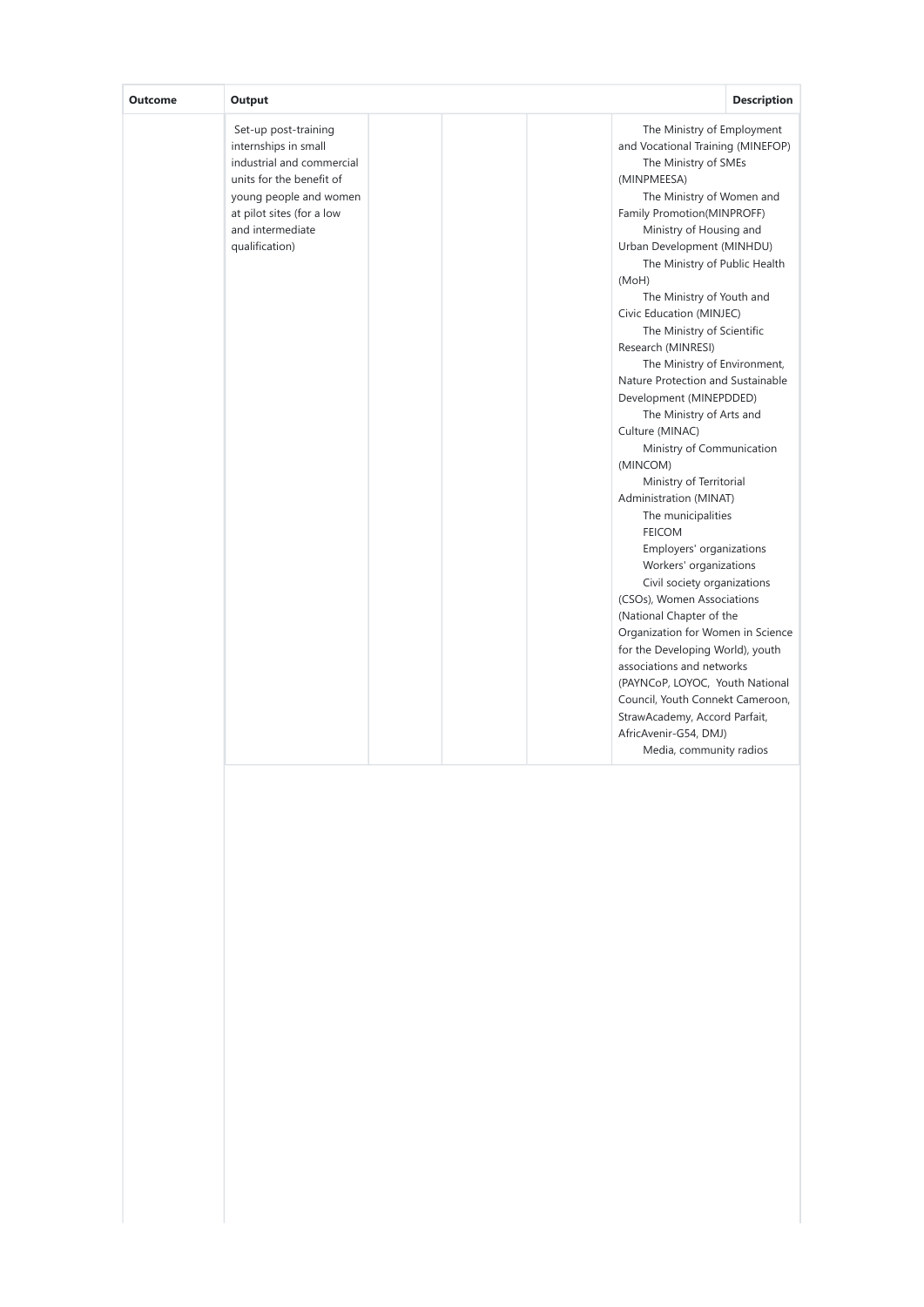| Outcome                                                                                                                                                                          | Output                                                                                                                                                                                                                                                                                                                                                                                                                                                                                                                                                                                                                                                                                                                                                                                                                                                                                                                                                                                                                                                                                                                                                                                                                                                                            | <b>Description</b> |
|----------------------------------------------------------------------------------------------------------------------------------------------------------------------------------|-----------------------------------------------------------------------------------------------------------------------------------------------------------------------------------------------------------------------------------------------------------------------------------------------------------------------------------------------------------------------------------------------------------------------------------------------------------------------------------------------------------------------------------------------------------------------------------------------------------------------------------------------------------------------------------------------------------------------------------------------------------------------------------------------------------------------------------------------------------------------------------------------------------------------------------------------------------------------------------------------------------------------------------------------------------------------------------------------------------------------------------------------------------------------------------------------------------------------------------------------------------------------------------|--------------------|
|                                                                                                                                                                                  | Conception &<br>The Ministry of Employment<br>dissemination learning<br>and Vocational Training (MINEFOP)<br>kits to support access to<br>The Ministry of SMEs<br>employment in industrial<br>(MINPMEESA)<br>and commercial units for<br>The Ministry of Women and<br>Family Promotion(MINPROFF)<br>vulnerable youth and<br>Ministry of Housing and<br>women targeting project<br>Urban Development (MINHDU)<br>sites<br>The Ministry of Public Health<br>(MoH)<br>The Ministry of Youth and<br>Civic Education (MINJEC)<br>The Ministry of Scientific<br>Research (MINRESI)<br>The Ministry of Environment,<br>Nature Protection and Sustainable<br>Development (MINEPDDED)<br>The Ministry of Arts and<br>Culture (MINAC)<br>Ministry of Communication<br>(MINCOM)<br>Ministry of Territorial<br>Administration (MINAT)<br>The municipalities<br><b>FEICOM</b><br>Employers' organizations<br>Workers' organizations<br>Civil society organizations<br>(CSOs), Women Associations<br>(National Chapter of the<br>Organization for Women in Science<br>for the Developing World), youth<br>associations and networks<br>(PAYNCoP, LOYOC, Youth National<br>Council, Youth Connekt Cameroon,<br>StrawAcademy, Accord Parfait,<br>AfricAvenir-G54, DMJ)<br>Media, community radios |                    |
| Outcome 3:<br>Strengthening life<br>skills and human<br>protection for<br>greater<br>empowerment of<br>the most<br>vulnerable and<br>stigmatized<br>women and<br>youth in crisis |                                                                                                                                                                                                                                                                                                                                                                                                                                                                                                                                                                                                                                                                                                                                                                                                                                                                                                                                                                                                                                                                                                                                                                                                                                                                                   |                    |
|                                                                                                                                                                                  | 3.1: Women and youth's abilities are promoted in life skills for greater empowerment during and<br>after COVID-19                                                                                                                                                                                                                                                                                                                                                                                                                                                                                                                                                                                                                                                                                                                                                                                                                                                                                                                                                                                                                                                                                                                                                                 |                    |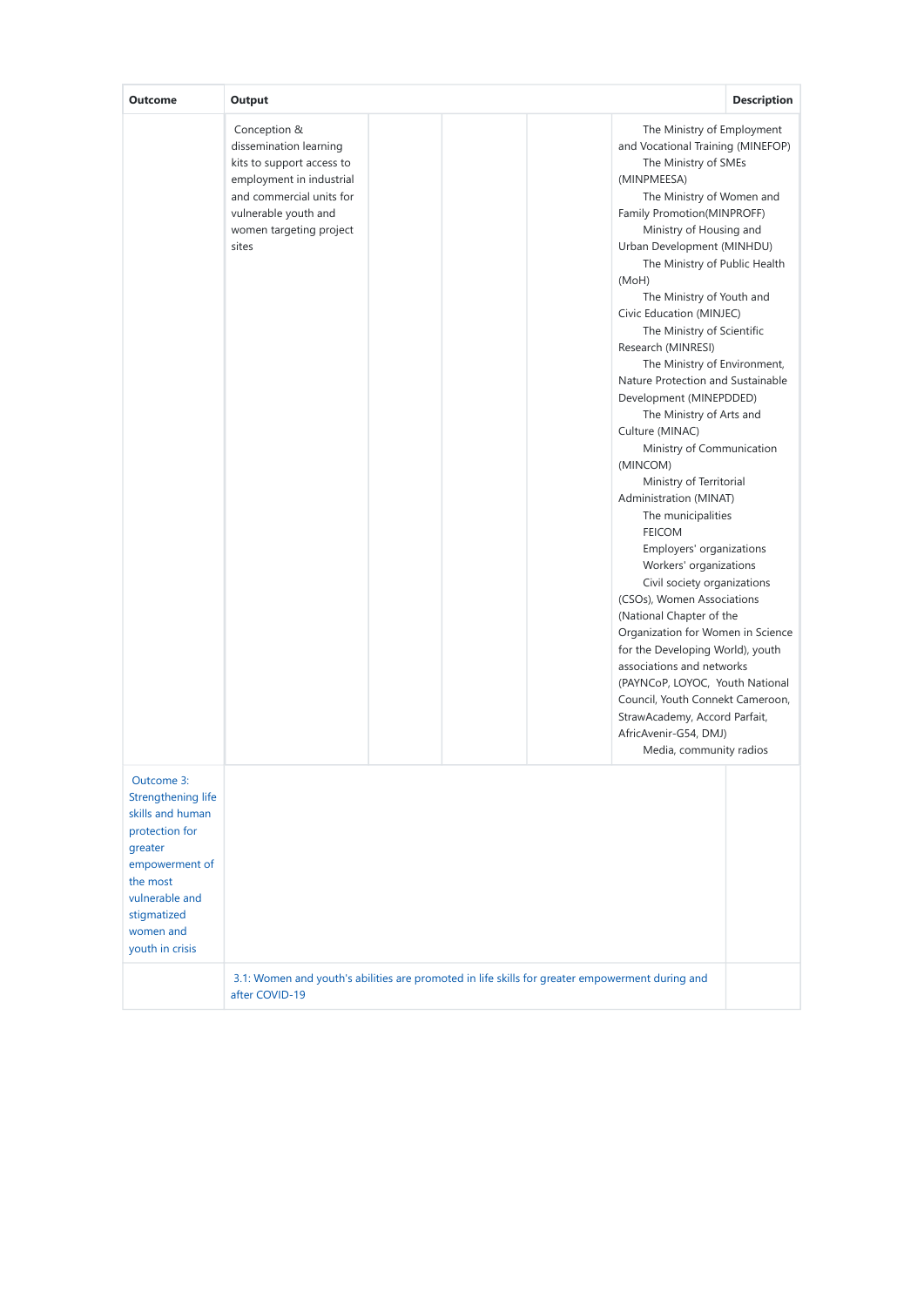| <b>Outcome</b> | Output                                                                                                                                                                               |                    |                                              |                                      |                                                                                                                                                                                                                                                                                                                                                                                                                                                                                                                                                                                                                                                                                                                                                                                                                                                                                                                                                                                                                                                                                     | <b>Description</b>        |
|----------------|--------------------------------------------------------------------------------------------------------------------------------------------------------------------------------------|--------------------|----------------------------------------------|--------------------------------------|-------------------------------------------------------------------------------------------------------------------------------------------------------------------------------------------------------------------------------------------------------------------------------------------------------------------------------------------------------------------------------------------------------------------------------------------------------------------------------------------------------------------------------------------------------------------------------------------------------------------------------------------------------------------------------------------------------------------------------------------------------------------------------------------------------------------------------------------------------------------------------------------------------------------------------------------------------------------------------------------------------------------------------------------------------------------------------------|---------------------------|
|                | <b>Activities</b>                                                                                                                                                                    |                    |                                              |                                      |                                                                                                                                                                                                                                                                                                                                                                                                                                                                                                                                                                                                                                                                                                                                                                                                                                                                                                                                                                                                                                                                                     |                           |
|                | <b>Title</b>                                                                                                                                                                         | <b>Description</b> | Lead<br><b>Participating</b><br>Organization | <b>Participating</b><br>Organization | <b>Other Organizations</b>                                                                                                                                                                                                                                                                                                                                                                                                                                                                                                                                                                                                                                                                                                                                                                                                                                                                                                                                                                                                                                                          |                           |
|                | Training of young leaders to<br>promote USRA and<br>community change agents on<br>the animation techniques of<br>digital platforms for the fight<br>against the covid-19<br>pandemic |                    |                                              |                                      | The Ministry of<br><b>Employment and Vocational</b><br>Training (MINEFOP)<br>The Ministry of SMEs<br>(MINPMEESA)<br>The Ministry of Women<br>and Family<br>Promotion(MINPROFF)<br>Ministry of Housing and<br>Urban Development (MINHDU)<br>The Ministry of Public<br>Health (MoH)<br>The Ministry of Youth and<br>Civic Education (MINJEC)<br>The Ministry of Scientific<br>Research (MINRESI)<br>The Ministry of<br><b>Environment, Nature Protection</b><br>and Sustainable Development<br>(MINEPDDED)<br>The Ministry of Arts and<br>Culture (MINAC)<br>(MINCOM)<br>Ministry of Territorial<br>Administration (MINAT)<br>The municipalities<br><b>FEICOM</b><br>Employers' organizations<br>Workers' organizations<br>Civil society organizations<br>(CSOs), Women Associations<br>(National Chapter of the<br>Organization for Women in<br>Science for the Developing<br>World), youth associations and<br>networks (PAYNCoP, LOYOC,<br>Youth National Council, Youth<br>Connekt Cameroon,<br>StrawAcademy, Accord Parfait,<br>AfricAvenir-G54, DMJ)<br>Media, community radios | Ministry of Communication |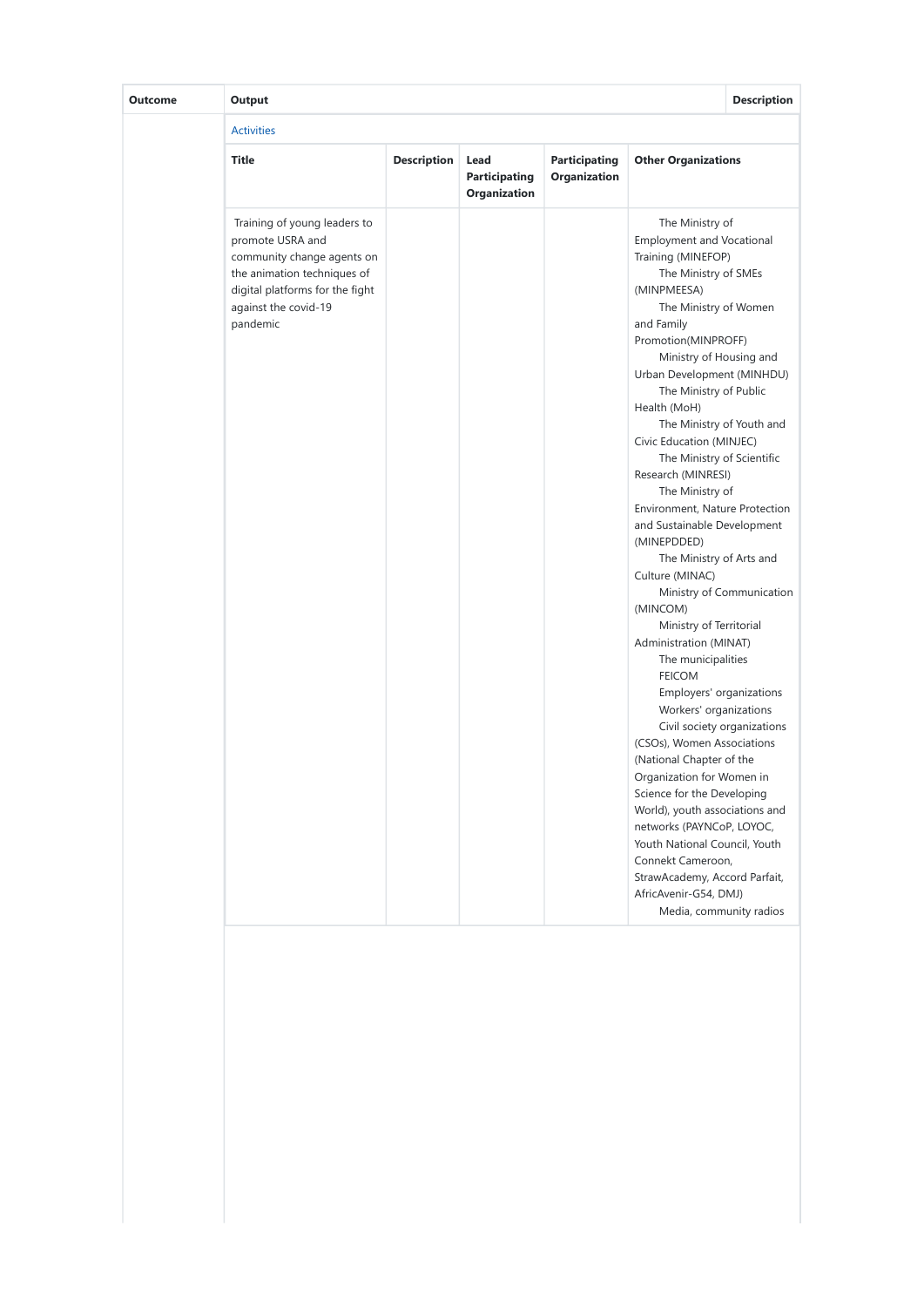| Implementation of<br>The Ministry of<br>community awareness and<br>trainings in life skills for<br>Training (MINEFOP)<br>vulnerable youth and women<br>(association life, sexual and<br>(MINPMEESA)<br>reproductive health, bioethics<br>and ethics of science and<br>and Family<br>Promotion(MINPROFF)<br>technology, health rights and<br>the fight against GBV in<br>COVID19 context<br>Health (MoH)<br>Civic Education (MINJEC)<br>Research (MINRESI)<br>The Ministry of<br>(MINEPDDED)<br>Culture (MINAC)<br>(MINCOM)<br>Administration (MINAT)<br>The municipalities<br><b>FEICOM</b><br>(National Chapter of the | Output<br><b>Outcome</b> | <b>Description</b>                                                                                                                                                                                                                                                                                                                                                                                                                                                                                                                                                                                                                                                                                                             |
|-------------------------------------------------------------------------------------------------------------------------------------------------------------------------------------------------------------------------------------------------------------------------------------------------------------------------------------------------------------------------------------------------------------------------------------------------------------------------------------------------------------------------------------------------------------------------------------------------------------------------|--------------------------|--------------------------------------------------------------------------------------------------------------------------------------------------------------------------------------------------------------------------------------------------------------------------------------------------------------------------------------------------------------------------------------------------------------------------------------------------------------------------------------------------------------------------------------------------------------------------------------------------------------------------------------------------------------------------------------------------------------------------------|
| Connekt Cameroon,<br>AfricAvenir-G54, DMJ)                                                                                                                                                                                                                                                                                                                                                                                                                                                                                                                                                                              |                          | <b>Employment and Vocational</b><br>The Ministry of SMEs<br>The Ministry of Women<br>Ministry of Housing and<br>Urban Development (MINHDU)<br>The Ministry of Public<br>The Ministry of Youth and<br>The Ministry of Scientific<br>Environment, Nature Protection<br>and Sustainable Development<br>The Ministry of Arts and<br>Ministry of Communication<br>Ministry of Territorial<br>Employers' organizations<br>Workers' organizations<br>Civil society organizations<br>(CSOs), Women Associations<br>Organization for Women in<br>Science for the Developing<br>World), youth associations and<br>networks (PAYNCoP, LOYOC,<br>Youth National Council, Youth<br>StrawAcademy, Accord Parfait,<br>Media, community radios |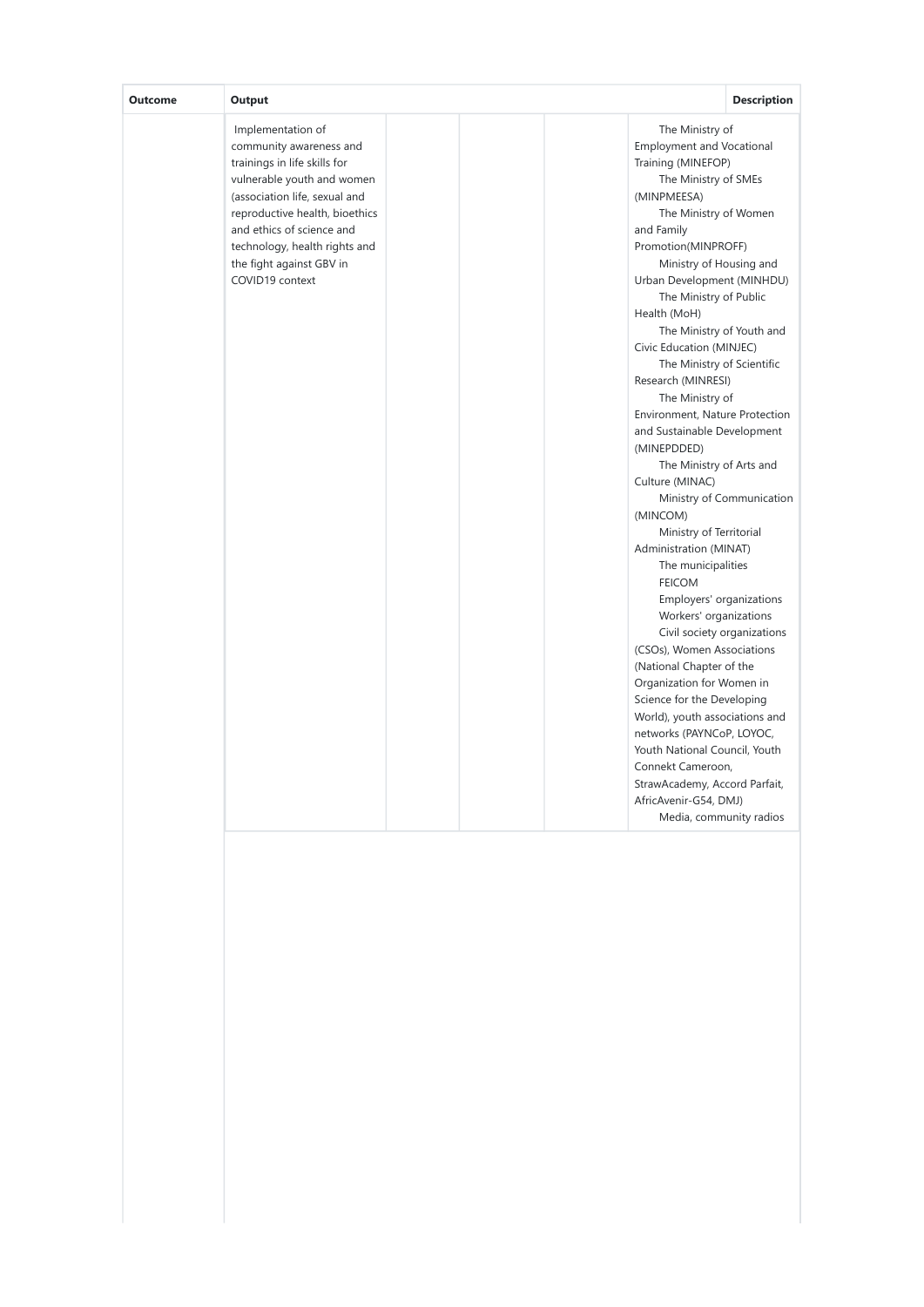| Training and awareness<br>campaigns with health and<br>employment-support workers                                                                                                           | The Ministry of                                                                                                                                                                                                                                                                                                                                                                                                                                                                                                                                                                                                                                                                                                                                                                                                                                                                                                                                                                                                                                                                        |
|---------------------------------------------------------------------------------------------------------------------------------------------------------------------------------------------|----------------------------------------------------------------------------------------------------------------------------------------------------------------------------------------------------------------------------------------------------------------------------------------------------------------------------------------------------------------------------------------------------------------------------------------------------------------------------------------------------------------------------------------------------------------------------------------------------------------------------------------------------------------------------------------------------------------------------------------------------------------------------------------------------------------------------------------------------------------------------------------------------------------------------------------------------------------------------------------------------------------------------------------------------------------------------------------|
| in bioethics and ethics<br>employment services to<br>combat discrimination against<br>vulnerable young women<br>(refugees, women with<br>disabilities, disabled, HIV,<br>displaced persons) | <b>Employment and Vocational</b><br>Training (MINEFOP)<br>The Ministry of SMEs<br>(MINPMEESA)<br>The Ministry of Women<br>and Family<br>Promotion(MINPROFF)<br>Ministry of Housing and<br>Urban Development (MINHDU)<br>The Ministry of Public<br>Health (MoH)<br>The Ministry of Youth and<br>Civic Education (MINJEC)<br>The Ministry of Scientific<br>Research (MINRESI)<br>The Ministry of<br>Environment, Nature Protection<br>and Sustainable Development<br>(MINEPDDED)<br>The Ministry of Arts and<br>Culture (MINAC)<br>Ministry of Communication<br>(MINCOM)<br>Ministry of Territorial<br>Administration (MINAT)<br>The municipalities<br><b>FEICOM</b><br>Employers' organizations<br>Workers' organizations<br>Civil society organizations<br>(CSOs), Women Associations<br>(National Chapter of the<br>Organization for Women in<br>Science for the Developing<br>World), youth associations and<br>networks (PAYNCoP, LOYOC,<br>Youth National Council, Youth<br>Connekt Cameroon,<br>StrawAcademy, Accord Parfait,<br>AfricAvenir-G54, DMJ)<br>Media, community radios |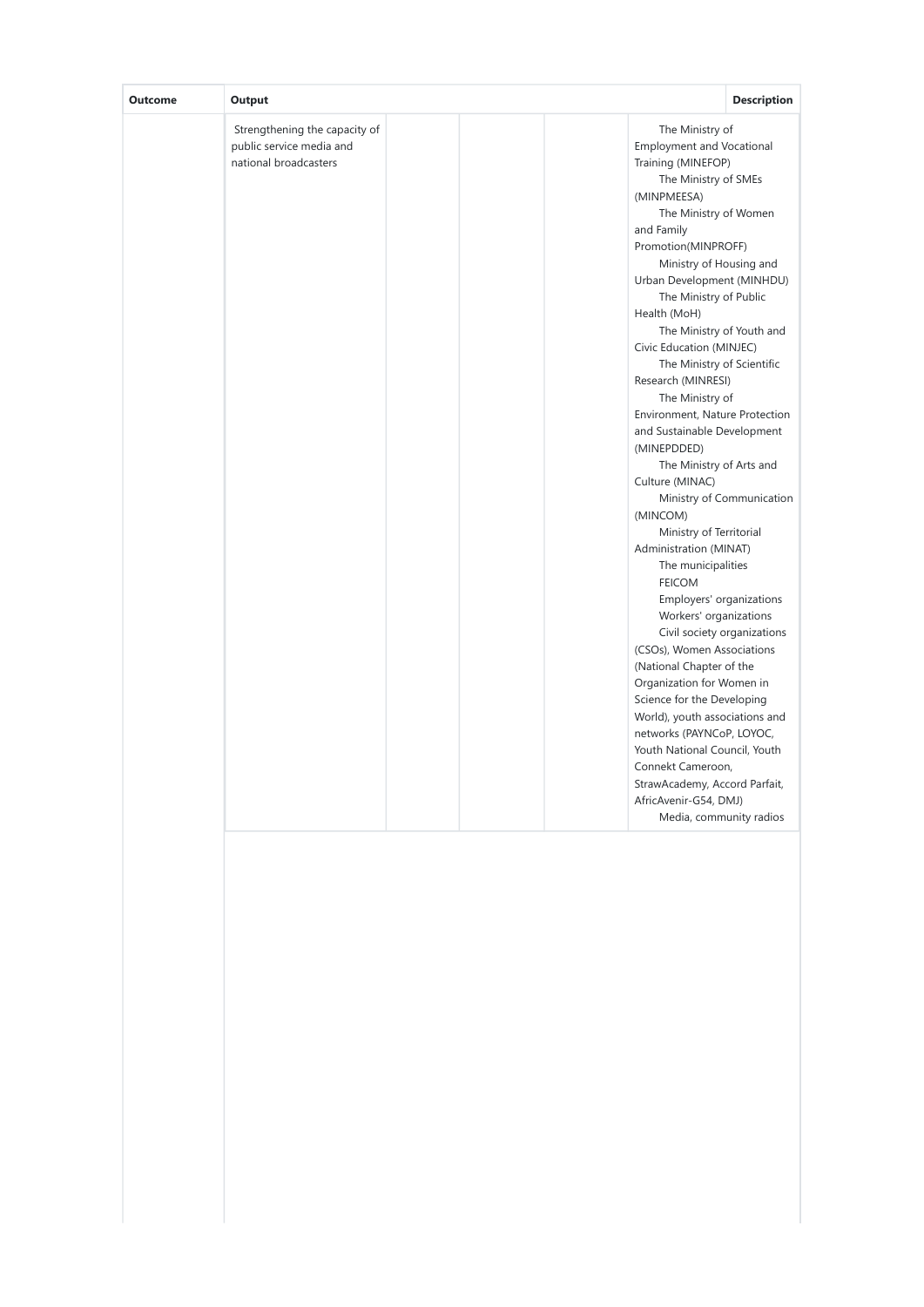| Outcome | Output                                                                                                                                                                                                             | <b>Description</b>                                                                                                                                                                                                                                                                                                                                                                                                                                                                                                                                                                                                                                                                                                                                                                                                                                                                                                                                                                                                                                                                                        |
|---------|--------------------------------------------------------------------------------------------------------------------------------------------------------------------------------------------------------------------|-----------------------------------------------------------------------------------------------------------------------------------------------------------------------------------------------------------------------------------------------------------------------------------------------------------------------------------------------------------------------------------------------------------------------------------------------------------------------------------------------------------------------------------------------------------------------------------------------------------------------------------------------------------------------------------------------------------------------------------------------------------------------------------------------------------------------------------------------------------------------------------------------------------------------------------------------------------------------------------------------------------------------------------------------------------------------------------------------------------|
|         | Strengthening CSO networks<br>to access information and<br>respond to misinformation,<br>including monitoring hate<br>speech and harmful online<br>content compared to COVID-<br>19 - MIL Social Media<br>Campaign | The Ministry of<br><b>Employment and Vocational</b><br>Training (MINEFOP)<br>The Ministry of SMEs<br>(MINPMEESA)<br>The Ministry of Women<br>and Family<br>Promotion(MINPROFF)<br>Ministry of Housing and<br>Urban Development (MINHDU)<br>The Ministry of Public<br>Health (MoH)<br>The Ministry of Youth and<br>Civic Education (MINJEC)<br>The Ministry of Scientific<br>Research (MINRESI)<br>The Ministry of<br>Environment, Nature Protection<br>and Sustainable Development<br>(MINEPDDED)<br>The Ministry of Arts and<br>Culture (MINAC)<br>Ministry of Communication<br>(MINCOM)<br>Ministry of Territorial<br>Administration (MINAT)<br>The municipalities<br><b>FEICOM</b><br>Employers' organizations<br>Workers' organizations<br>Civil society organizations<br>(CSOs), Women Associations<br>(National Chapter of the<br>Organization for Women in<br>Science for the Developing<br>World), youth associations and<br>networks (PAYNCoP, LOYOC,<br>Youth National Council, Youth<br>Connekt Cameroon,<br>StrawAcademy, Accord Parfait,<br>AfricAvenir-G54, DMJ)<br>Media, community radios |
|         |                                                                                                                                                                                                                    |                                                                                                                                                                                                                                                                                                                                                                                                                                                                                                                                                                                                                                                                                                                                                                                                                                                                                                                                                                                                                                                                                                           |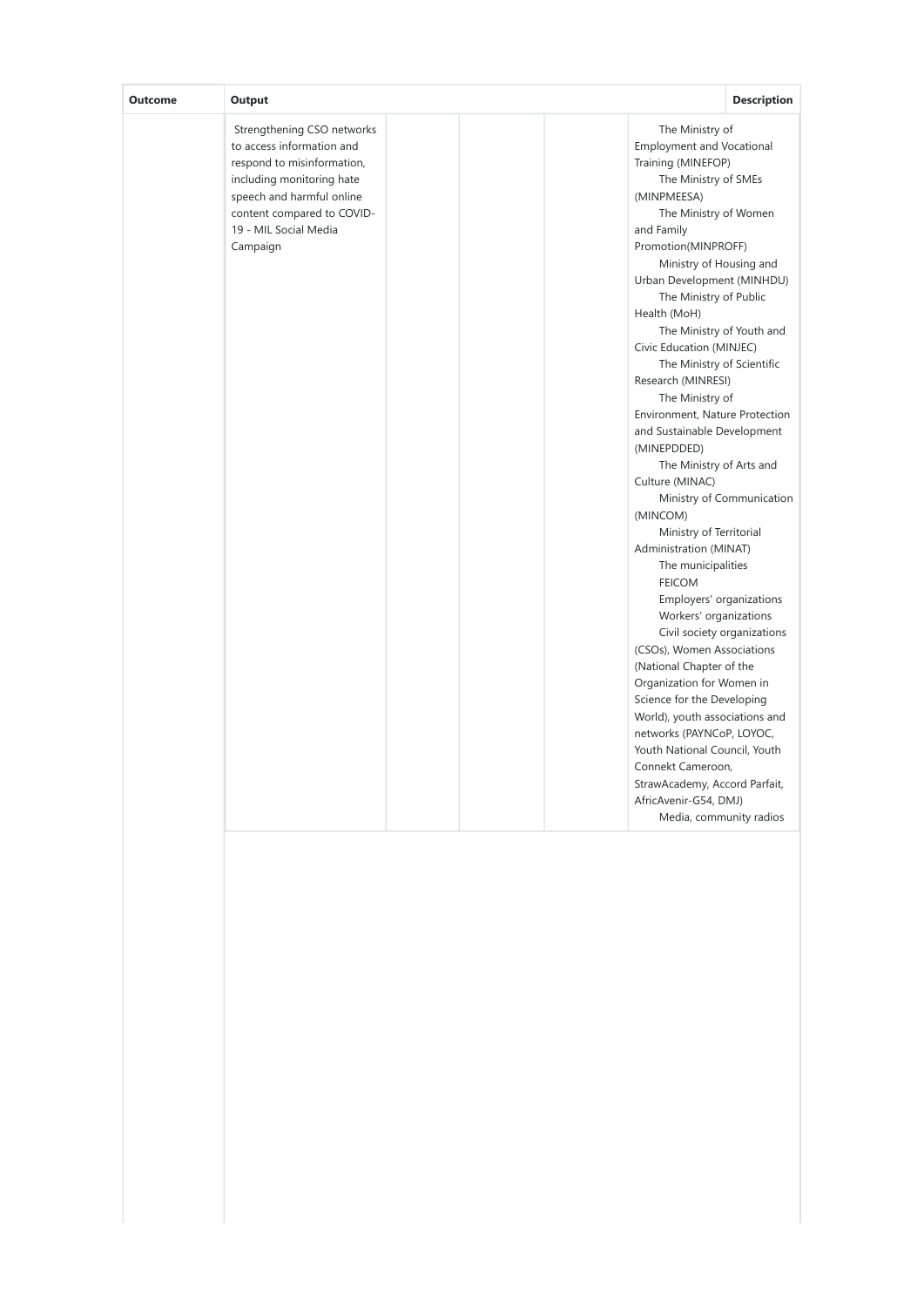| <b>Outcome</b><br>Output                                                                                                                                                                                                   | <b>Description</b>                                                                                                                                                                                                                                                                                                                                                                                                                                                                                                                                                                                                                                                                                                                                                                                                                                                                                                                                                                                                                                                                                        |
|----------------------------------------------------------------------------------------------------------------------------------------------------------------------------------------------------------------------------|-----------------------------------------------------------------------------------------------------------------------------------------------------------------------------------------------------------------------------------------------------------------------------------------------------------------------------------------------------------------------------------------------------------------------------------------------------------------------------------------------------------------------------------------------------------------------------------------------------------------------------------------------------------------------------------------------------------------------------------------------------------------------------------------------------------------------------------------------------------------------------------------------------------------------------------------------------------------------------------------------------------------------------------------------------------------------------------------------------------|
| Production and distribution<br>of free-to-use content on<br>COVID-19 as well as of other<br>relevant<br>programme/messages<br>(health, occupational health,<br>health and safety, GBV,<br>stigma, etc.) for radio stations | The Ministry of<br><b>Employment and Vocational</b><br>Training (MINEFOP)<br>The Ministry of SMEs<br>(MINPMEESA)<br>The Ministry of Women<br>and Family<br>Promotion(MINPROFF)<br>Ministry of Housing and<br>Urban Development (MINHDU)<br>The Ministry of Public<br>Health (MoH)<br>The Ministry of Youth and<br>Civic Education (MINJEC)<br>The Ministry of Scientific<br>Research (MINRESI)<br>The Ministry of<br>Environment, Nature Protection<br>and Sustainable Development<br>(MINEPDDED)<br>The Ministry of Arts and<br>Culture (MINAC)<br>Ministry of Communication<br>(MINCOM)<br>Ministry of Territorial<br>Administration (MINAT)<br>The municipalities<br><b>FEICOM</b><br>Employers' organizations<br>Workers' organizations<br>Civil society organizations<br>(CSOs), Women Associations<br>(National Chapter of the<br>Organization for Women in<br>Science for the Developing<br>World), youth associations and<br>networks (PAYNCoP, LOYOC,<br>Youth National Council, Youth<br>Connekt Cameroon,<br>StrawAcademy, Accord Parfait,<br>AfricAvenir-G54, DMJ)<br>Media, community radios |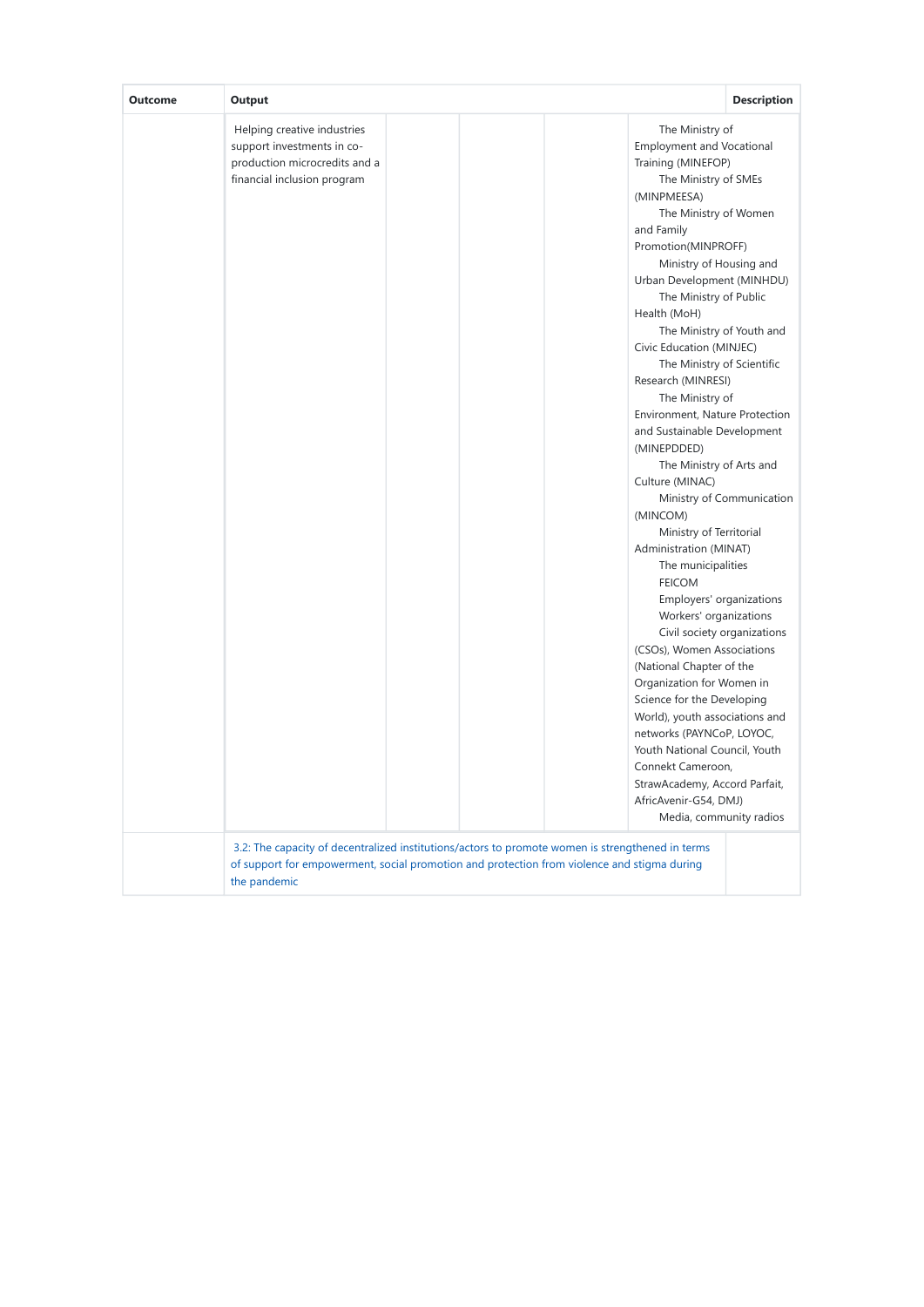| <b>Outcome</b> | Output                                                                          |                    |                                       |                                      |                                                                                                                                                                                                                                                                                                                                                                                                                                                                                                                                                                                                                                                                                                                                                                                                                                                                                                                                                                                                                                                                                        | <b>Description</b> |
|----------------|---------------------------------------------------------------------------------|--------------------|---------------------------------------|--------------------------------------|----------------------------------------------------------------------------------------------------------------------------------------------------------------------------------------------------------------------------------------------------------------------------------------------------------------------------------------------------------------------------------------------------------------------------------------------------------------------------------------------------------------------------------------------------------------------------------------------------------------------------------------------------------------------------------------------------------------------------------------------------------------------------------------------------------------------------------------------------------------------------------------------------------------------------------------------------------------------------------------------------------------------------------------------------------------------------------------|--------------------|
|                | <b>Activities</b>                                                               |                    |                                       |                                      |                                                                                                                                                                                                                                                                                                                                                                                                                                                                                                                                                                                                                                                                                                                                                                                                                                                                                                                                                                                                                                                                                        |                    |
|                | <b>Title</b>                                                                    | <b>Description</b> | Lead<br>Participating<br>Organization | <b>Participating</b><br>Organization | <b>Other Organizations</b>                                                                                                                                                                                                                                                                                                                                                                                                                                                                                                                                                                                                                                                                                                                                                                                                                                                                                                                                                                                                                                                             |                    |
|                | Design/prepare<br>training and awareness<br>kits/modules for youth<br>and women |                    |                                       |                                      | The Ministry of Employment and<br>Vocational Training (MINEFOP)<br>The Ministry of SMEs<br>(MINPMEESA)<br>The Ministry of Women and<br>Family Promotion(MINPROFF)<br>Ministry of Housing and Urban<br>Development (MINHDU)<br>The Ministry of Public Health<br>(MoH)<br>The Ministry of Youth and Civic<br>Education (MINJEC)<br>The Ministry of Scientific<br>Research (MINRESI)<br>The Ministry of Environment,<br>Nature Protection and Sustainable<br>Development (MINEPDDED)<br>The Ministry of Arts and Culture<br>(MINAC)<br>Ministry of Communication<br>(MINCOM)<br>Ministry of Territorial<br>Administration (MINAT)<br>The municipalities<br><b>FEICOM</b><br>Employers' organizations<br>Workers' organizations<br>Civil society organizations<br>(CSOs), Women Associations<br>(National Chapter of the<br>Organization for Women in Science<br>for the Developing World), youth<br>associations and networks (PAYNCoP,<br>LOYOC, Youth National Council,<br>Youth Connekt Cameroon,<br>StrawAcademy, Accord Parfait,<br>AfricAvenir-G54, DMJ)<br>Media, community radios |                    |
|                |                                                                                 |                    |                                       |                                      |                                                                                                                                                                                                                                                                                                                                                                                                                                                                                                                                                                                                                                                                                                                                                                                                                                                                                                                                                                                                                                                                                        |                    |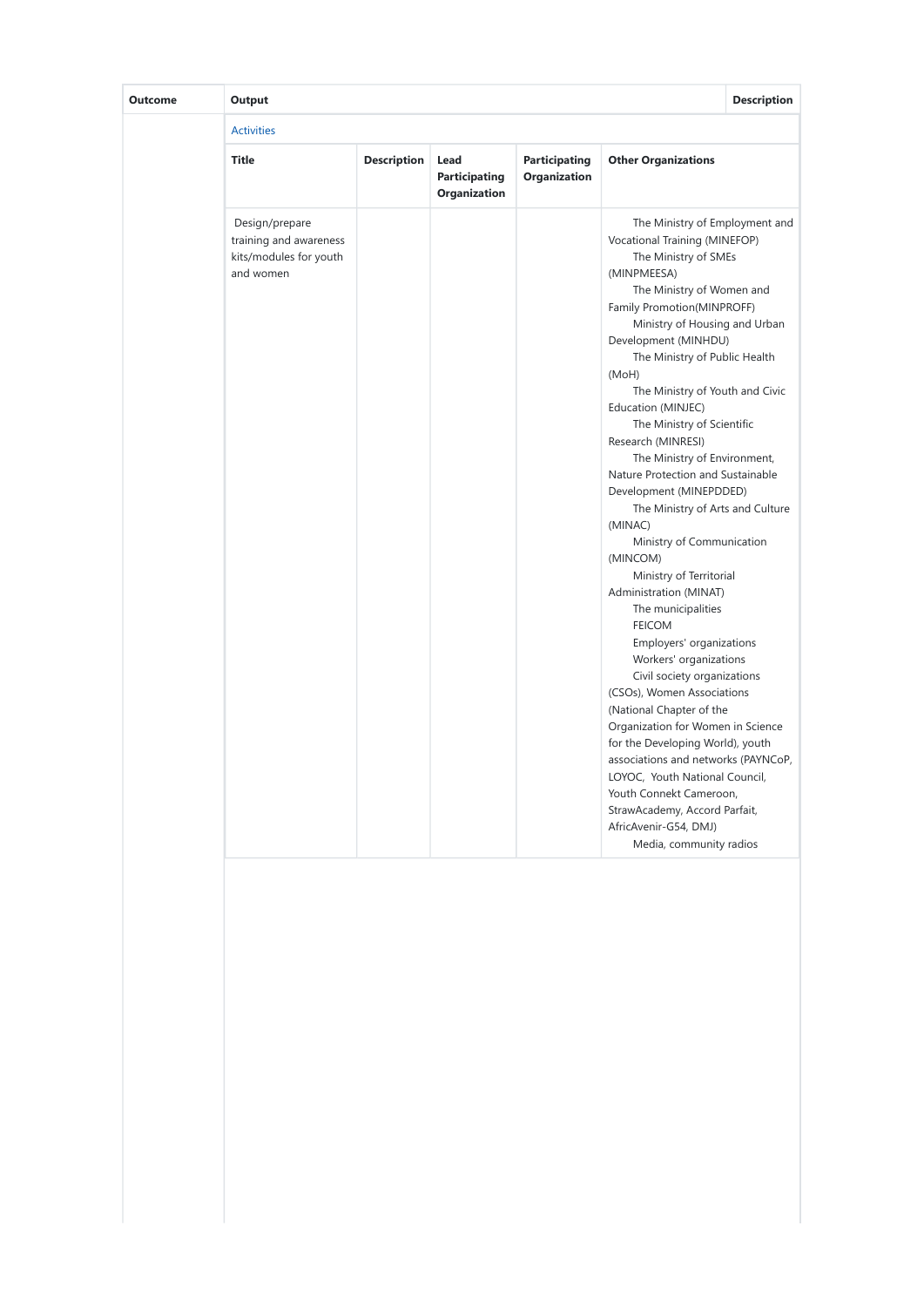| <b>Outcome</b> | Output                                                                                                                                                                                                          |                                                                                                                                                                                                                                                                                                                                                                                                                                                                                                                                                                                                                                                                                                                                                                                                                                                                                                                                                                                                                                                                                        | <b>Description</b> |
|----------------|-----------------------------------------------------------------------------------------------------------------------------------------------------------------------------------------------------------------|----------------------------------------------------------------------------------------------------------------------------------------------------------------------------------------------------------------------------------------------------------------------------------------------------------------------------------------------------------------------------------------------------------------------------------------------------------------------------------------------------------------------------------------------------------------------------------------------------------------------------------------------------------------------------------------------------------------------------------------------------------------------------------------------------------------------------------------------------------------------------------------------------------------------------------------------------------------------------------------------------------------------------------------------------------------------------------------|--------------------|
|                | Preparation and<br>delivery of trainings<br>modules and awareness<br>kits/initiatives for the<br>lives of vulnerable<br>young people and<br>women are<br>implemented targeting<br>decentralised<br>institutions | The Ministry of Employment and<br>Vocational Training (MINEFOP)<br>The Ministry of SMEs<br>(MINPMEESA)<br>The Ministry of Women and<br>Family Promotion(MINPROFF)<br>Ministry of Housing and Urban<br>Development (MINHDU)<br>The Ministry of Public Health<br>(MoH)<br>The Ministry of Youth and Civic<br>Education (MINJEC)<br>The Ministry of Scientific<br>Research (MINRESI)<br>The Ministry of Environment,<br>Nature Protection and Sustainable<br>Development (MINEPDDED)<br>The Ministry of Arts and Culture<br>(MINAC)<br>Ministry of Communication<br>(MINCOM)<br>Ministry of Territorial<br>Administration (MINAT)<br>The municipalities<br><b>FEICOM</b><br>Employers' organizations<br>Workers' organizations<br>Civil society organizations<br>(CSOs), Women Associations<br>(National Chapter of the<br>Organization for Women in Science<br>for the Developing World), youth<br>associations and networks (PAYNCoP,<br>LOYOC, Youth National Council,<br>Youth Connekt Cameroon,<br>StrawAcademy, Accord Parfait,<br>AfricAvenir-G54, DMJ)<br>Media, community radios |                    |
|                |                                                                                                                                                                                                                 |                                                                                                                                                                                                                                                                                                                                                                                                                                                                                                                                                                                                                                                                                                                                                                                                                                                                                                                                                                                                                                                                                        |                    |
|                |                                                                                                                                                                                                                 |                                                                                                                                                                                                                                                                                                                                                                                                                                                                                                                                                                                                                                                                                                                                                                                                                                                                                                                                                                                                                                                                                        |                    |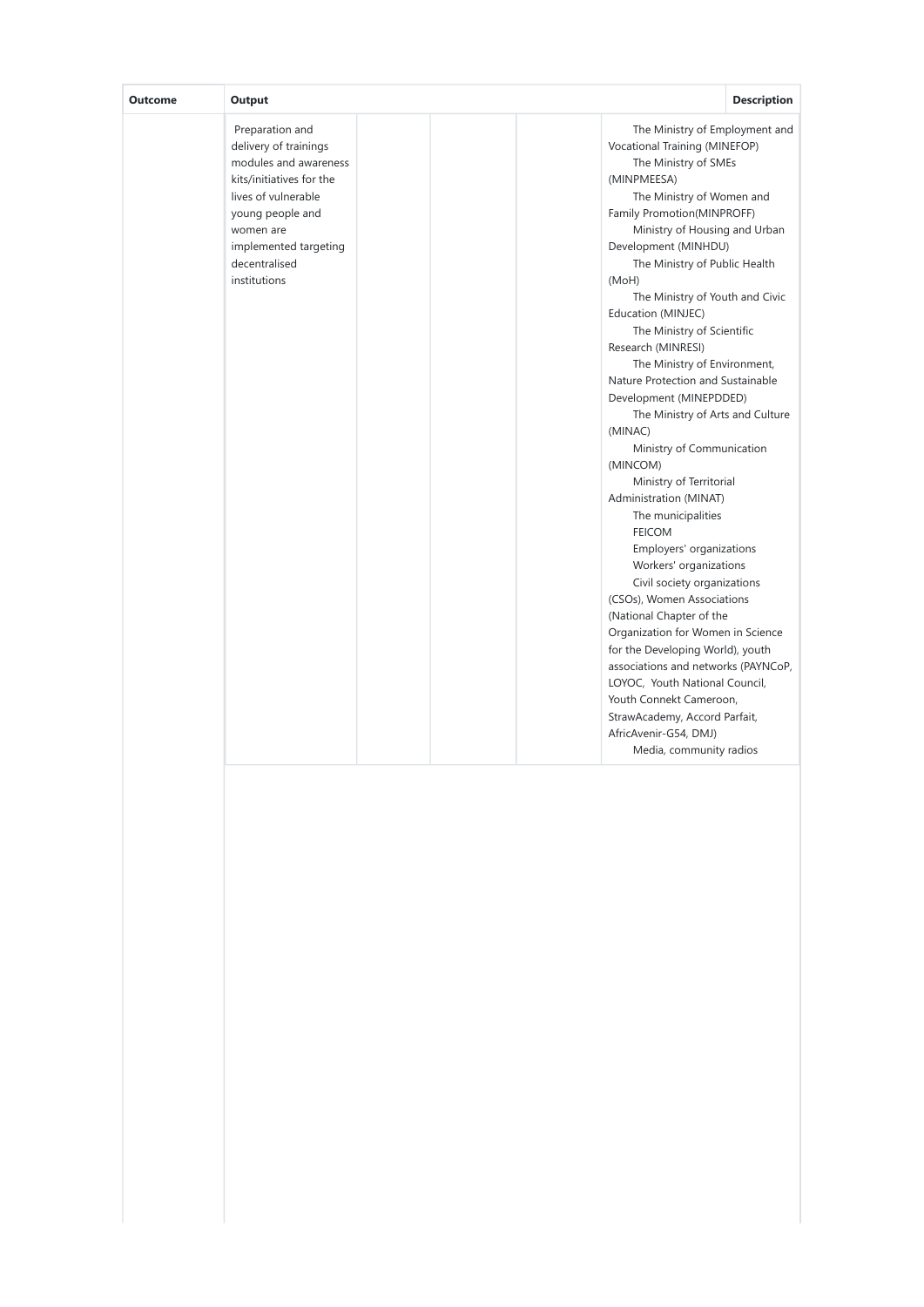| Outcome | Output                                                                                                                                                                                   |                                                                                                                                                                                                                                                                                                                                                                                                                                                                                                                                                                                                                                                                                                                                                                                                                                                                                                                                                                                                                                                                                        | <b>Description</b> |
|---------|------------------------------------------------------------------------------------------------------------------------------------------------------------------------------------------|----------------------------------------------------------------------------------------------------------------------------------------------------------------------------------------------------------------------------------------------------------------------------------------------------------------------------------------------------------------------------------------------------------------------------------------------------------------------------------------------------------------------------------------------------------------------------------------------------------------------------------------------------------------------------------------------------------------------------------------------------------------------------------------------------------------------------------------------------------------------------------------------------------------------------------------------------------------------------------------------------------------------------------------------------------------------------------------|--------------------|
|         | Develop and<br>disseminate tools and<br>quidelines for socio-<br>economic reintegration,<br>financial education,<br>business management<br>and cooperatives within<br>youth associations | The Ministry of Employment and<br>Vocational Training (MINEFOP)<br>The Ministry of SMEs<br>(MINPMEESA)<br>The Ministry of Women and<br>Family Promotion(MINPROFF)<br>Ministry of Housing and Urban<br>Development (MINHDU)<br>The Ministry of Public Health<br>(MoH)<br>The Ministry of Youth and Civic<br>Education (MINJEC)<br>The Ministry of Scientific<br>Research (MINRESI)<br>The Ministry of Environment,<br>Nature Protection and Sustainable<br>Development (MINEPDDED)<br>The Ministry of Arts and Culture<br>(MINAC)<br>Ministry of Communication<br>(MINCOM)<br>Ministry of Territorial<br>Administration (MINAT)<br>The municipalities<br><b>FEICOM</b><br>Employers' organizations<br>Workers' organizations<br>Civil society organizations<br>(CSOs), Women Associations<br>(National Chapter of the<br>Organization for Women in Science<br>for the Developing World), youth<br>associations and networks (PAYNCoP,<br>LOYOC, Youth National Council,<br>Youth Connekt Cameroon,<br>StrawAcademy, Accord Parfait,<br>AfricAvenir-G54, DMJ)<br>Media, community radios |                    |

# Signature Indicators

| Indicator<br><b>Title</b> | <b>Component</b><br>Title          | Description Category Cycle Scope Value Baseline Baseline |  |  |  | <b>Type</b> | Value | Year | Target Target<br><b>Value</b> | Year | Linked<br><b>Outcome</b><br>/ Output |
|---------------------------|------------------------------------|----------------------------------------------------------|--|--|--|-------------|-------|------|-------------------------------|------|--------------------------------------|
|                           | No signature indicators available. |                                                          |  |  |  |             |       |      |                               |      |                                      |

# Imported Fund Outcome / Output Indicators

| <b>Indicator</b><br><b>Title</b> | Component<br><b>Title</b> | <b>Description Category</b> |  |  | Cycle Scope | Value<br><b>Type</b> | <b>Baseline</b><br><b>Value</b> | <b>Baseline</b><br>Year | <b>Target</b><br>Value | <b>Target</b><br>Year | <b>Linked</b><br><b>Outcome</b><br>/ Output |
|----------------------------------|---------------------------|-----------------------------|--|--|-------------|----------------------|---------------------------------|-------------------------|------------------------|-----------------------|---------------------------------------------|
| No fund indicators available.    |                           |                             |  |  |             |                      |                                 |                         |                        |                       |                                             |

# Project Indicators

|                        |                                      |  |             | <b>Value</b> | <b>Baseline</b> | <b>Baseline</b> |                     | Tar |
|------------------------|--------------------------------------|--|-------------|--------------|-----------------|-----------------|---------------------|-----|
| <b>Indicator Title</b> | Component Title Description Category |  | Cycle Scope | Tvpe         | Value           | Year            | <b>Target Value</b> | Yea |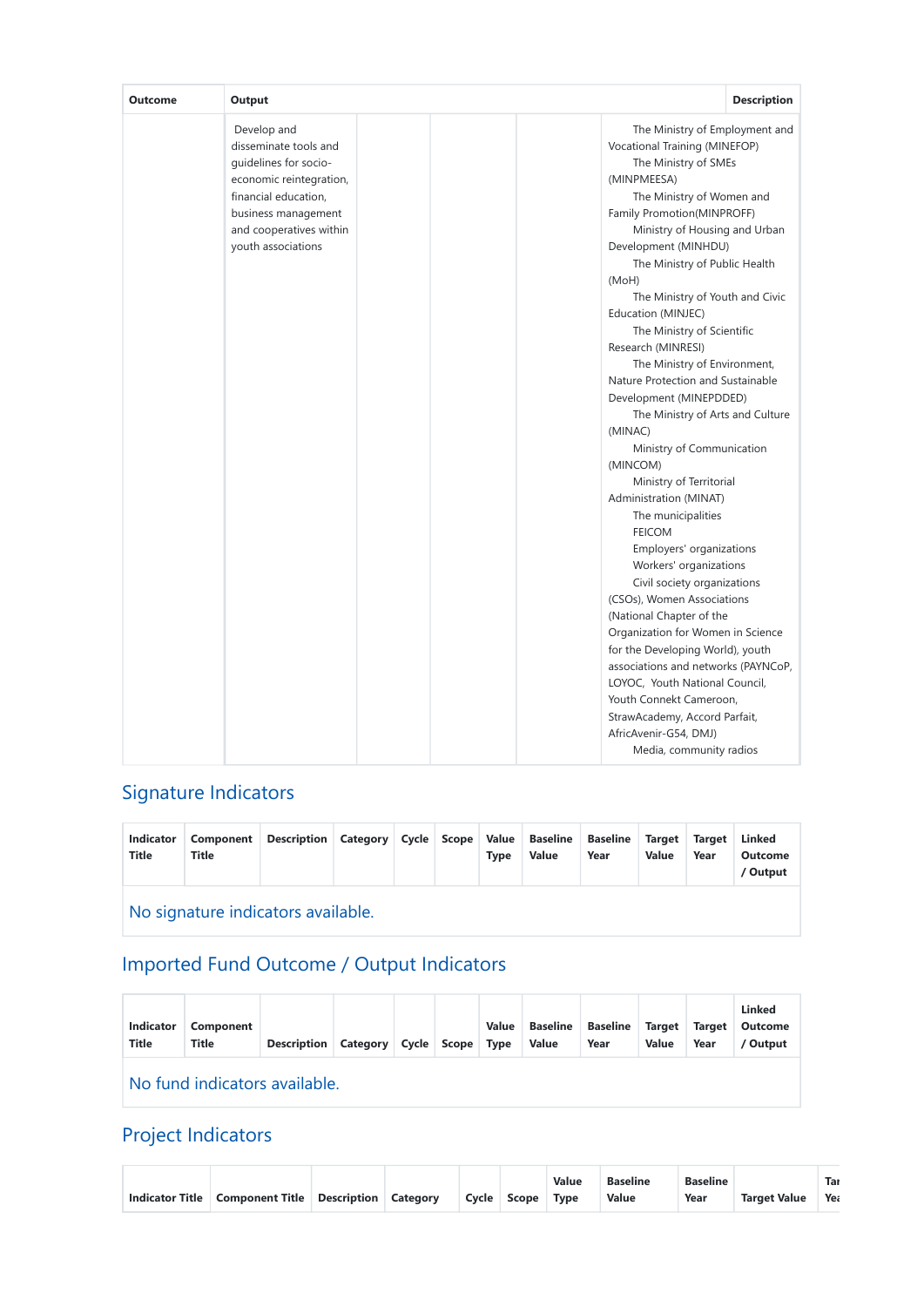| <b>Indicator Title</b>                                                                                                                                    | <b>Component Title</b>                                                                                                        | <b>Description</b>           | Category             | Cycle  | Scope  | Value<br><b>Type</b> | <b>Baseline</b><br>Value | <b>Baseline</b><br>Year | <b>Target Value</b>                                                                                         | Tar<br>Yea |
|-----------------------------------------------------------------------------------------------------------------------------------------------------------|-------------------------------------------------------------------------------------------------------------------------------|------------------------------|----------------------|--------|--------|----------------------|--------------------------|-------------------------|-------------------------------------------------------------------------------------------------------------|------------|
| Number of<br>vulnerable<br>women/young,<br>benefiting<br>from<br>socioeconomic<br>recovery<br>based on<br>quick<br>sustainable<br>jobs and small<br>grant |                                                                                                                               | Outcome<br>indicator 1       | <b>Beneficiaries</b> | Yearly | Others | Number<br>ra         | $\mathbf 0$              | 2020                    | 300 (150<br>women, 150<br>young<br>people)                                                                  | 20         |
|                                                                                                                                                           | Number of rapid<br>and sustained<br>decent jobs<br>created by High<br>intensive Labour<br>Approach in pilot<br>communes       | Output<br>indicator<br>1.1.1 | Beneficiaries        | Yearly | Others | Number               | $\mathbf 0$              | 2020                    | 150 (100<br>women, 50<br>young<br>people)                                                                   | 20         |
|                                                                                                                                                           | Number of<br>beneficiaries of<br>training on safety,<br>health and<br>hygiene at<br>workplace;                                | Output<br>indicator<br>1.1.2 | Beneficiaries        | Yearly | Others | Number               | $\mathbf 0$              | 2020                    | 150:100<br>(informal<br>young and<br>female<br>workers); 50<br>(women<br>workers)                           | 20         |
| Number of<br>vulnerable<br>women/young,<br>benefiting<br>from<br>socioeconomic<br>recovery<br>based on<br>quick<br>sustainable<br>jobs and small<br>grant |                                                                                                                               | Outcome<br>indicator 1       | Beneficiaries        | Yearly | Others | Number<br>ra         | $\mathbf 0$              | 2020                    | 300 (150<br>women, 150<br>young<br>people)                                                                  | 20         |
|                                                                                                                                                           | Number of start<br>ups and MSMEs<br>led by women,<br>particulary the<br>most vulnerable,<br>financed through<br>micro grants. | Output<br>indicator<br>1.2.1 | Beneficiaries        | Yearly | Others | Number               | $\mathbf 0$              | 2020                    | 15 small<br>business<br>women<br>particularly<br>those<br>operating in<br>the green<br>economy<br>promotion | 20         |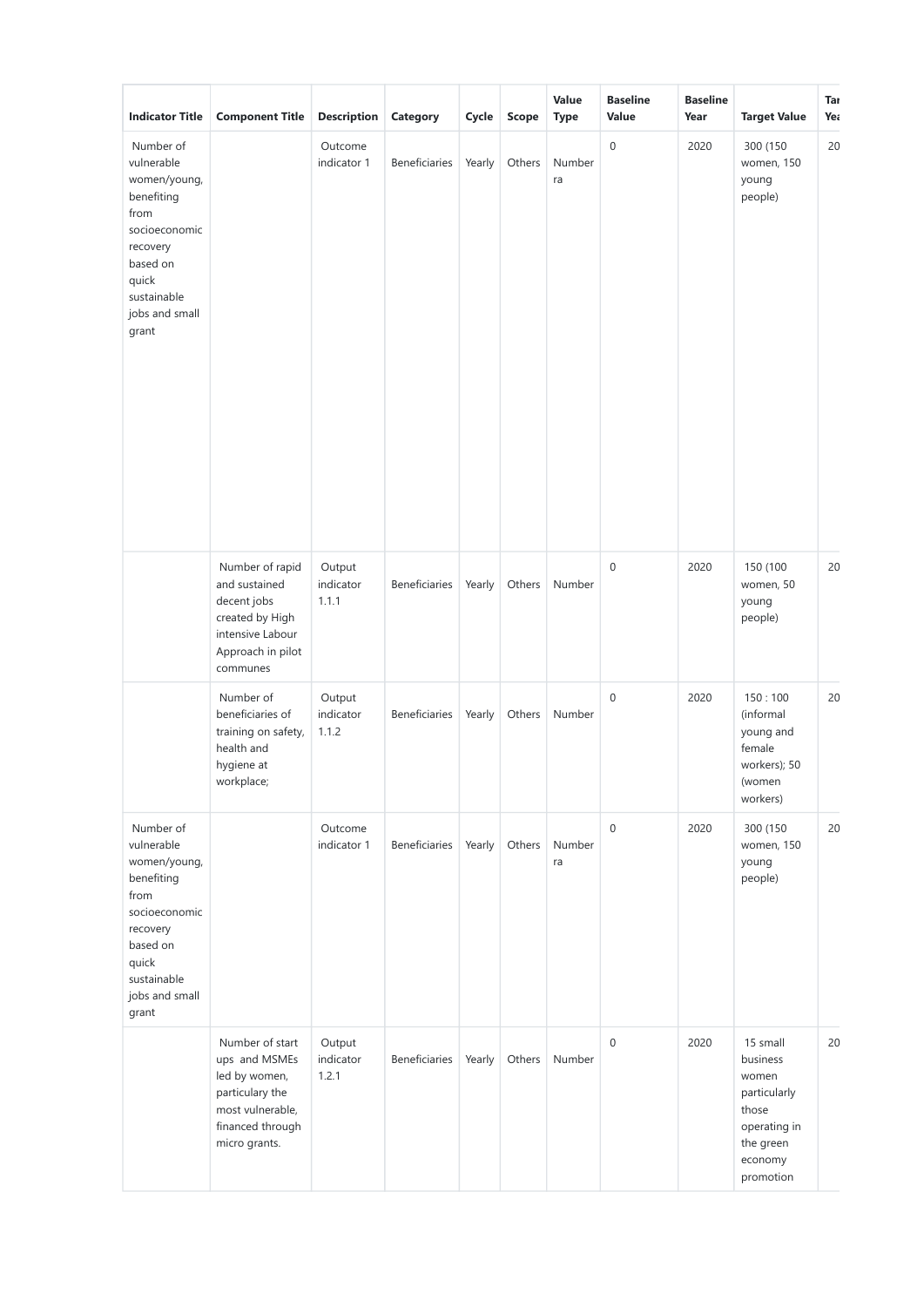| <b>Indicator Title</b>                                                                                                                                                     | <b>Component Title</b>                                                                                                                                   | <b>Description</b>           | Category             | Cycle  | Scope  | Value<br><b>Type</b> | <b>Baseline</b><br>Value                                    | <b>Baseline</b><br>Year | <b>Target Value</b>                              | Tar<br>Yea |
|----------------------------------------------------------------------------------------------------------------------------------------------------------------------------|----------------------------------------------------------------------------------------------------------------------------------------------------------|------------------------------|----------------------|--------|--------|----------------------|-------------------------------------------------------------|-------------------------|--------------------------------------------------|------------|
|                                                                                                                                                                            | Number of pilot<br>communes<br>enhanced by the<br>modern and<br>digital<br>employment<br>services for<br>vulnerable<br>women and<br>young job<br>seekers | Output<br>indicator<br>1.2.2 | <b>Beneficiaries</b> | Yearly | Others | Number               | $\boldsymbol{0}$                                            | 2020                    | 3                                                | 20         |
| Number of<br>women,<br>particularly<br>those in<br>vulnerable<br>situation,<br>benefiting<br>from technical<br>and<br>professionnal<br>skills of self<br>employment        |                                                                                                                                                          | Outcome<br>indicator 2       | Beneficiaries        | Yearly | Others | Number<br>ra         | $\boldsymbol{0}$                                            | 2020                    | 150                                              | 20         |
|                                                                                                                                                                            | Number of<br>women/young<br>NEET empowered                                                                                                               | Output<br>indicator<br>2.1.1 | <b>Beneficiaries</b> | Yearly | Others | Number               | $\boldsymbol{0}$                                            | 2020                    | 100 (50<br>women, 50<br>young<br>people)         | 20         |
|                                                                                                                                                                            | Number of TVET<br>programmes and<br>centers enhanced                                                                                                     | Output<br>indicator<br>2.1.2 | Beneficiaries        | Yearly | Others | Number               | $\boldsymbol{0}$                                            | 2020                    | 15                                               | 20         |
| Number of<br>women and<br>young,<br>particularly<br>those<br>stigmatized<br>and in<br>vulnerable<br>situation,<br>benefiting<br>from lifeskills<br>and human<br>protection |                                                                                                                                                          | Outcome<br>indicator 3       | Beneficiaries        | Yearly | Others | Number<br>ra         | 24697 (14<br>818<br>adolescents<br>girls and 9<br>879 boys) | 2020                    | 30 000 (75%<br>adolescent<br>girls, 25%<br>boys) | 20         |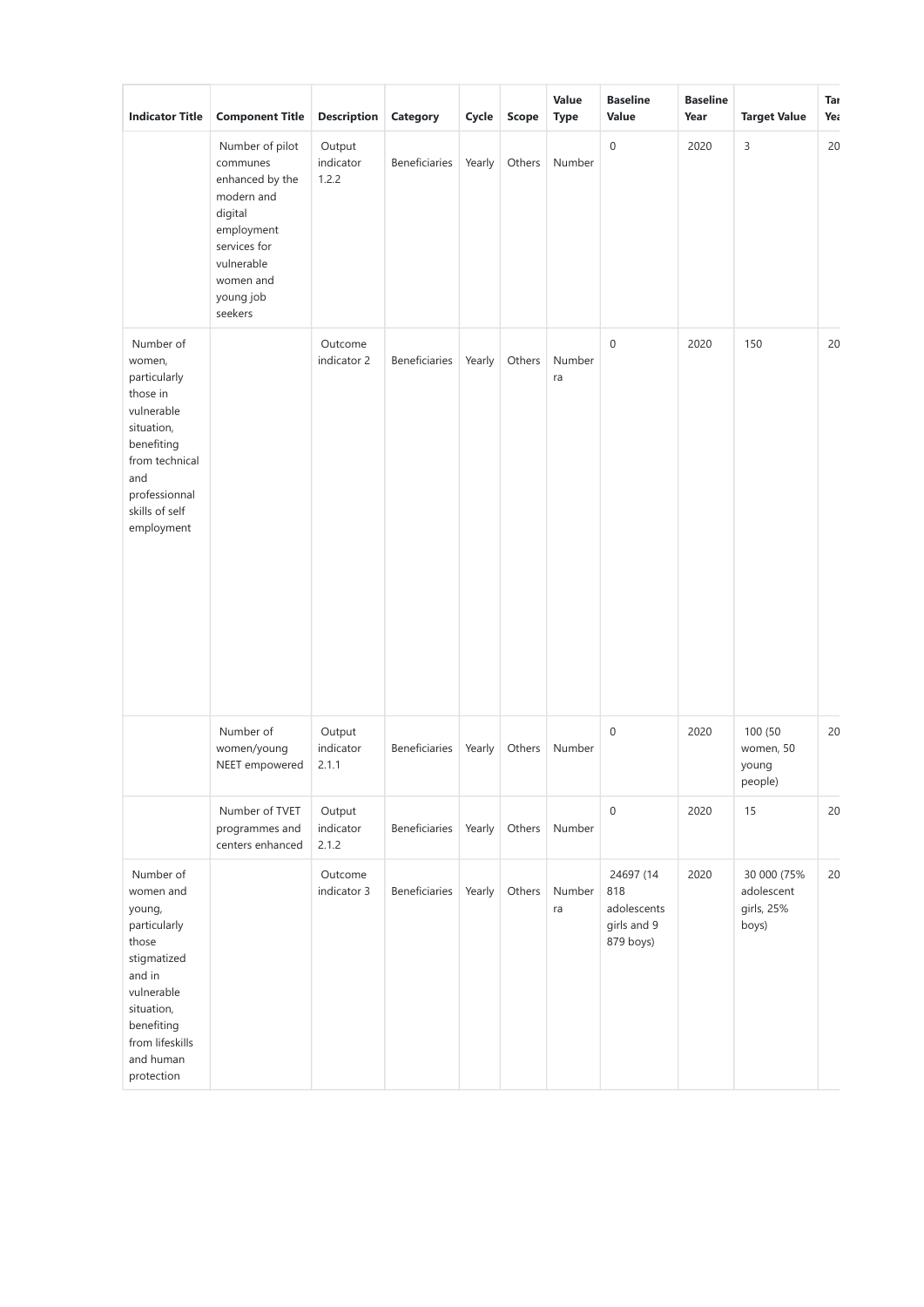| <b>Indicator Title</b>                                    | <b>Component Title</b>                                                                                                            | <b>Description</b>         | Category             | Cycle  | Scope  | Value<br><b>Type</b> | <b>Baseline</b><br>Value                                     | <b>Baseline</b><br>Year | <b>Target Value</b>                                   | Tar<br>Yea |
|-----------------------------------------------------------|-----------------------------------------------------------------------------------------------------------------------------------|----------------------------|----------------------|--------|--------|----------------------|--------------------------------------------------------------|-------------------------|-------------------------------------------------------|------------|
|                                                           | Number of<br>women and<br>youth's<br>benefiting from<br>life skills for<br>greater<br>empowerment<br>during and after<br>COVID-19 | Output<br>indicator<br>3.1 | <b>Beneficiaries</b> | Yearly | Others | Number               | 96862 (77<br>490<br>adolescents<br>girls and 19<br>372 boys) | 2020                    | 110 000<br>(75%<br>adolescents<br>girls, 25%<br>boys) | 20         |
| Number of<br>women and<br>young,<br>particularly<br>those |                                                                                                                                   | Outcome<br>indicator 3     | <b>Beneficiaries</b> | Yearly | Others | Number<br>ra         | 24697 (14<br>818<br>adolescents<br>girls and 9<br>879 boys)  | 2020                    | 30 000 (75%<br>adolescent<br>girls, 25%<br>boys)      | 20         |
|                                                           | Number of<br>decentralized<br>institutions/actors<br>trained and<br>become able to<br>promote women<br>conditions                 | Output<br>indicator<br>3.2 | <b>Beneficiaries</b> | Yearly | Others | Number               | $\mathbf{0}$<br>institutions/0<br>actor                      | 2020                    | 3<br>institutions/20<br>actors                        | 20         |

# Risks

| Event                                                                                                                        | Category                      | Level | Likelihood | Impact   | <b>Mitigating Measures</b>                                                                    | <b>Risk Owner</b>                |
|------------------------------------------------------------------------------------------------------------------------------|-------------------------------|-------|------------|----------|-----------------------------------------------------------------------------------------------|----------------------------------|
| Involvment of<br>national<br>institutions to<br>streamline policy<br>framework                                               | • Political                   | Low   | Possible   | Extreme  | Consultations with the local<br>responsibles prior to the<br>beginning of the project         | madai@ilo.org                    |
| Internet and<br>electricity<br>disruptions                                                                                   | • Operational                 | High  | Possible   | Moderate | Back up system to maintain<br>the continuity of the<br>services (internet,<br>communication)  | c.dezzi-<br>bardeschi@unesco.org |
| Involvment of the<br>municipalities                                                                                          | • Social and<br>Environmental | High  | Unlikely   | Moderate | Design and implementation<br>of a plan of communication<br>at the beginning of the<br>project | madai@ilo.org                    |
| Intersectorial<br>deterioration of<br>COVID-19<br>Pandemic and<br>socio-political<br>situation in<br>conflict-prone<br>areas | • Political                   | High  | Unlikely   | Moderate | Strong involvment of local<br>populations                                                     | youssoufa@unfpa.org              |
| Willingness of<br>beneficiaries<br>(young people<br>and women,<br>decentralised<br>institutions and<br>municipalities)       | • Social and<br>Environmental | Low   | Unlikely   | Moderate | Consultations with the local<br>responsibles prior to the<br>beginning of the project         | madai@ilo.org                    |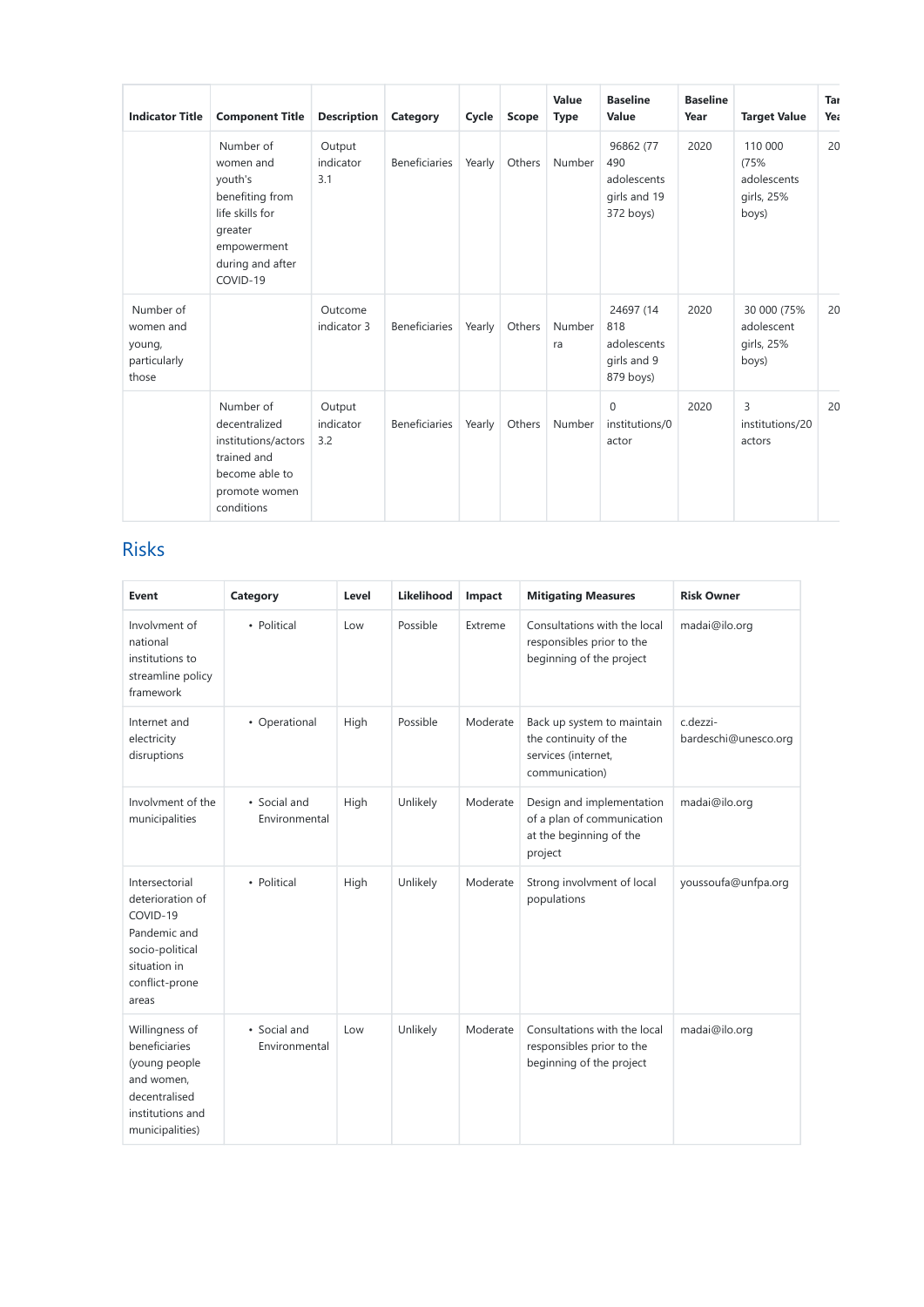| Capacity of TVET<br>centers and<br>programmes to<br>adapt to labor<br>market changes<br>and needs                                                                                           | • Social and<br>Environmental | Medium | Unlikely | Extreme  | Constant monitoring of the<br>national labour market;<br>adoption of a methodology<br>of simulation based on<br>existing data; data collection<br>and analysis carried out in<br>the regions of where TVET<br>centers will be established.                                                                                               | madai@ilo.org |
|---------------------------------------------------------------------------------------------------------------------------------------------------------------------------------------------|-------------------------------|--------|----------|----------|------------------------------------------------------------------------------------------------------------------------------------------------------------------------------------------------------------------------------------------------------------------------------------------------------------------------------------------|---------------|
| Willingness of<br>stakeholders,<br>namely industrial<br>and business<br>units that will be<br>hosting<br>internship                                                                         | • Social and<br>Environmental | Low    | Unlikely | Moderate | Strong involvment of<br>stakeholders through all the<br>phases of the project,<br>namely to highlight the<br>added value of the initiative                                                                                                                                                                                               | madai@ilo.org |
| Socio-cultural<br>predjugments of<br>health and<br>employment<br>support workers                                                                                                            | • Social and<br>Environmental | Medium | Unlikely | Moderate | Awareness raising and<br>sensitization throughout the<br>whole duration of the<br>project                                                                                                                                                                                                                                                | madai@ilo.org |
| Availability of<br>resources of<br>financial<br>institutions for<br>setting-up<br>microcredit and<br>financial inclusion<br>programs                                                        | • Social and<br>Environmental | Low    | Unlikely | Moderate | Outreach and involved of<br>Cameroon-based financial<br>institutions specialised in<br>microcredit                                                                                                                                                                                                                                       | madai@ilo.org |
| Availability of a<br>well established<br>network of CSOs<br>and Radio<br>stations                                                                                                           | • Social and<br>Environmental | Medium | Unlikely | Moderate | Strong and long standing<br>relation with selected local<br>CSO <sub>s</sub> and radio stations                                                                                                                                                                                                                                          | madai@ilo.org |
| Difficulty in<br>ensuring all<br>relevant partners<br>agree on<br>approaches and<br>way forward for<br>implementation                                                                       | • Operational                 | Low    | Unlikely | Moderate | "Formal agreements with<br>local and regional partners<br>will address this issue and<br>set implementation<br>modalities for each of the<br>proposed activities. -<br>Continuous exchange with<br>all relevant partners on<br>technical and management<br>issues to ensure shared<br>vision of programme<br>objectives and approaches." | madai@ilo.org |
| Certain<br>particularly<br>vulnerable niches<br>of the<br>populations,<br>namely refugees,<br>IDPs, people with<br>disabilities, not<br>catered for or<br>neglected in the<br>interventions | • Social and<br>Environmental | Low    | Unlikely | Extreme  | Monitoring and evaluation<br>mechanisms established to<br>ensure vulnerable<br>populations are catered for.                                                                                                                                                                                                                              | madai@ilo.org |